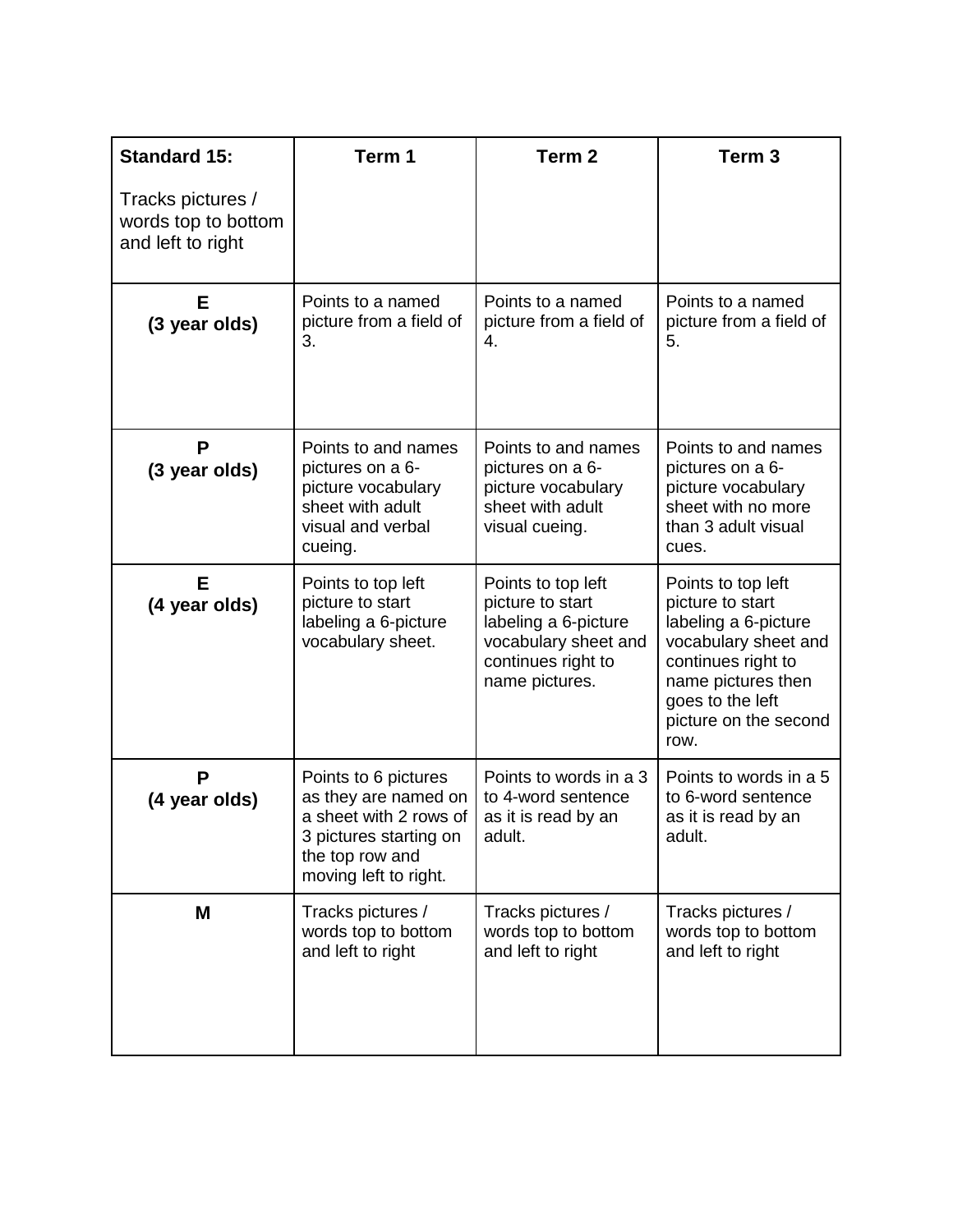| <b>Standard 16:</b>    | Term 1                                                                                                                                                | Term <sub>2</sub>                                                                                                                                             | Term <sub>3</sub>                                                                                                                       |
|------------------------|-------------------------------------------------------------------------------------------------------------------------------------------------------|---------------------------------------------------------------------------------------------------------------------------------------------------------------|-----------------------------------------------------------------------------------------------------------------------------------------|
| Sings alphabet<br>song |                                                                                                                                                       |                                                                                                                                                               |                                                                                                                                         |
| Е<br>(3 year olds)     | Points to some letters<br>on alphabet chart, not<br>with one to one<br>correspondence or<br>sings incorrect letters<br>with inflection.               | Points to some letters<br>on alphabet chart, not<br>with one to one<br>correspondence or<br>sings incorrect letters<br>with inflection.                       | Points to some letters<br>on alphabet chart, not<br>with one to one<br>correspondence or<br>sings incorrect letters<br>with inflection. |
| P<br>(3 year olds)     | Points with one to one<br>correspondence to<br>some letters on<br>alphabet chart and/or<br>sings beginning letters<br>(A-G) of alphabet<br>correctly. | Points with one to one<br>correspondence to<br>most letters on alphabet<br>chart and/or sings<br>letters (A-K) of alphabet<br>correctly.                      | Points with one to one<br>correspondence to<br>alphabet chart and/or<br>sings most letters of<br>alphabet correctly (A-K<br>and $Q-V$ ) |
| E<br>(4 year olds)     | Points with one to one<br>correspondence to<br>some letters on<br>alphabet chart and/or<br>sings beginning letters<br>(A-G) of alphabet<br>correctly. | Points with one to one<br>correspondence to<br>most letters on alphabet<br>chart and/or sings<br>letters (A-K) of alphabet<br>correctly.                      | Points with one to one<br>correspondence to<br>alphabet chart and/or<br>sings most letters of<br>alphabet correctly.                    |
| P<br>(4 year olds)     | Points with one to one<br>correspondence most<br>of the time to alphabet<br>chart and sings most<br>letters of alphabet<br>correctly (A-K and Q-V)    | Points with one to one<br>correspondence to<br>letters on alphabet<br>chart, sings alphabet<br>with exception of L-P or<br>other short sequence<br>correctly. | Points with one to one<br>correspondence to<br>letters on alphabet<br>chart, sings alphabet<br>with exception of L-P<br>correctly.      |
| M                      | Sings alphabet in<br>correct order while<br>pointing with one to one<br>correspondence to<br>correct letters on<br>alphabet chart.                    | Sings alphabet in<br>correct order and can<br>point with one to one<br>correspondence to<br>correct letters on<br>alphabet chart.                             | Sings alphabet in<br>correct order and can<br>point with one to one<br>correspondence to<br>correct letters on<br>alphabet chart.       |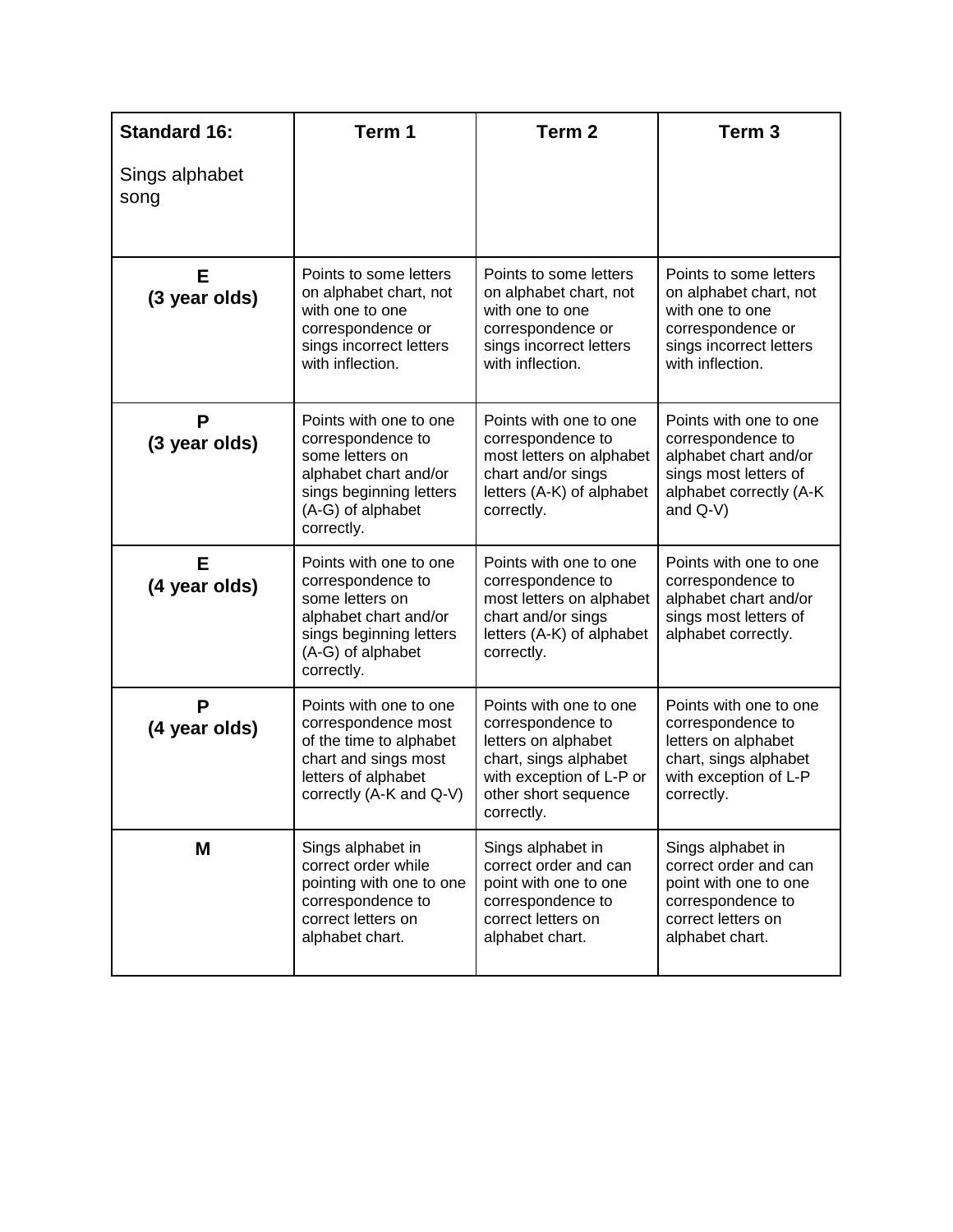| <b>Standard 17:</b>                 | Term 1                                                                                                                             | Term <sub>2</sub>                                                                                                                                                     | Term <sub>3</sub>                                                                                                                                                     |
|-------------------------------------|------------------------------------------------------------------------------------------------------------------------------------|-----------------------------------------------------------------------------------------------------------------------------------------------------------------------|-----------------------------------------------------------------------------------------------------------------------------------------------------------------------|
| Counts syllables in<br>spoken words |                                                                                                                                    |                                                                                                                                                                       |                                                                                                                                                                       |
| Е<br>(3 year olds)                  | In group, does<br>movement (head,<br>shoulders) for 1-2<br>syllable words.                                                         | In group, does<br>movement (head,<br>shoulders) for 1-2<br>syllable words.                                                                                            | In group, does<br>movement (head,<br>shoulders, knees) for 1-<br>3 syllable words.                                                                                    |
| P<br>(3 year olds)                  | Independently does<br>movement (head,<br>shoulders) for 1-2<br>syllable words.                                                     | Independently does<br>movement (head,<br>shoulders, knees) for 1-<br>3 syllable words.                                                                                | Independently does<br>movement (head,<br>shoulders, knees, toes)<br>for 1-4 syllable words.                                                                           |
| E<br>(4 year olds)                  | In group, does<br>movement (head,<br>shoulders) for 1-2<br>syllable words.                                                         | In group, does<br>movement (head,<br>shoulders, knees) for 1-<br>3 syllable words.<br>Correctly identifies 1<br>syllable words.                                       | In group, does<br>movement (head,<br>shoulders, knees) for 1-<br>3 syllable words.<br>Correctly identifies 1-2<br>syllable words.                                     |
| P<br>(4 year olds)                  | Independently does<br>movement (head,<br>shoulders knees) for 1-<br>3 syllable words.<br>Correctly identifies 1<br>syllable words. | Independently does<br>movement (head,<br>shoulders, knees, toes)<br>for 1-4 syllable words.<br>Correctly identifies<br>number of syllables for<br>1-2 syllable words. | Independently does<br>movement (head,<br>shoulders, knees, toes)<br>for 1-4 syllable words.<br>Correctly identifies<br>number of syllables for<br>1-3 syllable words. |
| M                                   | Correctly counts and<br>identifies 1-4 syllable<br>words, with or without<br>strategy of "Head,<br>Shoulders, Knees, and<br>Toes"  | Correctly counts and<br>identifies 1-4 syllable<br>words, with or without<br>strategy of "Head,<br>Shoulders, Knees, and<br>Toes"                                     | Correctly counts and<br>identifies 1-4 syllable<br>words, with or without<br>strategy of "Head,<br>Shoulders, Knees, and<br>Toes"                                     |

| Standard 18: | Term 1 | Term 2 | Term 3 |
|--------------|--------|--------|--------|
|              |        |        |        |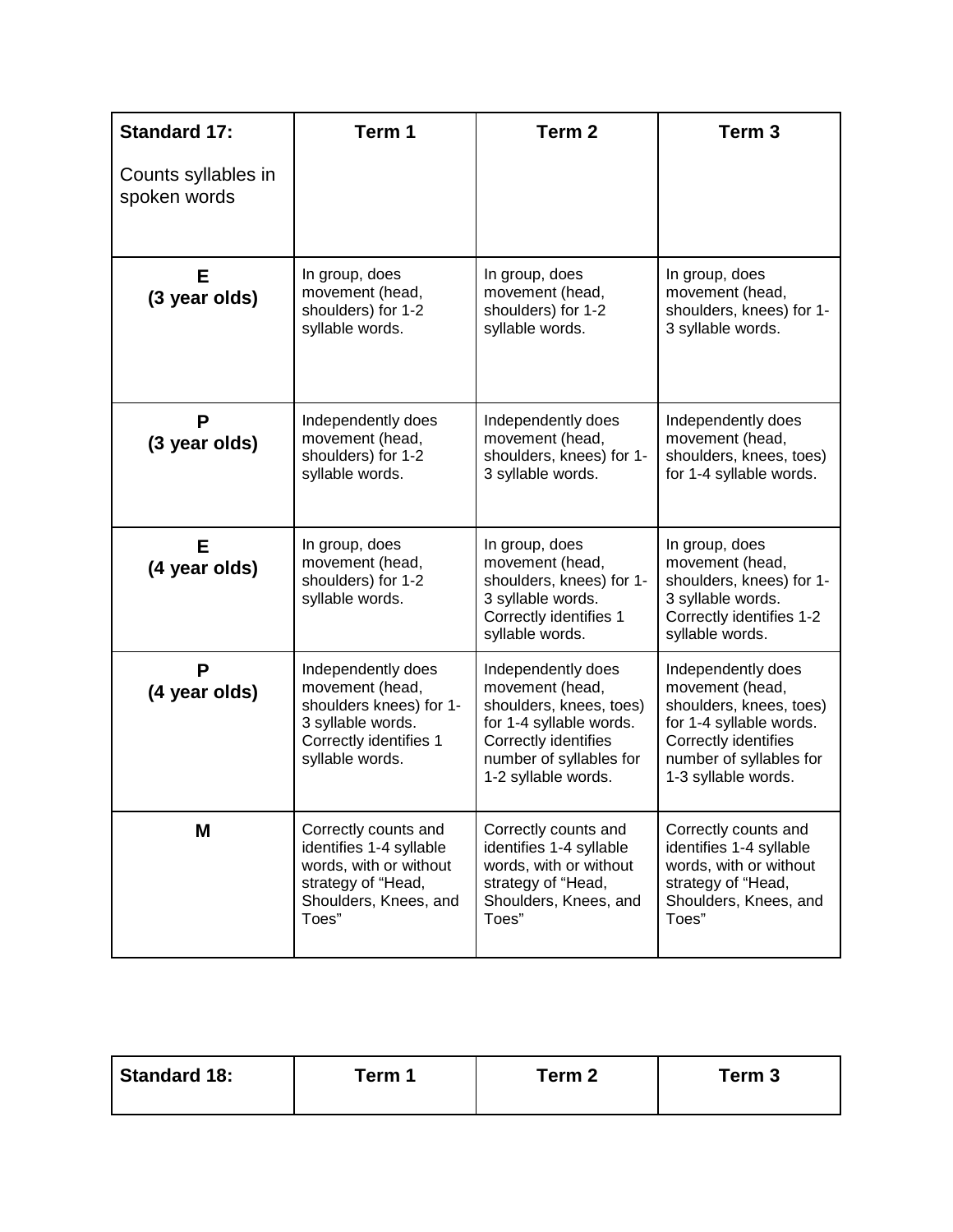| Demonstrates<br>awareness of first<br>sound(s) in a word by<br>producing onset |                                                                                                        |                                                                                                                  |                                                                                                                  |
|--------------------------------------------------------------------------------|--------------------------------------------------------------------------------------------------------|------------------------------------------------------------------------------------------------------------------|------------------------------------------------------------------------------------------------------------------|
| Е<br>(3 year olds)                                                             | Doesn't yet show<br>awareness of<br>sounds in<br>environment.                                          | Recognizes by<br>pointing to picture<br>of familiar animal or<br>environmental<br>sound, but doesn't<br>name it. | Recognizes by<br>pointing to picture<br>of familiar animal or<br>environmental<br>sound, but doesn't<br>name it. |
| P<br>(3 year olds)                                                             | Recognizes by<br>pointing to picture<br>or naming of<br>familiar animal and<br>environmental<br>sounds | Names familiar<br>animal and<br>environmental<br>sounds                                                          | Able to say initial<br>sounds (onset) in<br>his/her own name.                                                    |
| F<br>(4 year olds)                                                             | Names familiar<br>animal and<br>environmental<br>sounds                                                | Able to say initial<br>sounds (onset) in<br>his/her own name                                                     | Can identify by<br>saying yes/no if<br>word begins with a<br>given sound.                                        |
| P<br>(4 year olds)                                                             | Can identify by<br>saying yes/no if<br>word starts with a<br>given sound                               | Can group together<br>pictures of words<br>that begin with<br>same initial sound                                 | If shown picture to<br>cue, can produce<br>onset for words.                                                      |
| M                                                                              | Demonstrates<br>awareness of first<br>sound(s) in a word by<br>producing onset                         | Demonstrates<br>awareness of first<br>sound(s) in a word by<br>producing onset                                   | Demonstrates<br>awareness of first<br>sound(s) in a word by<br>producing onset                                   |

| <b>Standard 19:</b>                             | Term 1 | Term 2 | Term 3 |
|-------------------------------------------------|--------|--------|--------|
| Demonstrates<br>recognition of<br>rhyming words |        |        |        |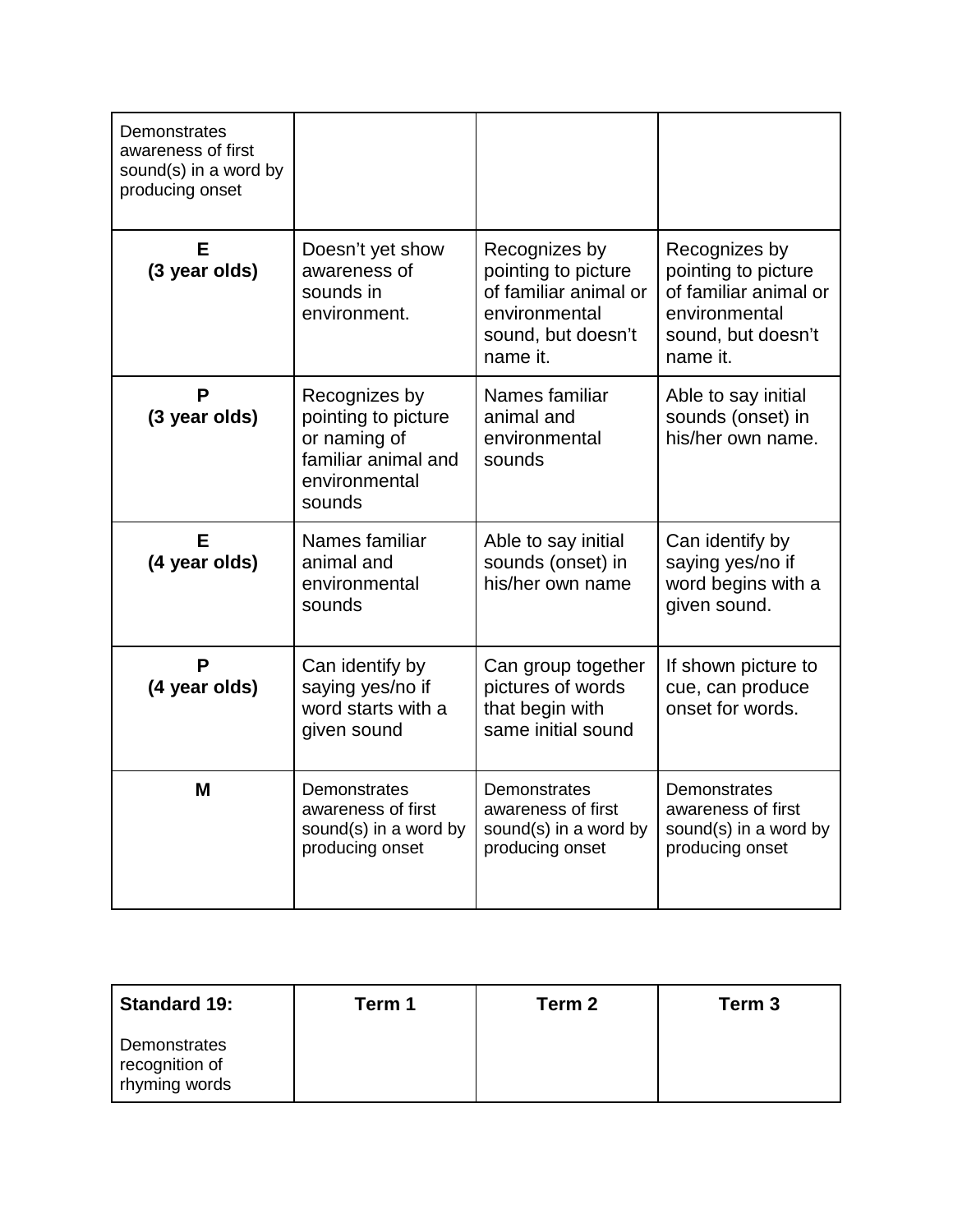| Е<br>(3 year olds) | Watches and<br>listens as others<br>participate in<br>"Rhyme Time"<br>activities, but does<br>not vocalize      | Watches and<br>listens as others<br>participate in<br>"Rhyme Time"<br>activities, but does<br>not vocalize | Watches and<br>listens as others<br>participate in<br>"Rhyme Time"<br>activities, but does<br>not vocalize                                           |
|--------------------|-----------------------------------------------------------------------------------------------------------------|------------------------------------------------------------------------------------------------------------|------------------------------------------------------------------------------------------------------------------------------------------------------|
| Р<br>(3 year olds) | Participates in<br>"Rhyme Time"<br>activities by<br>repeating pairs of<br>rhyming words.                        | Participates in<br>"Rhyme Time"<br>activities by<br>repeating pairs of<br>rhyming words.                   | Participates in<br>"Rhyme Time"<br>activities by<br>repeating pairs of<br>rhyming words.<br>With support,<br>identifies rhymes in<br>nursery rhymes. |
| F<br>(4 year olds) | Participates in<br>"Rhyme Time"<br>activities by<br>repeating pairs of<br>rhyming words.                        | Participates in<br>"Rhyme Time"<br>activities by<br>repeating pairs of<br>rhyming words.                   | Participates in<br>"Rhyme Time"<br>activities by<br>repeating pairs of<br>rhyming words.                                                             |
| P<br>(4 year olds) | With support,<br>identifies rhymes in<br>nursery rhymes.<br>Can match two<br>words that rhyme to<br>each other. | Can identify from a<br>set of three which<br>two rhyme                                                     | Can identify from a<br>set of three which<br>two rhyme                                                                                               |
| M                  | Identifies by saying<br>yes/no to answer if<br>two given words<br>rhyme                                         | Identifies by saying<br>yes/no to answer if<br>two given words<br>rhyme                                    | Identifies by saying<br>yes/no to answer if<br>two given words<br>rhyme                                                                              |

| <b>Standard 20:</b>                                                                            | Term 1 | Term 2 | Term 3 |
|------------------------------------------------------------------------------------------------|--------|--------|--------|
| Demonstrates<br>alphabetic principle<br>by producing the<br>primary sounds for 5<br>consonants |        |        |        |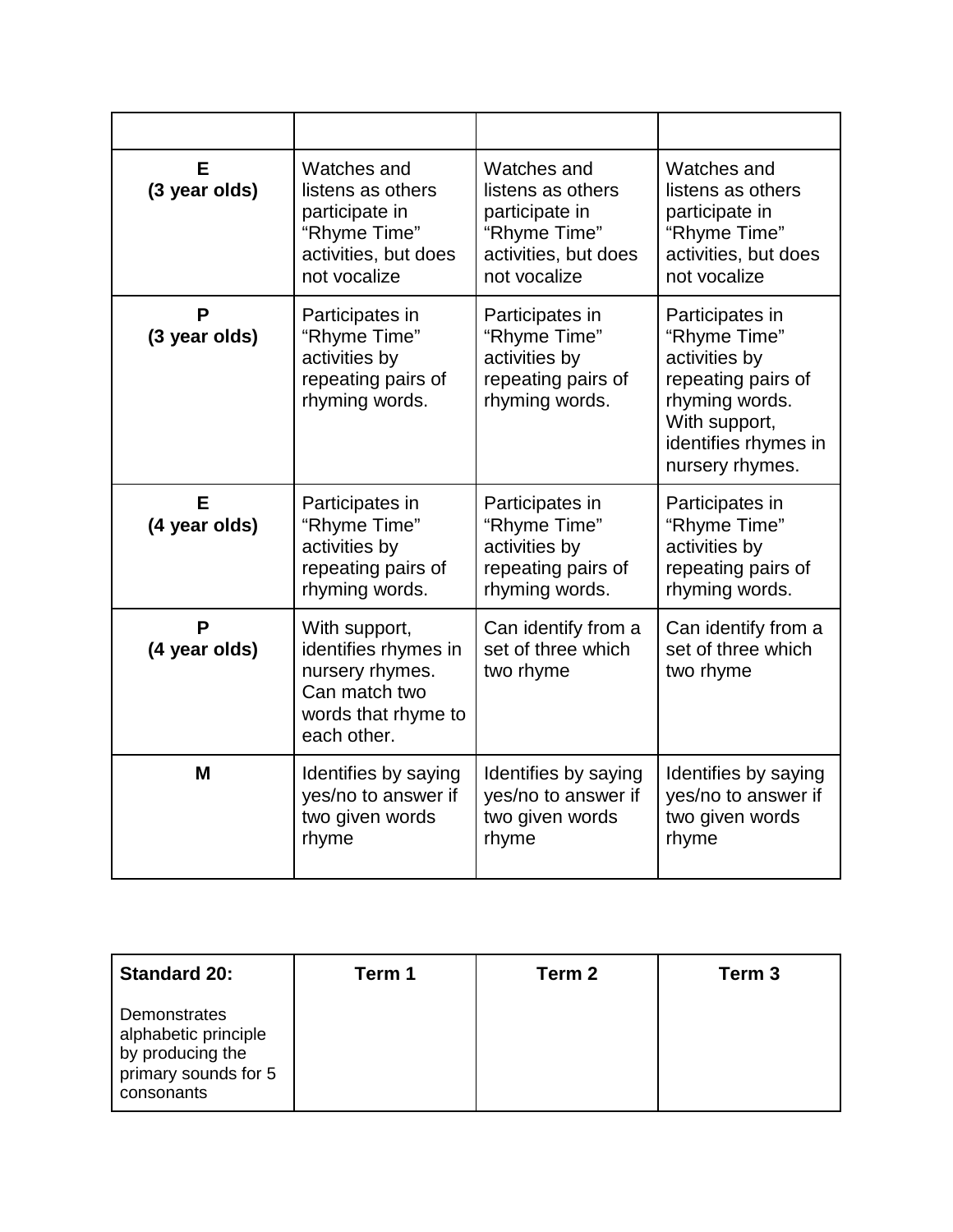| $(i.e. /m/$ , /t,//p/,/d/,<br>$/b/$ , $/c/$ , $/q/$ |                                                                                                                                                              |                                                                                                                                                                              |                                                                                                                                                              |
|-----------------------------------------------------|--------------------------------------------------------------------------------------------------------------------------------------------------------------|------------------------------------------------------------------------------------------------------------------------------------------------------------------------------|--------------------------------------------------------------------------------------------------------------------------------------------------------------|
| Е<br>(3 year olds)                                  | Looks at alphabet chart<br>as singing, may not<br>point to letters                                                                                           | Looks at alphabet chart<br>as singing, may not<br>point to letters                                                                                                           | Looks at alphabet chart<br>as singing, may not<br>point to letters                                                                                           |
| P<br>(3 year olds)                                  | Points to some letters<br>on alphabet chart as<br>singing, not necessarily<br>with one to one<br>correspondence                                              | Points to some letters<br>on alphabet chart as<br>singing, not necessarily<br>with one to one<br>correspondence<br>Can find and point to<br>first letter in his/her<br>name. | Points to most letters<br>on alphabet chart as<br>singing, not always with<br>one to one<br>correspondence. Can<br>point to first letter in<br>his/her name. |
| Е<br>(4 year olds)                                  | Points to most letters<br>on alphabet chart as<br>singing, not always with<br>one to one<br>correspondence. Can<br>point to first letter in<br>his/her name. | Can name two more<br>words that begin with<br>same initial sound as<br>his/her name.                                                                                         | Can identify three more<br>words that begin with<br>same sound as his/her<br>name.                                                                           |
| P<br>(4 year olds)                                  | From an array of two<br>letters, can identify<br>which one makes a<br>given sound.                                                                           | From an array of three<br>letters, can identify<br>which one makes a<br>given sound.                                                                                         | From an array of five<br>letters, can identify<br>which one makes a<br>given sound.                                                                          |
| M                                                   | Demonstrates<br>alphabetic principle by<br>producing the primary<br>sounds for 5 letters                                                                     | Demonstrates<br>alphabetic principle by<br>producing the primary<br>sounds for 5 letters                                                                                     | Demonstrates<br>alphabetic principle by<br>producing the primary<br>sounds for 5 letters                                                                     |

| <b>Standard 21:</b>             | Term 1                                                              | Term 2                                                              | Term 3                                                              |
|---------------------------------|---------------------------------------------------------------------|---------------------------------------------------------------------|---------------------------------------------------------------------|
| Recognizes own<br>name in print |                                                                     |                                                                     |                                                                     |
| (3 year olds)                   | Is exposed to his/her<br>name in print on a<br>variety of contexts. | Is exposed to his/her<br>name in print on a<br>variety of contexts. | Is exposed to his/her<br>name in print on a<br>variety of contexts. |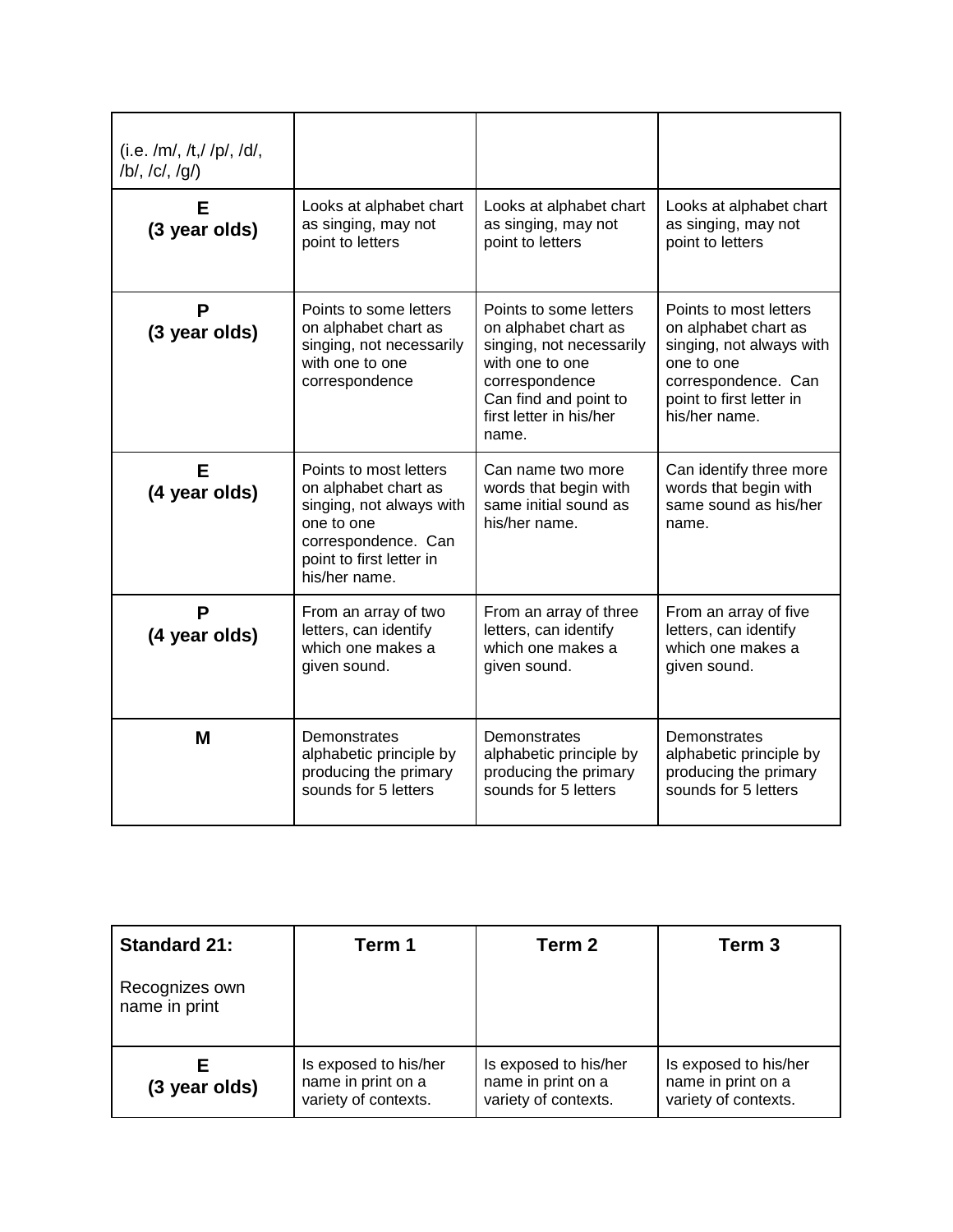| P<br>(3 year olds) | Finds her/his cubby by<br>recognizing her/his<br>name with a choice of<br>two cubbies.          | Can find his her own<br>cubby by identifying<br>her/his name with a cue<br>of the first letter of<br>her/his name labeling<br>the cubby. | Can find his her own<br>cubby by identifying<br>her/his name.                                                                                            |
|--------------------|-------------------------------------------------------------------------------------------------|------------------------------------------------------------------------------------------------------------------------------------------|----------------------------------------------------------------------------------------------------------------------------------------------------------|
| Е<br>(4 year olds) | Identifies own name on<br>her/his cubby.                                                        | Points to own name<br>when given a choice of<br>two distinctively<br>different names.                                                    | Points to own name<br>when given a choice of<br>two different names.                                                                                     |
| P<br>(4 year olds) | Finds his/her name on<br>a paper during Table<br>Tasks as the location to<br>take his/her seat. | Identifies own name in<br>a variety of contexts<br>including the Helper<br>Chart and in cubby.                                           | Identifies own name in<br>a variety of contexts<br>including the Helper<br>Chart, on own work<br>papers, in cubby and on<br>the Home/School<br>Notebook. |
| M                  | Recognizes own<br>name in print                                                                 | Recognizes own<br>name in print                                                                                                          | Recognizes own<br>name in print                                                                                                                          |

| <b>Standard 22:</b>               | Term 1                                                                                  | Term 2                                                                                 | Term 3                                                                                 |
|-----------------------------------|-----------------------------------------------------------------------------------------|----------------------------------------------------------------------------------------|----------------------------------------------------------------------------------------|
| Identifies 12 capital<br>letters. |                                                                                         |                                                                                        |                                                                                        |
| Е<br>(3 year olds)                | Is exposed to capital<br>letters during preschool<br>literacy and handwriting<br>tasks. | Is exposed to capital<br>letters during preschool<br>literacy and handwriting<br>tasks | Is exposed to capital<br>letters during preschool<br>literacy and handwriting<br>tasks |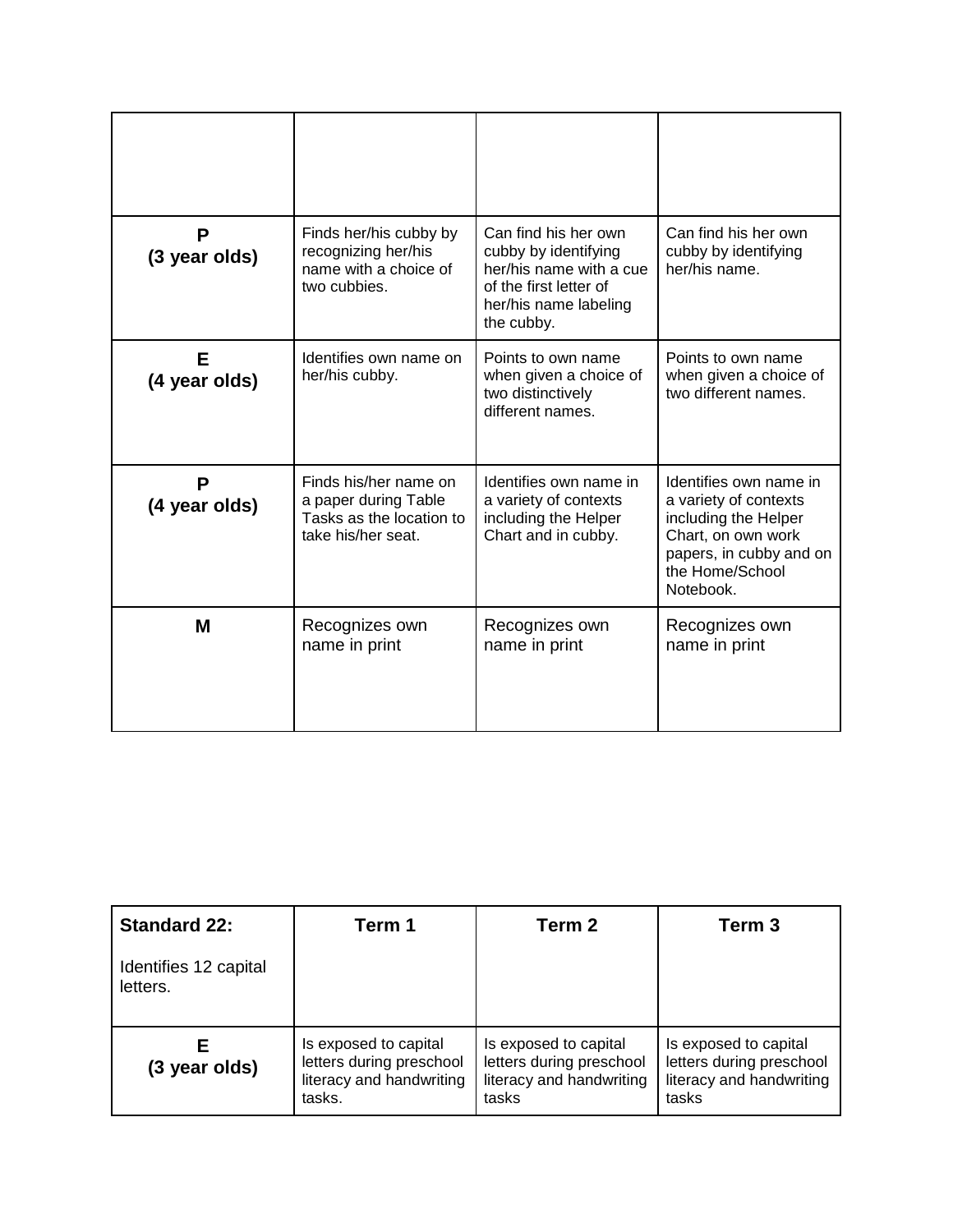| P<br>(3 year olds) | Identifies the first letter<br>in name. | Identifies the first letter<br>in name and 1-2 other<br>capital letters. | Identifies the first letter<br>in name and 2-3 other<br>capital letters. |
|--------------------|-----------------------------------------|--------------------------------------------------------------------------|--------------------------------------------------------------------------|
| Е                  | Identifies 1-3 capital                  | Identifies 4-6 capital                                                   | Identifies 7-9 capital                                                   |
| (4 year olds)      | letters.                                | letters.                                                                 | letters.                                                                 |
| P                  | Identifies 4-6 capital                  | Identifies 7-9 capital                                                   | Identifies 10-11 capital                                                 |
| (4 year olds)      | letters.                                | letters.                                                                 | letters.                                                                 |
| M                  | Identifies 12 capital                   | Identifies 12 capital                                                    | Identifies 12 capital                                                    |
|                    | letters.                                | letters.                                                                 | letters.                                                                 |

| <b>Standard 23:</b>                                                    | Term 1 | Term 2 | Term 3 |
|------------------------------------------------------------------------|--------|--------|--------|
| Attends to group<br>literacy activities                                |        |        |        |
| (Based on data taken<br>from at least 3 adult-<br>directed activities) |        |        |        |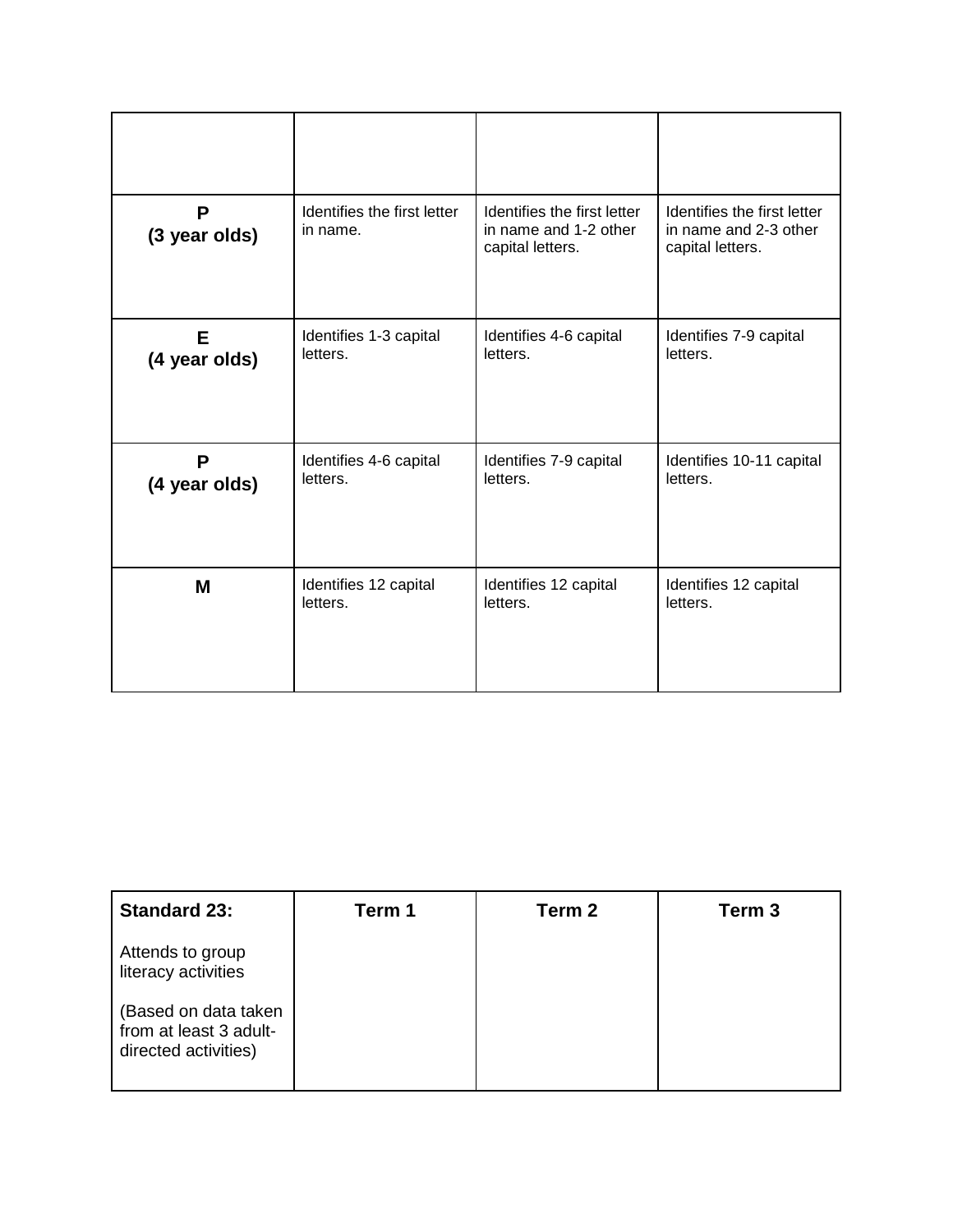| Е<br>(3 year olds) | Frequently trying to<br>leave area or fleeting<br>attention to book                                                                                                                           | Frequently trying to<br>leave area or fleeting<br>attention to book                                                                                     | Frequently trying to<br>leave area or fleeting<br>attention to book                                                                                                            |
|--------------------|-----------------------------------------------------------------------------------------------------------------------------------------------------------------------------------------------|---------------------------------------------------------------------------------------------------------------------------------------------------------|--------------------------------------------------------------------------------------------------------------------------------------------------------------------------------|
| P<br>(3 year olds) | <b>Occasionally loses</b><br>interest, but looks at<br>book for 2-3 pages of<br>story.                                                                                                        | Does not try to leave<br>area, attends (looking<br>at and listening to story)<br>as teacher reads all of<br>book, occasionally<br>loses interest.       | Attends as teacher<br>reads all of book, and<br>occasionally (1-2 times)<br>participates with related<br>activity (such as<br>pointing to or naming<br>pictures) during story. |
| Е<br>(4 year olds) | Occasionally loses<br>attention,, but looks at<br>book for 2-3 pages of<br>story.                                                                                                             | Occasionally loses<br>attention, but looks at<br>book for 4-6 pages of<br>story.                                                                        | Occasionally loses<br>attention, but looks at<br>book for 7 or more<br>pages.                                                                                                  |
| P<br>(4 year olds) | Attends as teacher<br>reads all of book, and<br>occasionally (1-2 times<br>over 3 books)<br>participates with related<br>activity (such as<br>pointing to or naming<br>pictures) during story | Attends as teacher<br>reads all of book, and<br>sometimes (3 times)<br>participates with related<br>activity during story.                              | Attends as teacher<br>reads all of book, and<br>sometimes (3-4 times)<br>participates with related<br>activity during story.                                                   |
| M                  | Attends for complete<br>story and participates<br>during each story in<br>related activity (such as<br>pointing to or naming<br>pictures) during story.                                       | Attends for complete<br>story and participates<br>during each story in<br>related activity (such as<br>pointing to or naming<br>pictures) during story. | Attends for complete<br>story and participates<br>during each story in<br>related activity (such as<br>pointing to or naming<br>pictures) during story.                        |

| <b>Standard 24:</b>                                                                  | Term 1               | Term 2               | Term <sub>3</sub>    |
|--------------------------------------------------------------------------------------|----------------------|----------------------|----------------------|
| Orients book<br>correctly, turns<br>pages and points to<br>words in correct<br>order |                      |                      |                      |
| Ε                                                                                    | Turns multiple pages | Turns multiple pages | Turns multiple pages |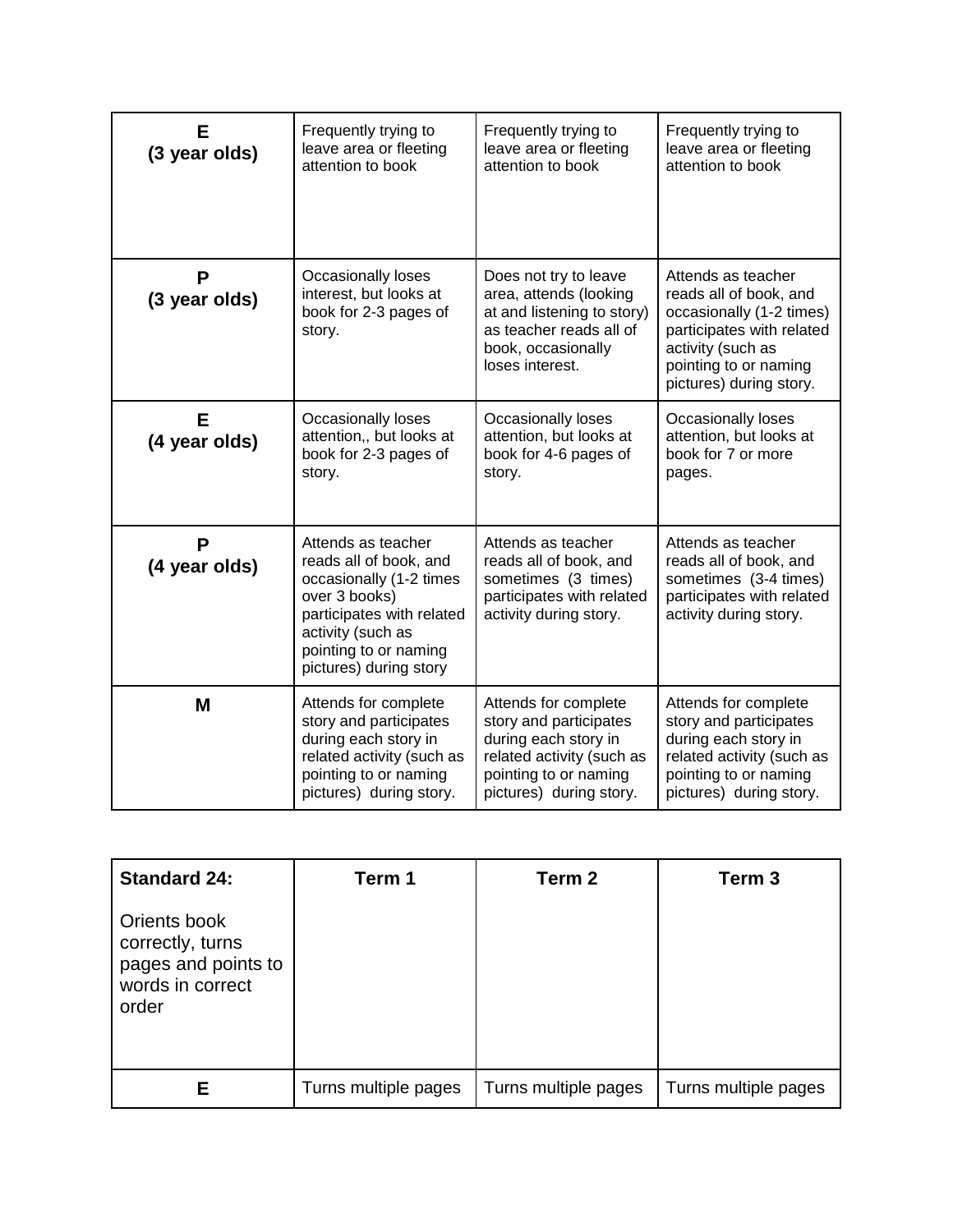| (3 year olds)      | at once, sometimes<br>holds book upside<br>down                                                                                                             | at once, sometimes<br>holds book upside<br>down                                                                                                             | at once, sometimes<br>holds book upside<br>down                                                                                                             |
|--------------------|-------------------------------------------------------------------------------------------------------------------------------------------------------------|-------------------------------------------------------------------------------------------------------------------------------------------------------------|-------------------------------------------------------------------------------------------------------------------------------------------------------------|
| P<br>(3 year olds) | Turns multiple pages<br>at once, orients book<br>to front cover                                                                                             | Turns multiple pages<br>at once, correct<br>orientation, points at<br>pictures instead of<br>text                                                           | Turns one page at a<br>time, begins to point<br>to words, but not left<br>to right                                                                          |
| Е<br>(4 year olds) | Turns one page at a<br>time, correct<br>orientation, points to<br>space where words<br>are on page.                                                         | Turns one page at<br>once, correct<br>orientation, points to<br>pictures and words of<br>text.                                                              | Turns one page at a<br>time, correct<br>orientation, points to<br>pictures and words of<br>text                                                             |
| P<br>(4 year olds) | Turns one page at a<br>time, begins to point<br>to single words, but<br>not left to right                                                                   | Turns pages one at a<br>time, points to some<br>words left to right, but<br>inconsistently                                                                  | Turns pages one at a<br>time, points to words<br>left to right, but not<br>top to bottom or<br>without one to one<br>correspondence of<br>words.            |
| M                  | Orients book<br>correctly, turns one<br>page at a time, points<br>to words from left to<br>right and top to<br>bottom of page, for 1<br>sentence on a page. | Orients book<br>correctly, turns one<br>page at a time, points<br>to words from left to<br>right and top to<br>bottom of page, for 1<br>sentence on a page. | Orients book<br>correctly, turns one<br>page at a time, points<br>to words from left to<br>right and top to<br>bottom of page, for 1<br>sentence on a page. |

| <b>Standard 25:</b>      | Term 1                                                                    | Term 2                                                                         | Term 3                                                                                |
|--------------------------|---------------------------------------------------------------------------|--------------------------------------------------------------------------------|---------------------------------------------------------------------------------------|
| Answers wh-<br>questions |                                                                           |                                                                                |                                                                                       |
| Е<br>(3 year olds)       | With adult language<br>model and/or cueing<br>answers "what"<br>questions | With adult language<br>model and/or cueing<br>answers "who, what"<br>questions | With adult language<br>model and/or cueing<br>answers "who, what,<br>where" questions |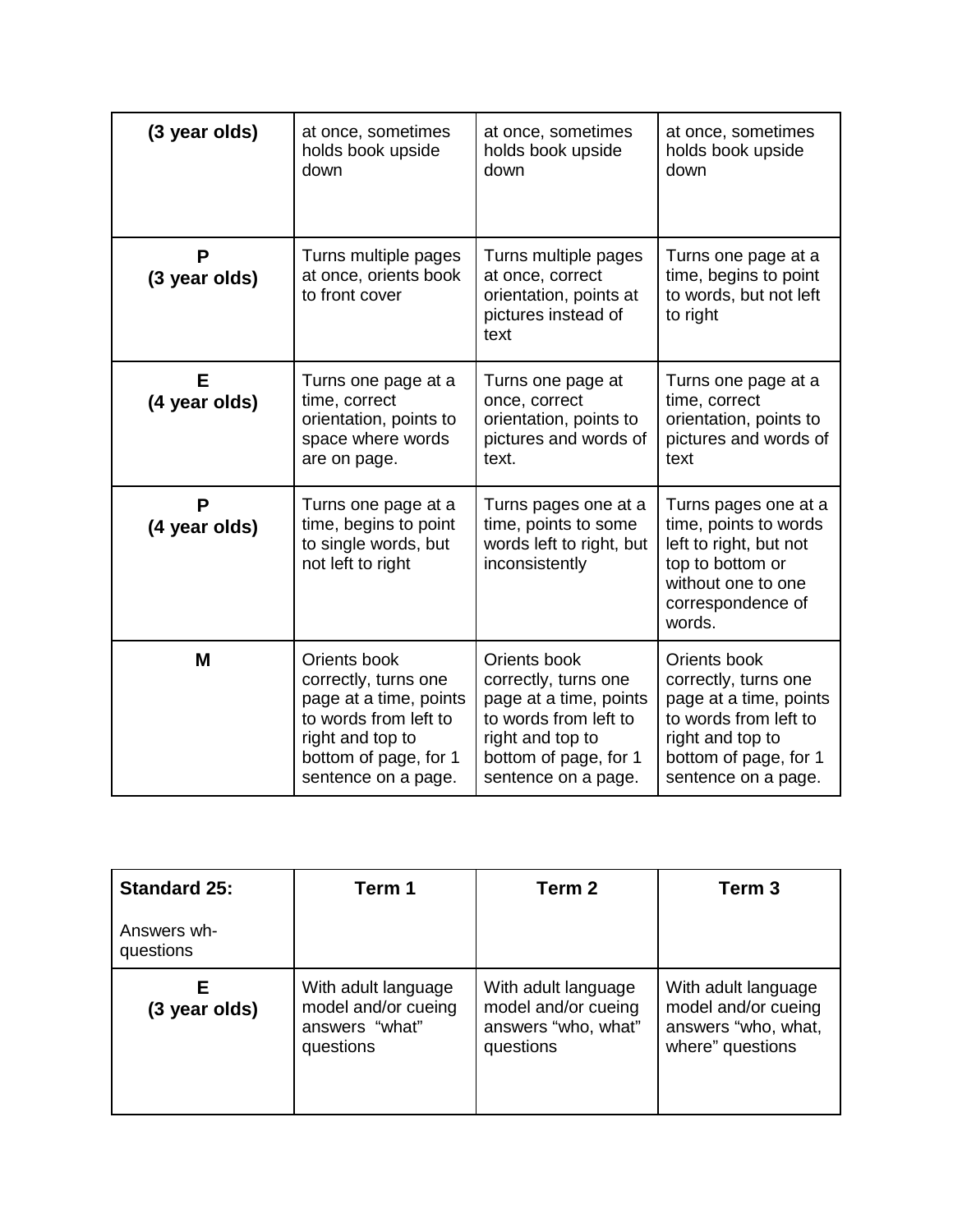| P<br>(3 year olds) | With no more than 1<br>verbal/visual cue can<br>answer "what"<br>questions      | With no more than 1<br>verbal/visual cue can<br>answer "who, what"<br>questions        | With no more than 1<br>verbal/visual cue can<br>answer "who, what,<br>where" questions               |
|--------------------|---------------------------------------------------------------------------------|----------------------------------------------------------------------------------------|------------------------------------------------------------------------------------------------------|
| Е<br>(4 year olds) | With adult language<br>model and/or cueing<br>answers "who, what"<br>questions  | With adult language<br>model and/or cueing<br>answers "who, what,<br>where" questions  | With adult language<br>model and/or cueing<br>answers "who, what,<br>where, when, why"<br>questions  |
| P<br>(4 year olds) | With no more than 1<br>verbal/visual cue can<br>answer "who, what"<br>questions | With no more than 1<br>verbal/visual cue can<br>answer "who, what,<br>where" questions | With no more than 1<br>verbal/visual cue can<br>answer "who, what,<br>where, when, why"<br>questions |
| M                  | Independently<br>answers "who, what,<br>where, when, why"<br>questions          | Independently<br>answers "who, what,<br>where, when, why"<br>questions                 | Independently<br>answers "who, what,<br>where, when, why"<br>questions                               |

| <b>Standard 26:</b>                   | Term 1                                                                   | Term 2                                                                | Term <sub>3</sub>                                               |
|---------------------------------------|--------------------------------------------------------------------------|-----------------------------------------------------------------------|-----------------------------------------------------------------|
| Asks questions with<br>adult support. |                                                                          |                                                                       |                                                                 |
| E.<br>(3 year olds)                   | Is exposed to literacy<br>activities that involve<br>questions.          | Is exposed to literacy<br>activities that involve<br>questions.       | Is exposed to literacy<br>activities that involve<br>questions. |
| (3 year olds)                         | Asks "what" questions<br>during adult-directed<br>literacy activities in | Asks "what" and "who"<br>questions during adult-<br>directed literacy | Asks "what " and "who"<br>questions with adult<br>support.      |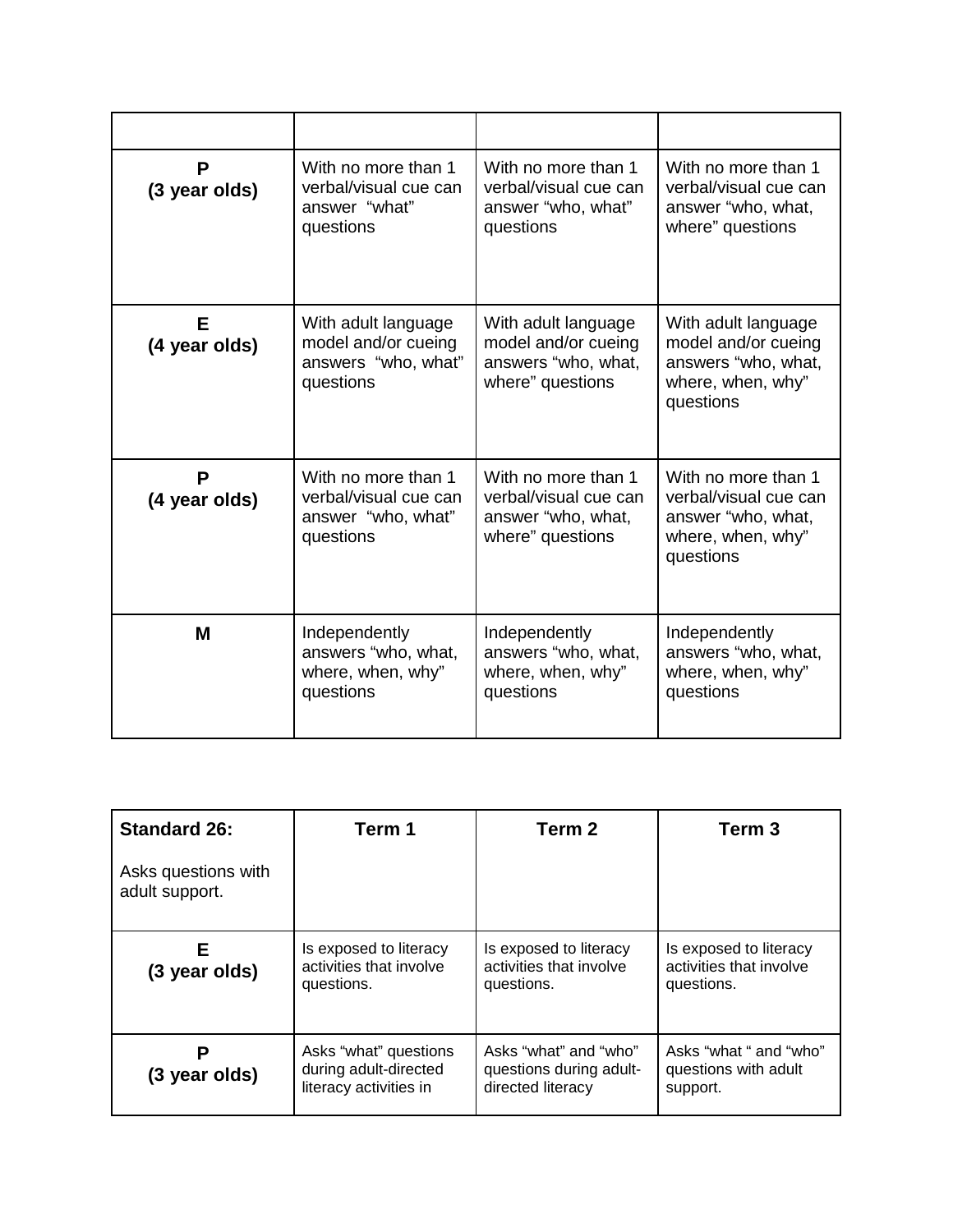|                    | response to the story<br>and pictures with adult<br>support.       | activities in response to<br>the story and pictures<br>with adult support.                                                                                     |                                                                                      |
|--------------------|--------------------------------------------------------------------|----------------------------------------------------------------------------------------------------------------------------------------------------------------|--------------------------------------------------------------------------------------|
| Е<br>(4 year olds) | Asks "what" and "who"<br>questions with adult<br>support.          | Asks "what", "who" and<br>"where" questions<br>during adult-directed<br>literacy activities in<br>response to the story<br>and pictures with adult<br>support. | Asks "what", "who" and<br>"where" questions with<br>adult support.                   |
| P<br>(4 year olds) | Asks "what", "who" and<br>"where" questions with<br>adult support. | Asks "what", "who",<br>"where" and "why"<br>questions with adult<br>support.                                                                                   | Asks "what", "who",<br>"where", "why" and<br>"when" questions with<br>adult support. |
| M                  | Asks questions with<br>adult support.                              | Asks questions with<br>adult support.                                                                                                                          | Asks questions with<br>adult support.                                                |

| <b>Standard 27:</b>                                                                                                            | Term 1                                                         | Term <sub>2</sub>                                               | Term 3                                                            |
|--------------------------------------------------------------------------------------------------------------------------------|----------------------------------------------------------------|-----------------------------------------------------------------|-------------------------------------------------------------------|
| Tells what is<br>happening from<br>pictures in books<br>(Based on data taken<br>from at least 3 adult-<br>directed activities) |                                                                |                                                                 |                                                                   |
| F<br>(3 and 4 year olds)                                                                                                       | With adult language<br>model and/or cueing<br>names objects in | With adult language<br>model and/or cueing<br>names objects and | With adult language<br>model and/or cueing<br>uses simple phrases |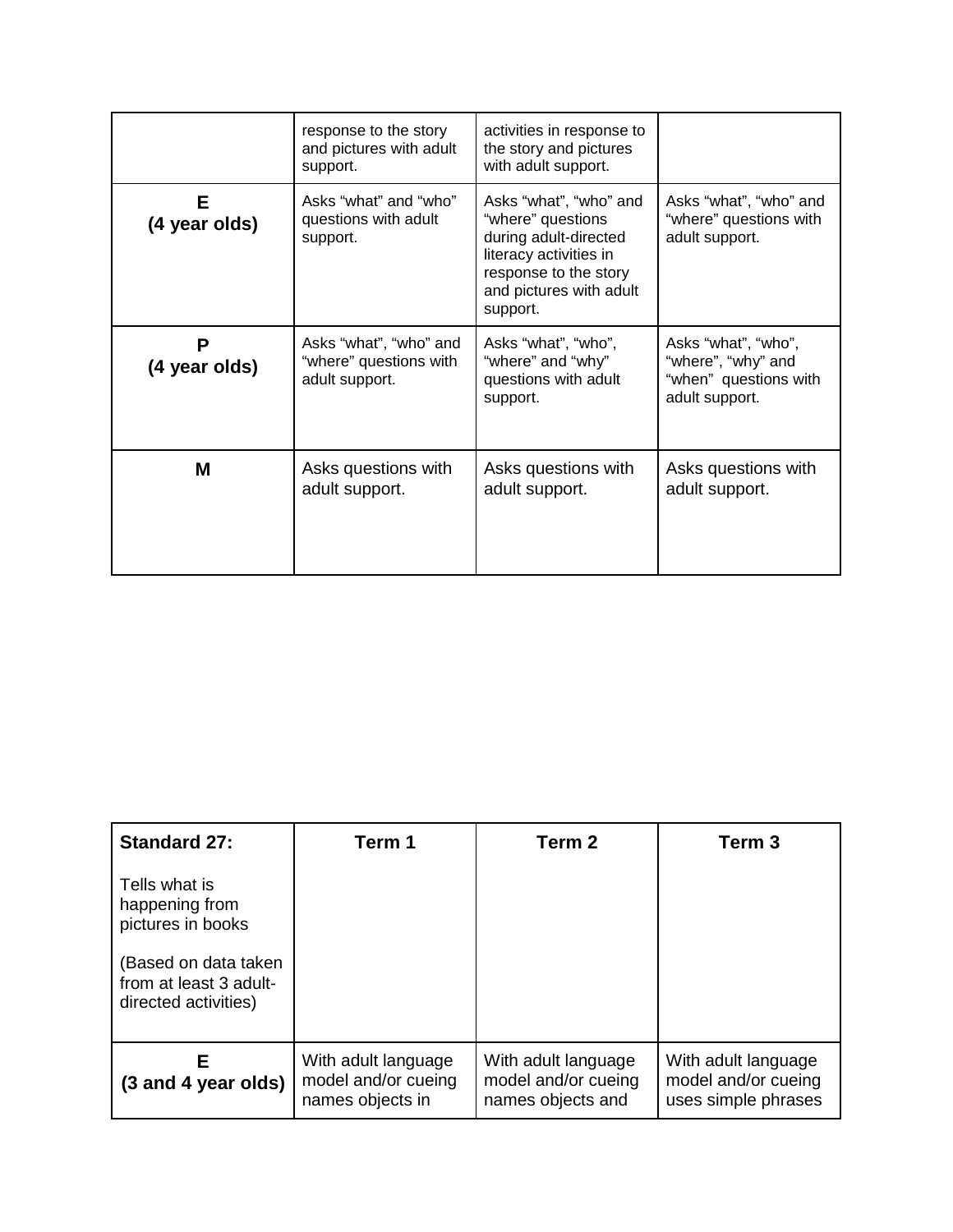|                          | pictures in story<br>books being read by<br>an adult                                                                       | actions from pictures<br>in story books being<br>read by an adult                                                              | to tell what is<br>happening in pictures<br>of story books being<br>read by an adult (ex.<br>Dog is sleeping.)                                                                    |
|--------------------------|----------------------------------------------------------------------------------------------------------------------------|--------------------------------------------------------------------------------------------------------------------------------|-----------------------------------------------------------------------------------------------------------------------------------------------------------------------------------|
| P<br>(3 and 4 year olds) | With no more than 1<br>verbal/visual cue<br>names objects in<br>pictures in story<br>books being read by<br>an adult       | With no more than 1<br>verbal/visual names<br>objects and actions<br>from pictures in story<br>books being read by<br>an adult | With no more than 1<br>verbal/visual cue<br>uses simple phrases<br>to tell what is<br>happening in pictures<br>of story books being<br>read by an adult (ex.<br>Dog is sleeping.) |
| M                        | Independently tells<br>what is happening<br>from pictures in story<br>books read by an<br>adult using complete<br>phrases. | Independently tells<br>what is happening<br>from pictures in story<br>books read by an<br>adult using complete<br>phrases.     | Independently tells<br>what is happening<br>from pictures in story<br>books read by an<br>adult using complete<br>phrases.                                                        |

| <b>Standard 28:</b>                                                   | Term 1                                                                                                                                          | Term 2                                                                                                                                          | Term 3                                                                                                                                                                           |
|-----------------------------------------------------------------------|-------------------------------------------------------------------------------------------------------------------------------------------------|-------------------------------------------------------------------------------------------------------------------------------------------------|----------------------------------------------------------------------------------------------------------------------------------------------------------------------------------|
| Retells simple<br>familiar stories                                    |                                                                                                                                                 |                                                                                                                                                 |                                                                                                                                                                                  |
| (Based on data taken from<br>at least 3 adult-directed<br>activities) |                                                                                                                                                 |                                                                                                                                                 |                                                                                                                                                                                  |
| F<br>(3 year olds)                                                    | With adult language model<br>and/or cueing names<br>objects and actions from<br>looking at pictures in story<br>books being read by an<br>adult | With adult language model<br>and/or cueing names<br>objects and actions from<br>looking at pictures in story<br>books being read by an<br>adult | With adult language model<br>and/or cueing uses simple<br>phrases to tell what is<br>happening in pictures of<br>story books being read by<br>an adult (ex. Dog is<br>sleeping.) |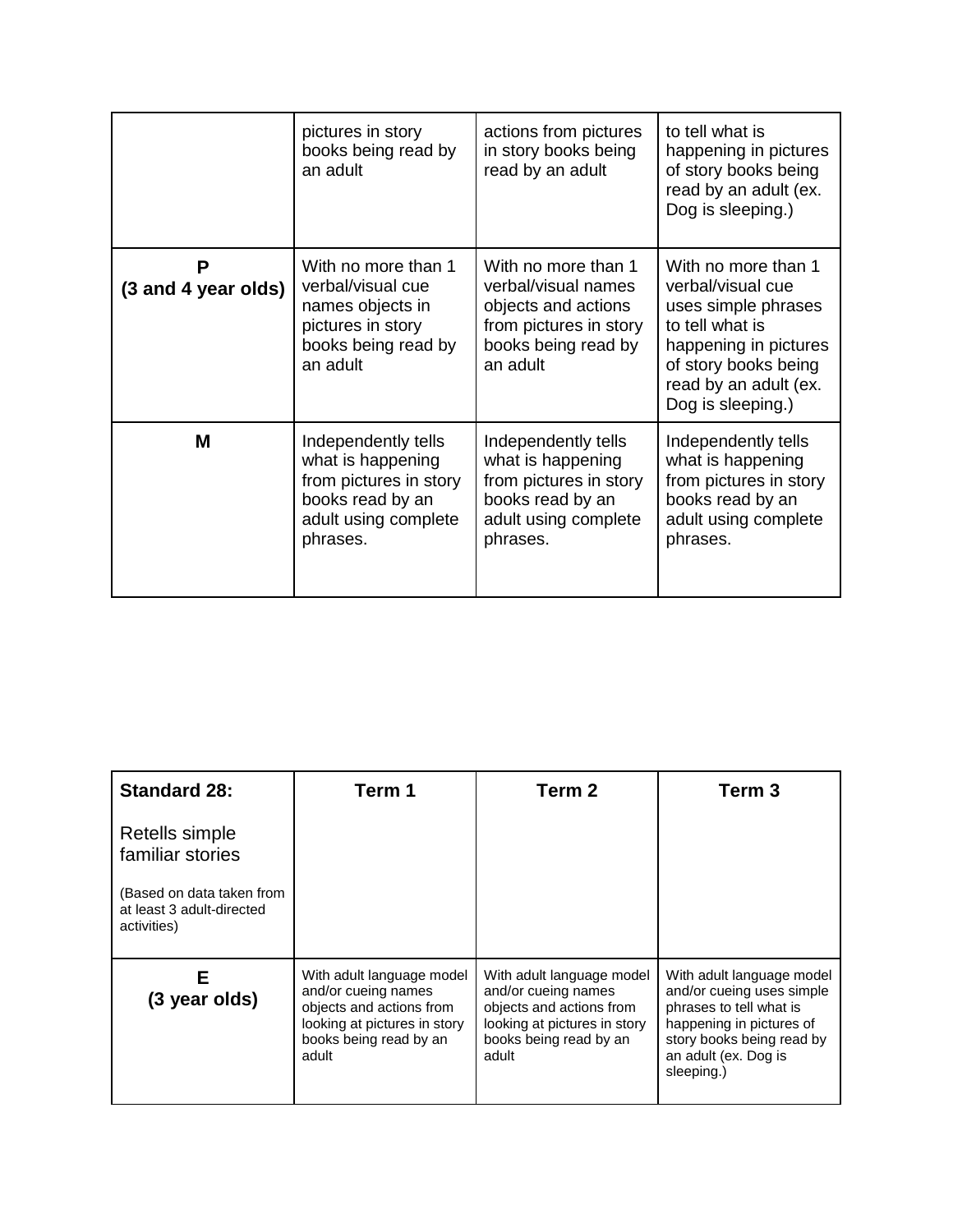| P<br>(3 year olds) | With no more than 1<br>verbal/visual cue<br>uses simple phrases to tell<br>what is happening in<br>pictures of story books<br>being read by an adult (ex.<br>Dog is sleeping.)                 | With no more than 1<br>verbal/visual cue retells<br>the beginning of the story<br>from pictures in a familiar<br>story books                                        | With no more than 1<br>verbal/visual cue retells at<br>least 3 pages of the story<br>from looking at the<br>pictures in a familiar story<br>book.                   |
|--------------------|------------------------------------------------------------------------------------------------------------------------------------------------------------------------------------------------|---------------------------------------------------------------------------------------------------------------------------------------------------------------------|---------------------------------------------------------------------------------------------------------------------------------------------------------------------|
| Е<br>(4 year olds) | With no more than 1<br>verbal/visual cue<br>uses simple phrases to tell<br>what is happening in<br>pictures of story books<br>being read by an adult (ex.<br>Dog is sleeping.)                 | With no more than 1<br>verbal/visual cue retells<br>the beginning of the story<br>from pictures in a familiar<br>story books                                        | With no more than 1<br>verbal/visual cue retells at<br>least 3 pages of the story<br>from looking at the<br>pictures in a familiar story<br>book.                   |
| Ρ<br>(4 year olds) | With no more than 1<br>verbal/visual cue such as<br>"What happened next?"<br>for each page can retell a<br>simple familiar story from<br>looking at the pictures<br>using 3 to 5 word phrases. | Can independently retell<br>at least 3 pages of simple<br>familiar stories of 12-20<br>pages from looking at the<br>pictures using at least 5 to<br>8 word phrases. | Can independently retell<br>at least 5 pages of simple<br>familiar stories of 12-20<br>pages from looking at the<br>pictures using at least 5 to<br>8 word phrases. |
| м                  | Independently retells<br>simple familiar stories of<br>12-20 pages from looking<br>at the pictures using at<br>least 5 to 8 word phrases.                                                      | Independently retells<br>simple familiar stories of<br>12-20 pages from looking<br>at the pictures using at<br>least 5 to 8 word phrases.                           | Independently retells<br>simple familiar stories of<br>12-20 pages from looking<br>at the pictures using at<br>least 5 to 8 word phrases.                           |

| <b>Standard 29:</b>                       | Term 1                                                                                                       | Term 2                                                                                                       | Term 3                                                                                                        |
|-------------------------------------------|--------------------------------------------------------------------------------------------------------------|--------------------------------------------------------------------------------------------------------------|---------------------------------------------------------------------------------------------------------------|
| Refers back to book<br>with adult support |                                                                                                              |                                                                                                              |                                                                                                               |
| Е<br>(3 year olds)                        | If adult turns to<br>correct page and<br>given verbal/visual<br>cueing, will point to<br>picture to respond. | If adult turns to<br>correct page and<br>given verbal/visual<br>cueing, will point to<br>picture to respond. | If adult turns to<br>correct page, and<br>given verbal/visual<br>cueing, will point to<br>picture to respond. |
| Ρ<br>(3 year olds)                        | If adult turns to<br>correct page, will<br>point to picture to<br>respond.                                   | If adult opens book to<br>correct page, will use<br>a 1-2 word phrase to<br>respond.                         | If adult opens book to<br>correct page, will use<br>a 1-2 word phrase to<br>respond.                          |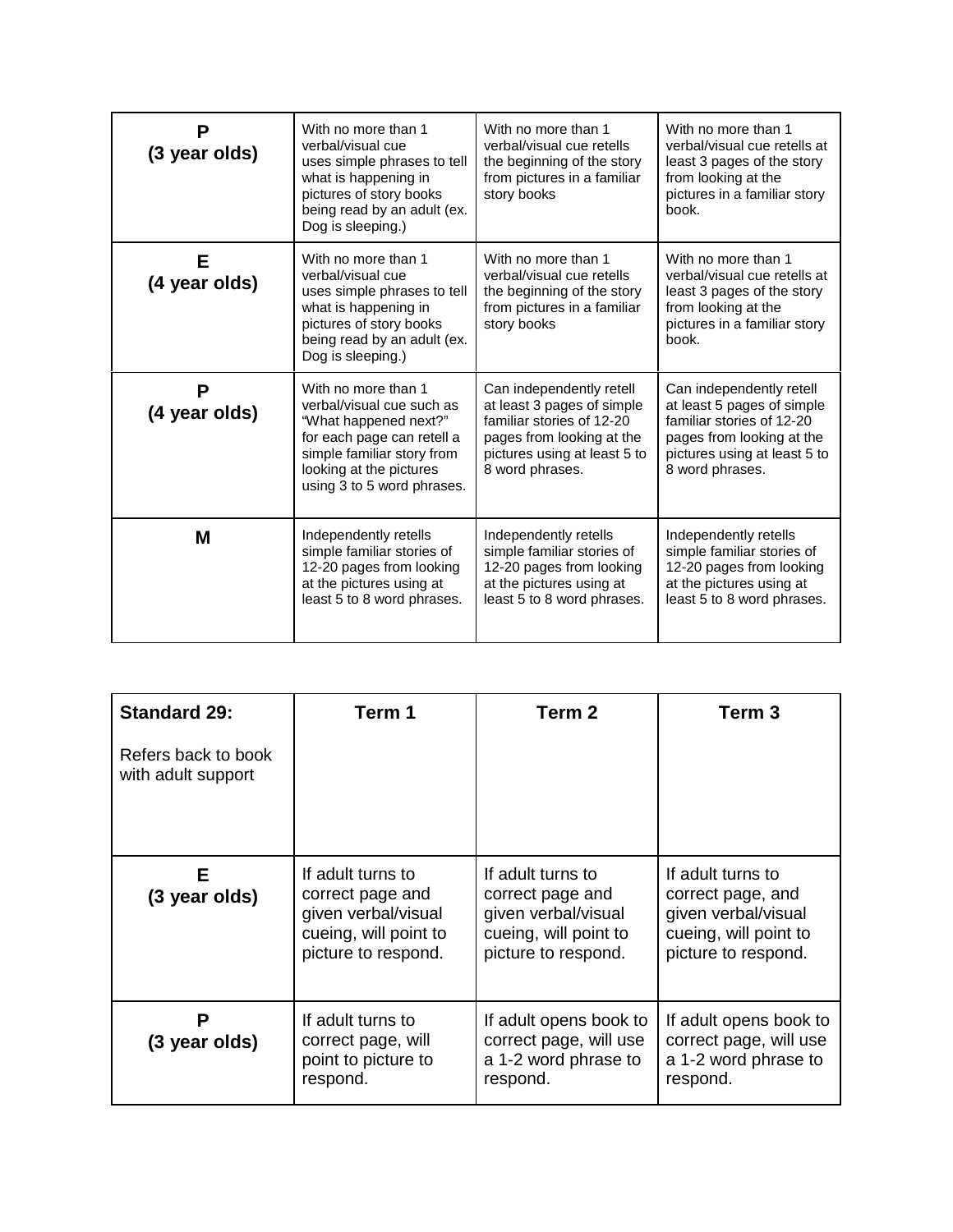| F<br>(4 year olds) | If adult turns to<br>correct page, will<br>point to picture to<br>respond.                                     | If adult opens book to<br>correct page, will use<br>a 1-2 word phrase to<br>respond.                       | If adult opens book to<br>correct page, will use<br>a 1-2 word phrase to<br>respond.                                           |
|--------------------|----------------------------------------------------------------------------------------------------------------|------------------------------------------------------------------------------------------------------------|--------------------------------------------------------------------------------------------------------------------------------|
| Р<br>(4 year olds) | Given direction to<br>look in book, will turn<br>to correct page, will<br>use a 1-2 word<br>phrase to respond. | Given direction to<br>look in book, will turn<br>to correct page and<br>use 3-5 word phrase<br>to respond. | Given cue, "Where"<br>can we find the<br>answer?", will open<br>book to correct page<br>and use 3-5 word<br>phrase to respond. |
| м                  | Child opens book to<br>correct page, and<br>responds with a 3-5<br>word phrase to<br>answer question.          | Child opens book to<br>correct page, and<br>responds with 3-5<br>word phrase to<br>answer question.        | Child opens book to<br>correct page and<br>responds with 3-5<br>word phrase to<br>answer question.                             |

| <b>Standard 30:</b>                               | Term 1                                                                                                                                 | Term 2                                                                                                                       | Term 3                                                                                                                 |
|---------------------------------------------------|----------------------------------------------------------------------------------------------------------------------------------------|------------------------------------------------------------------------------------------------------------------------------|------------------------------------------------------------------------------------------------------------------------|
| Identifies book<br>concepts with adult<br>support |                                                                                                                                        |                                                                                                                              |                                                                                                                        |
| Е<br>(3 year olds)                                | Points to anywhere on<br>cover of book when<br>asked, "Where is the<br>TITLE?" and points to a<br>character when asked<br>to find one. | Points to anywhere on<br>cover of book when<br>asked "Where is<br>TITLE?" and names at<br>least 1 character in<br>story.     | Points to correct place<br>on cover when asked<br>"Where is the TITLE?"<br>and names at least 1<br>character in story. |
| P<br>(3 year olds)                                | Points to correct place<br>on cover when asked,<br>"Where is the TITLE?"<br>and identifies at least 1<br>character in story.           | Points to correct place<br>on cover when asked,<br>"Where is the TITLE?"<br>and identifies 2 or more<br>characters in story. | Names the title and<br>identifies 2 or more<br>characters in story.                                                    |
| Е                                                 | Points to correct place                                                                                                                | Points to correct place                                                                                                      | Points to correct place                                                                                                |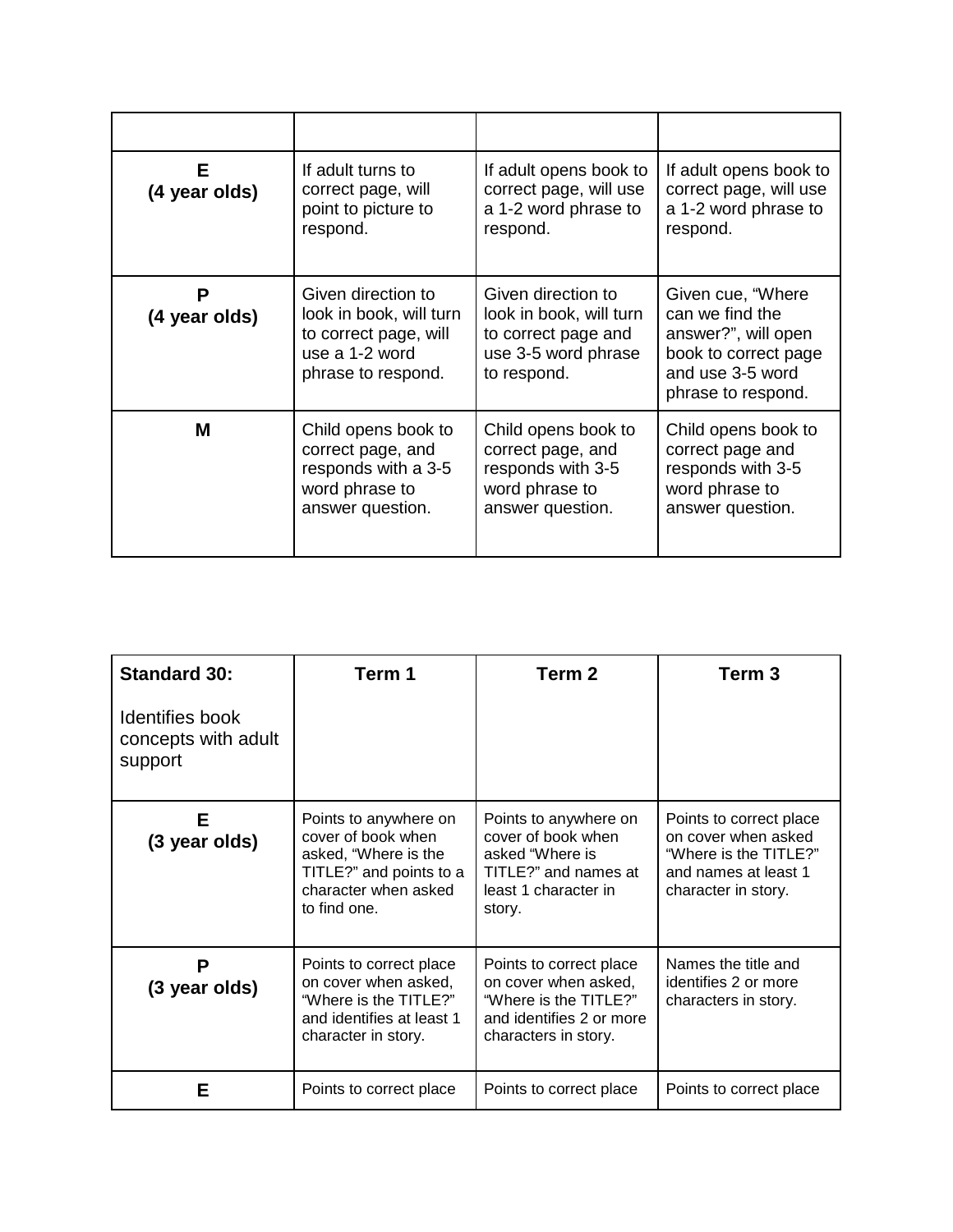| (4 year olds)      | on cover when asked<br>"Where is the TITLE?"<br>and names at least 2<br>characters in story.                                                                                              | on cover when asked<br>"Where is the TITLE?"<br>and names at least 2<br>characters in story.<br>Can identify setting<br>from a choice of 2.                                               | on cover when asked<br>"Where is the TITLE?"<br>and names at least 2<br>characters in story.<br>Can identify setting<br>from a choice of 2.                                                                                                                              |
|--------------------|-------------------------------------------------------------------------------------------------------------------------------------------------------------------------------------------|-------------------------------------------------------------------------------------------------------------------------------------------------------------------------------------------|--------------------------------------------------------------------------------------------------------------------------------------------------------------------------------------------------------------------------------------------------------------------------|
| P<br>(4 year olds) | Names the title and<br>identifies 2 or more<br>characters in story.                                                                                                                       | Names the title and<br>identifies most<br>characters in story.<br>Can identify the roles of<br>author/illustrator, by<br>completing the<br>sentences, "The author<br>. The illustrator    | Names the title and<br>identifies all characters<br>in the story. Can<br>identify the roles of<br>author/illustrator, by<br>completing the<br>sentences, "The author<br>The illustrator<br>." Identifies<br>setting when asked,<br>"Where does the story<br>take place?" |
| М                  | Names the title,<br>identifies the<br>characters, and<br>identifies the roles of<br>author and illustrator.<br>Identifies the setting<br>when asked, "Where<br>does the story<br>happen?" | Names the title,<br>identifies the<br>characters, and<br>identifies the roles of<br>author and illustrator.<br>Identifies the setting<br>when asked, "Where<br>does the story<br>happen?" | Names the title,<br>identifies the<br>characters, and<br>identifies the roles of<br>author and illustrator.<br>Identifies the setting<br>when asked, "Where<br>does the story<br>happen?"                                                                                |

| <b>Standard 31:</b>                              | Term 1                                               | Term 2                                               | Term <sub>3</sub>                                    |
|--------------------------------------------------|------------------------------------------------------|------------------------------------------------------|------------------------------------------------------|
| Completes a 10-<br>piece interlocking<br>puzzle. |                                                      |                                                      |                                                      |
| Е<br>(3 year olds)                               | Completes a 4-<br>piece non-<br>interlocking puzzle. | Completes a 6-<br>piece non-<br>interlocking puzzle. | Completes a 8-<br>piece non-<br>interlocking puzzle. |
| P<br>(3 year olds)                               | Completes a 6-<br>piece non-<br>interlocking puzzle. | Completes a 8-<br>piece non-<br>interlocking puzzle. | Completes a 4-<br>piece interlocking<br>puzzle.      |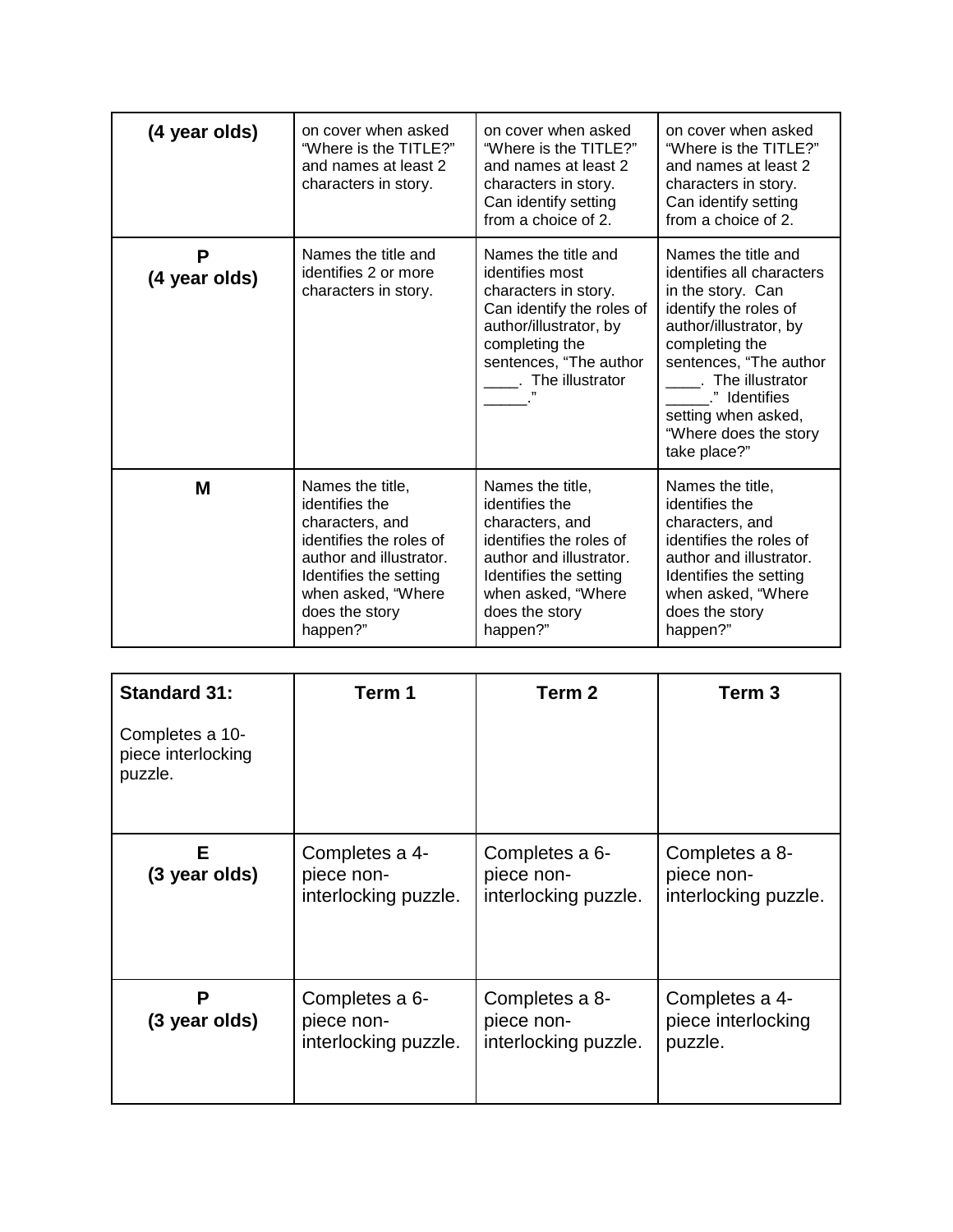| Е.<br>(4 year olds) | Completes a 4-<br>piece interlocking<br>puzzle.  | Completes a 5-<br>piece interlocking<br>puzzle.  | Completes a 6-<br>piece interlocking<br>puzzle.  |
|---------------------|--------------------------------------------------|--------------------------------------------------|--------------------------------------------------|
| Р<br>(4 year olds)  | Completes a 7-<br>piece interlocking<br>puzzle.  | Completes a 8-<br>piece interlocking<br>puzzle.  | Completes a 9-<br>piece interlocking<br>puzzle.  |
| М                   | Completes a 10-<br>piece interlocking<br>puzzle. | Completes a 10-<br>piece interlocking<br>puzzle. | Completes a 10-<br>piece interlocking<br>puzzle. |

| <b>Standard 32:</b>                                                       | Term 1                                                         | Term 2                                                   | Term 3                                                                 |
|---------------------------------------------------------------------------|----------------------------------------------------------------|----------------------------------------------------------|------------------------------------------------------------------------|
| <b>Follows instruction</b><br>for letter formation<br>of capital letters. |                                                                |                                                          |                                                                        |
| Е<br>(3 year olds)                                                        | Imitate vertical line                                          | Imitate vertical and<br>horizontal line                  | Imitate vertical and<br>horizontal line and<br>circular motion.        |
| P<br>(3 year olds)                                                        | Imitate vertical and<br>horizontal line and<br>circular motion | Make a vertical and<br>horizontal line<br>without model. | Make a vertical and<br>horizontal line and<br>circle without<br>model. |
| Е                                                                         | Make a vertical and                                            | Imitate simple                                           | Writes a simple                                                        |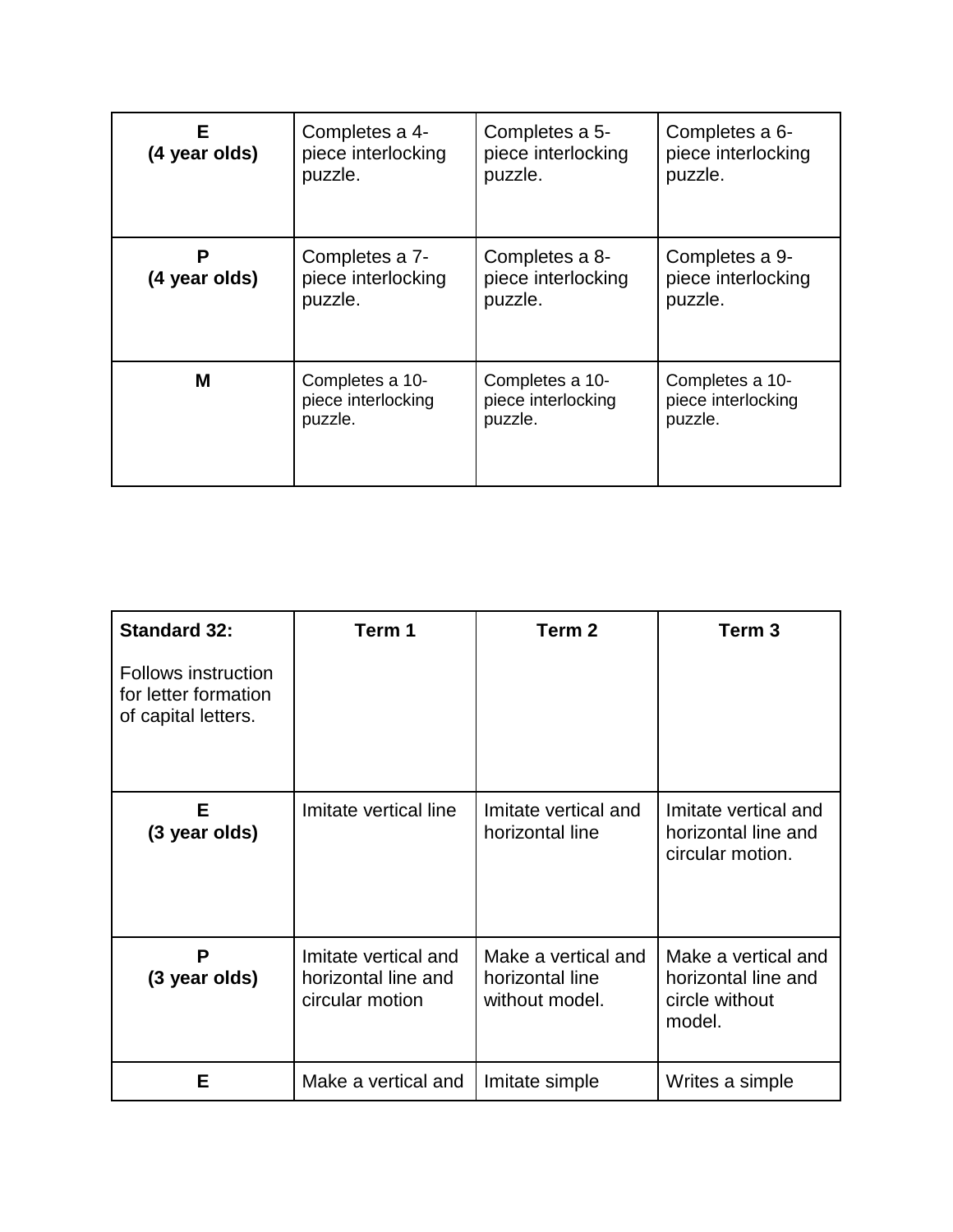| (4 year olds)      | horizontal line and<br>circle without<br>model.                    | letters with<br>horizontal and<br>vertical lines                                           | letter with horizontal<br>and vertical lines.               |
|--------------------|--------------------------------------------------------------------|--------------------------------------------------------------------------------------------|-------------------------------------------------------------|
| Р<br>(4 year olds) | Imitates letters with<br>lines and curves.                         | With cueing, follows<br>correct formation<br>for letters (example,<br>starting at the top) | Writes letters of<br>name with correct<br>formation.        |
| M                  | <b>Follows instruction</b><br>for formation of<br>capital letters. | Follows instruction<br>for formation of<br>capital letters.                                | Follows instruction<br>for formation of<br>capital letters. |

| <b>Standard 33:</b>                                                           | Term 1                                                               | Term <sub>2</sub>                                                            | Term 3                                                                                           |
|-------------------------------------------------------------------------------|----------------------------------------------------------------------|------------------------------------------------------------------------------|--------------------------------------------------------------------------------------------------|
| Will draw a person<br>with at least 6 body<br>parts in correct<br>orientation |                                                                      |                                                                              |                                                                                                  |
| Е<br>(3 year olds)                                                            | Will draw a circle<br>for the head.                                  | Will draw a circle<br>for the head and 1<br>feature with<br>prompting.       | Will draw a circle<br>for the head and 1<br>feature and with<br>prompting add 1<br>more feature. |
| P<br>(3 year olds)                                                            | Will draw a circle<br>for the head and<br>add 2 features.            | Will draw a circle<br>for the head and<br>add 3 features.                    | Will draw a circle<br>for the head and<br>add 4 features.                                        |
| Е<br>(4 year olds)                                                            | Will draw a circle<br>for the head, 4<br>features including<br>arms. | Will draw a circle<br>for the head, 4<br>features including<br>arm and legs. | Will draw a person<br>with a head, 5<br>features, arms and<br>legs.                              |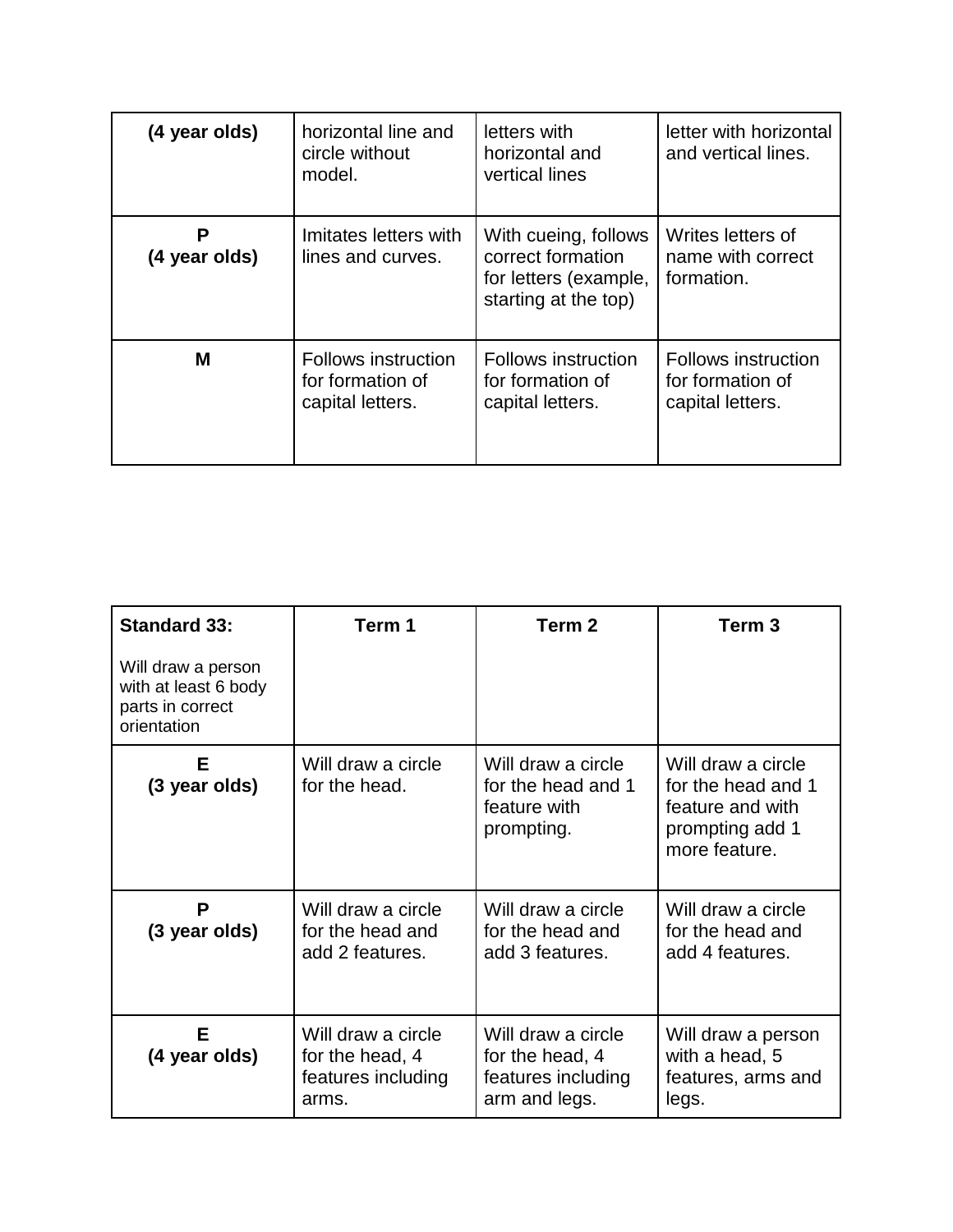| Р<br>(4 year olds) | Will draw a person<br>with a head, body<br>and 3 body parts.<br>(features are<br>connected to the<br>body) | Will draw a person<br>with a head, body<br>and 4 body parts.<br>(features are<br>connected to the<br>body) | Will draw a person<br>with a head, body<br>and 5 body parts.<br>(features are<br>connected to the<br>body) |
|--------------------|------------------------------------------------------------------------------------------------------------|------------------------------------------------------------------------------------------------------------|------------------------------------------------------------------------------------------------------------|
| м                  | Will draw a person<br>with at least 6 body<br>parts in correct<br>orientation.                             | Will draw a person<br>with at least 6 body<br>parts in correct<br>orientation.                             | Will draw a person<br>with at least 6 body<br>parts in correct<br>orientation.                             |

| <b>Standard 34:</b>                                                                    | Term 1                                                                         | Term <sub>2</sub>                                                             | Term <sub>3</sub>                                                                 |
|----------------------------------------------------------------------------------------|--------------------------------------------------------------------------------|-------------------------------------------------------------------------------|-----------------------------------------------------------------------------------|
| Independently<br>positions scissors<br>thumb up and cut<br>lines and simple<br>shapes. |                                                                                |                                                                               |                                                                                   |
| Е<br>(3 year olds)                                                                     | Once scissors are<br>positioned will open<br>and close scissors.               | Once scissors are<br>positioned will<br>attempt to snip.                      | Once scissors are<br>positioned makes<br>snips on paper.                          |
| P<br>(3 year olds)                                                                     | Once scissors are<br>positioned is able to<br>cut in forward<br>motion 3 cuts. | Once the scissors<br>are positioned is<br>able to cut across<br>for 4 inches. | Once scissors are<br>positioned is able to<br>cut across an 8"<br>piece of paper. |
| E<br>(4 year olds)                                                                     | Will position<br>scissors                                                      | With cueing will<br>position scissors                                         | With cueing will<br>position scissors                                             |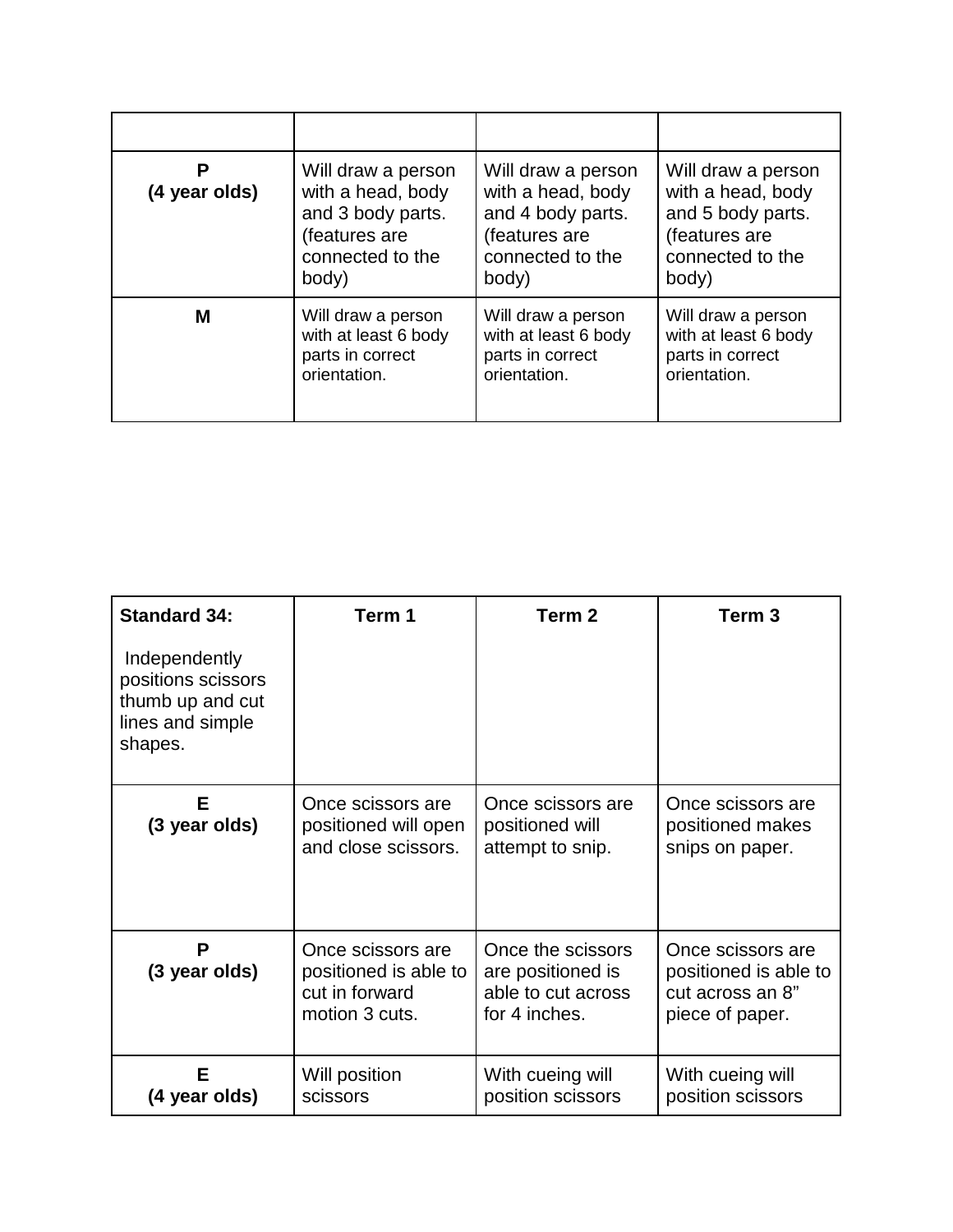|                    | independently,<br>(thumb may be<br>down) and cut<br>across an 8" piece<br>of paper.      | thumb up and cut<br>across an 8" piece<br>of paper.                                      | thumb up and cut<br>on a 4" line.                                                        |
|--------------------|------------------------------------------------------------------------------------------|------------------------------------------------------------------------------------------|------------------------------------------------------------------------------------------|
| P<br>(4 year olds) | Will position<br>scissors<br>independently,<br>thumb up and cut<br>across a 4" line.     | Will cut on a curve<br>within a $\frac{1}{4}$ inch of<br>the line.                       | Will cut around a<br>circle within a $\frac{1}{4}$<br>inch of the line.                  |
| м                  | Independently<br>positions scissors<br>thumb up and cut<br>on lines and simple<br>shapes | Independently<br>positions scissors<br>thumb up and cut<br>on lines and simple<br>shapes | Independently<br>positions scissors<br>thumb up and cut<br>on lines and simple<br>shapes |

| <b>Standard 35:</b>                                           | Term 1                                                 | Term 2                                                                      | Term <sub>3</sub>                                                                       |
|---------------------------------------------------------------|--------------------------------------------------------|-----------------------------------------------------------------------------|-----------------------------------------------------------------------------------------|
| Uses a combination<br>of drawing/writing to<br>express ideas. |                                                        |                                                                             |                                                                                         |
| Е<br>(3 year olds)                                            | Makes random<br>marks on a paper<br>for drawings.      | Draws vertical and<br>horizontal lines on a<br>paper for drawings.          | Draws vertical and<br>horizontal lines and<br>crude circles on a<br>paper for drawings. |
| P<br>(3 year olds)                                            | Uses a variety of<br>circles and lines in<br>drawings. | Attempts to make a<br>recognizable<br>drawing and labels<br>it to an adult. | Makes one simple<br>drawing that is<br>recognizable to the<br>child.                    |
| Е<br>(4 year olds)                                            | Makes two simple<br>drawings that are                  | Makes simple<br>drawings that are                                           | Makes simple<br>drawings that are                                                       |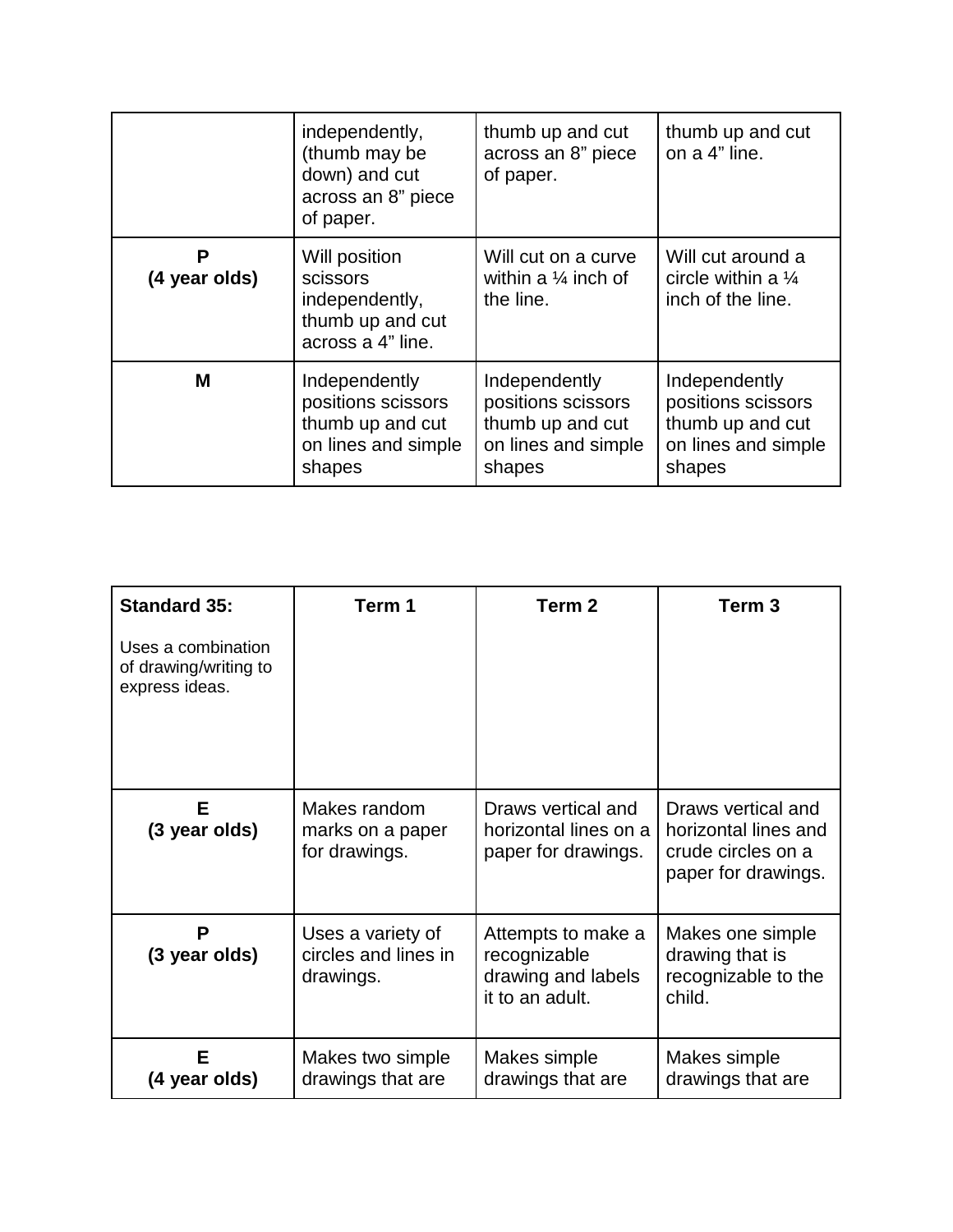|                    | recognizable to the                                                                                                                      | recognizable to the                                                                                                                            | recognizable to an                                                                                                                                |
|--------------------|------------------------------------------------------------------------------------------------------------------------------------------|------------------------------------------------------------------------------------------------------------------------------------------------|---------------------------------------------------------------------------------------------------------------------------------------------------|
|                    | child.                                                                                                                                   | child.                                                                                                                                         | adult.                                                                                                                                            |
| Р<br>(4 year olds) | Makes simple<br>drawings<br>recognizable to an<br>adult and prints 1 or<br>more letters to<br>represent the<br>drawing. (any<br>letters) | Makes simple<br>drawings<br>recognizable to an<br>adult and prints 1<br>letter of a<br>consonant sound in<br>the word to label<br>the picture. | Makes simple<br>drawings<br>recognizable to an<br>adult and prints 2-5<br>letters for<br>consonant sounds<br>in the word to label<br>the picture. |
| M                  | Uses a combination                                                                                                                       | Uses a combination                                                                                                                             | Uses a combination                                                                                                                                |
|                    | of drawing/writing to                                                                                                                    | of drawing/writing to                                                                                                                          | of drawing/writing to                                                                                                                             |
|                    | express ideas.                                                                                                                           | express ideas.                                                                                                                                 | express ideas.                                                                                                                                    |

| <b>Standard 36:</b>                                     | Term 1                                                               | Term <sub>2</sub>                                                                        | Term <sub>3</sub>                                                 |
|---------------------------------------------------------|----------------------------------------------------------------------|------------------------------------------------------------------------------------------|-------------------------------------------------------------------|
| Uses two hands for<br>bilateral dressing<br>activities. |                                                                      |                                                                                          |                                                                   |
| Е<br>(3 year olds)                                      | Assist in pulling<br>pants down and<br>attempts to pull<br>pants up. | Removes pants,<br>socks and shoes.                                                       | Undresses with<br>help for fasteners<br>only.                     |
| P<br>(3 year olds)                                      | Pulls up own pants<br>after using the<br>bathroom.                   | Can put on a jacket<br>using the flip-a-roo<br>method once<br>positioned by an<br>adult. | Uses two hands to<br>pull up pants, put<br>on socks and<br>shoes. |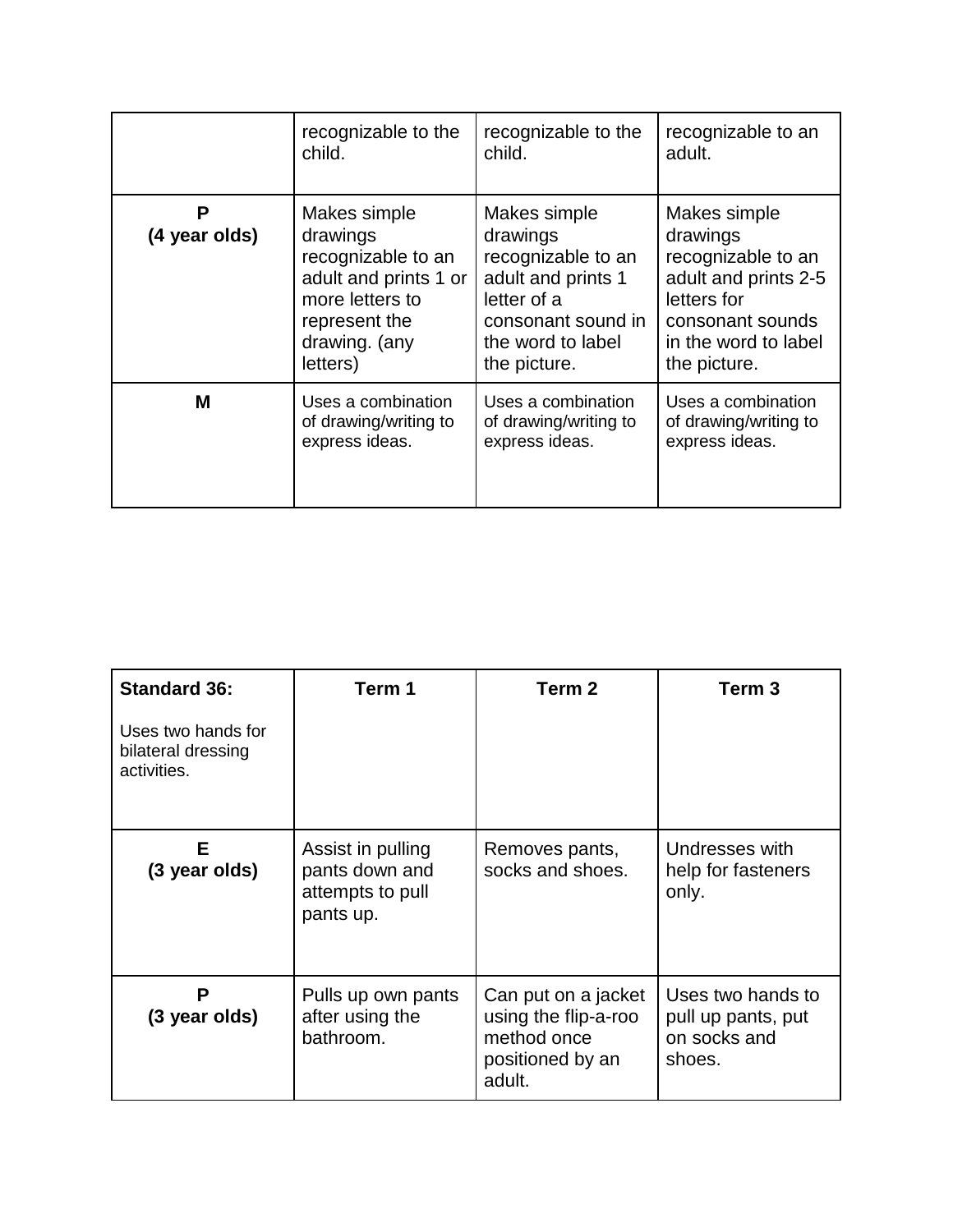| Е<br>(4 year olds) | Able to put on a<br>pullover shirt.                                                   | Can independently<br>put on a jacket<br>using the flip-a-roo<br>method.               | Is able to put on<br>one mitten and<br>attempt on the<br>second.                      |
|--------------------|---------------------------------------------------------------------------------------|---------------------------------------------------------------------------------------|---------------------------------------------------------------------------------------|
| Р<br>(4 year olds) | Uses two hands to<br>pull up pants, put<br>on socks and shoes<br>on the correct feet. | Joins the two sides<br>of the zipper and<br>attempts to pull up.                      | Independently zips<br>jacket on occasion,<br>sometimes needs<br>help                  |
| М                  | Uses two hands for<br>bilateral dressing<br>activities (includes all<br>skills above) | Uses two hands for<br>bilateral dressing<br>activities (includes all<br>skills above) | Uses two hands for<br>bilateral dressing<br>activities (includes all<br>skills above) |

| <b>Standard 37:</b>                            | Term 1                               | Term 2                               | Term <sub>3</sub>                    |
|------------------------------------------------|--------------------------------------|--------------------------------------|--------------------------------------|
| Writes own first<br>name<br>(4-year olds only) |                                      |                                      |                                      |
| E<br>(3 year olds)                             | <b>NA</b>                            | <b>NA</b>                            | <b>NA</b>                            |
| P<br>(3 year olds)                             | <b>NA</b>                            | <b>NA</b>                            | <b>NA</b>                            |
| E.<br>(4 year olds)                            | Traces first letter of<br>their name | Copies first letter of<br>their name | Writes first letter of<br>their name |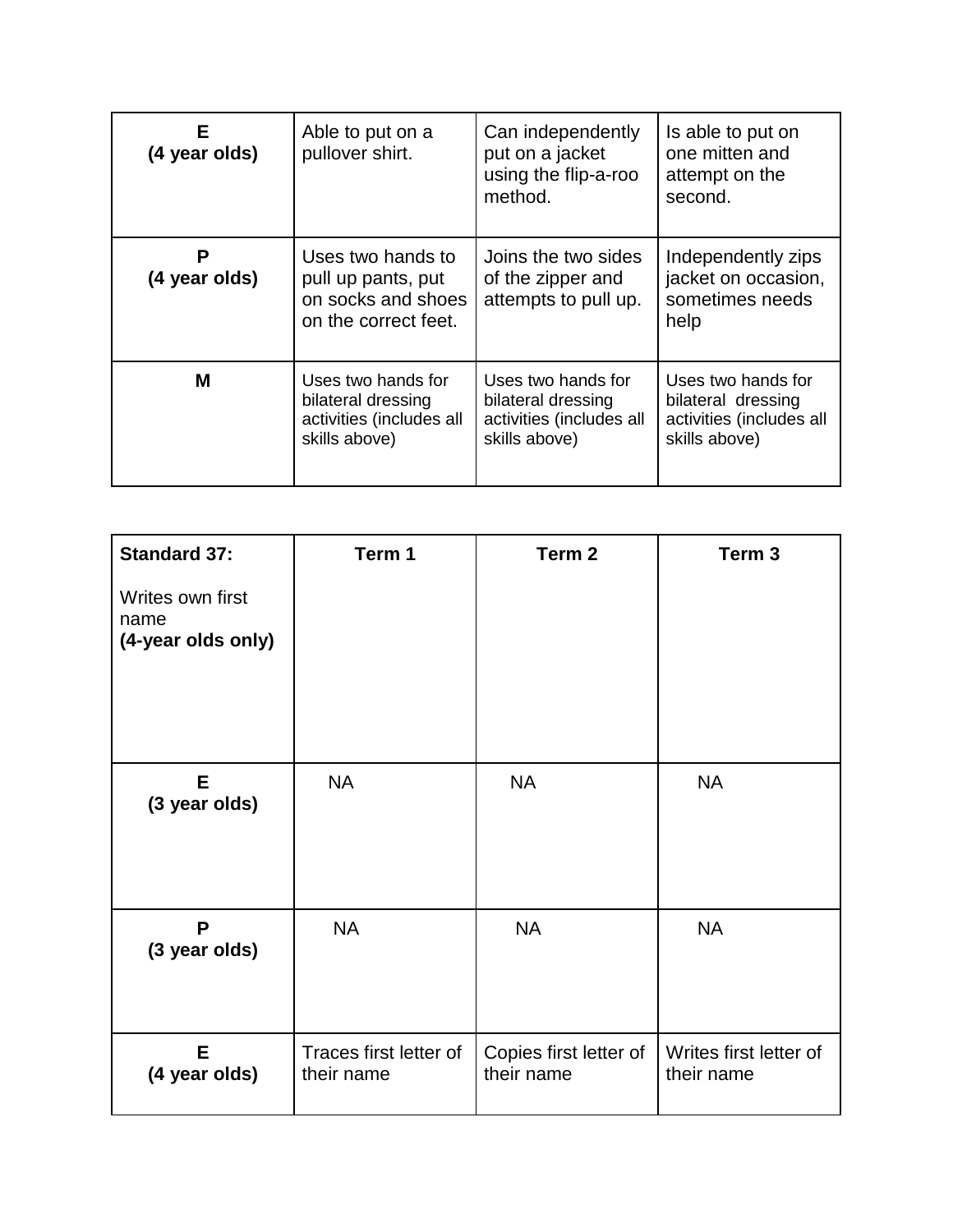| (4 year olds) | Writes first letter of | Writes at least 2-3   | Writes at least 4     |
|---------------|------------------------|-----------------------|-----------------------|
|               | their name             | letters of their name | letters of their name |
| М             | Writes first name      | Writes first name     | Writes first name     |
|               | independently          | independently         | independently         |

| <b>Standard 38:</b> | Term 1              | Term <sub>2</sub>   | Term <sub>3</sub>   |
|---------------------|---------------------|---------------------|---------------------|
| Rote Counts to 20   |                     |                     |                     |
|                     |                     |                     |                     |
| Е                   | Counts 1-3 along    | Counts 1-4 along    | Counts 1-5 along    |
| (3 year olds)       | with adult or peers | with adult or peers | with adult or peers |
| P                   | Independently rote  | Independently rote  | Independently rote  |
| (3 year olds)       | counts 1-3.         | counts 1-5.         | counts 1-7.         |
| Е                   | Independently rote  | Independently rote  | Independently rote  |
| (4 year olds)       | counts 1-3.         | counts 1-5.         | counts 1-10.        |
| P                   | Independently rote  | Independently rote  | Independently rote  |
| (4 year olds)       | counts 1-10.        | counts 1-12.        | counts to 20,       |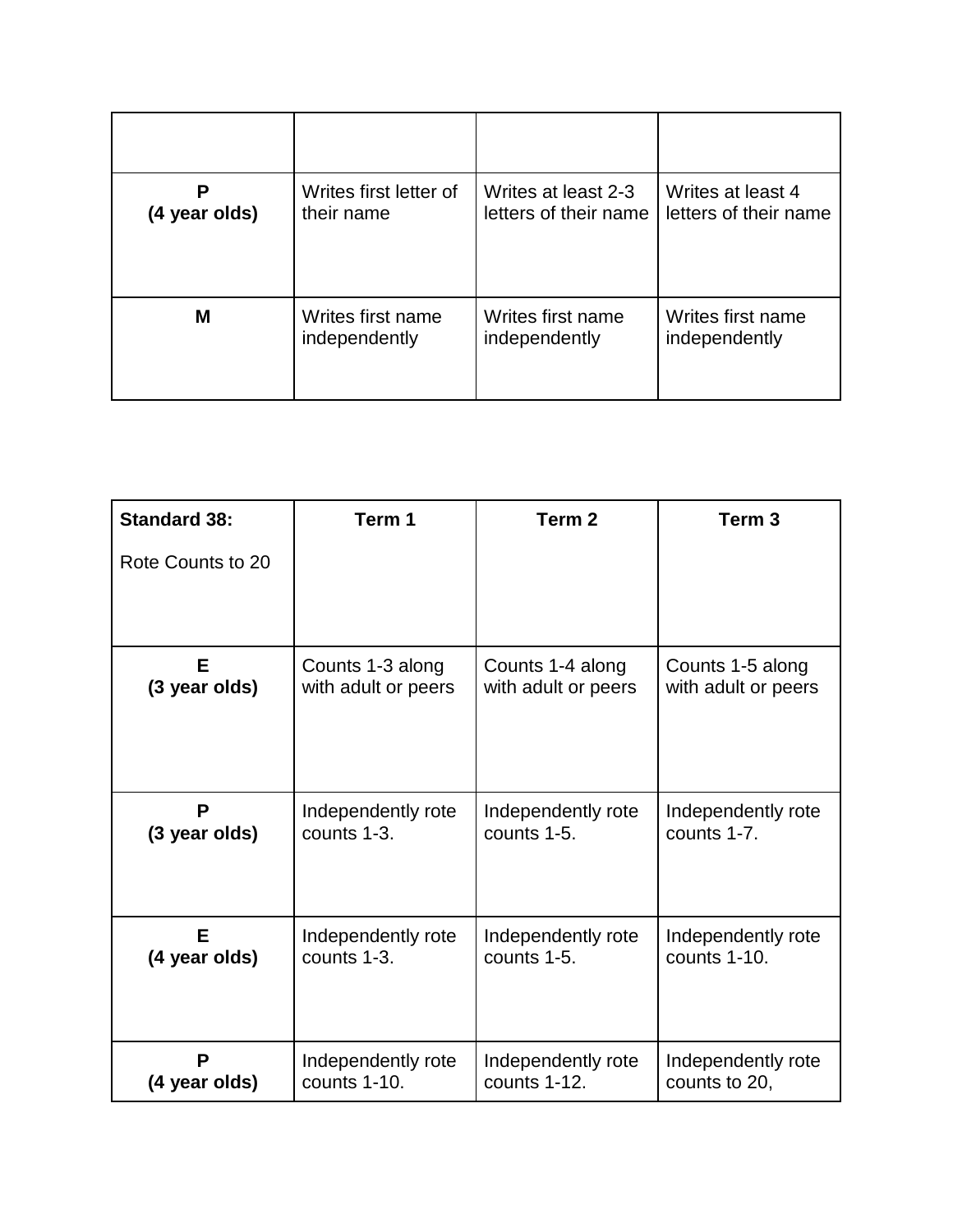|   |                  |                  | missing some<br>numbers in the<br>teens. |
|---|------------------|------------------|------------------------------------------|
| M | Rote counts 1-20 | Rote counts 1-20 | Rote counts 1-20                         |

| <b>Standard 39:</b><br>Counts backwards<br>from $10$ . | Term 1                                            | Term <sub>2</sub>                                                              | Term 3                                                            |
|--------------------------------------------------------|---------------------------------------------------|--------------------------------------------------------------------------------|-------------------------------------------------------------------|
| E.<br>(3 year olds)                                    | Counts backwards<br>2-1 with peers and<br>adults. | Counts backwards<br>3-1 with peers and<br>adults.                              | Counts backwards<br>5-1 with peers and<br>adults.                 |
| P<br>(3 year olds)                                     | Counts backwards<br>5-1 with peers and<br>adults. | Counts backwards<br>3-1 after counting<br>backwards is<br>started by an adult. | Counts backwards<br>4-1 after counting is<br>started by an adult. |
| Е<br>(4 year olds)                                     | Counts backwards<br>5-1 given visual<br>support.  | Counts backwards<br>6-1 given visual<br>support.                               | Counts backwards<br>8-1 given visual<br>support.                  |
| P<br>(4 year olds)                                     | Counts backwards<br>$5-1.$                        | Counts backwards<br>$6 - 1.$                                                   | Counts backwards<br>$8 - 1.$                                      |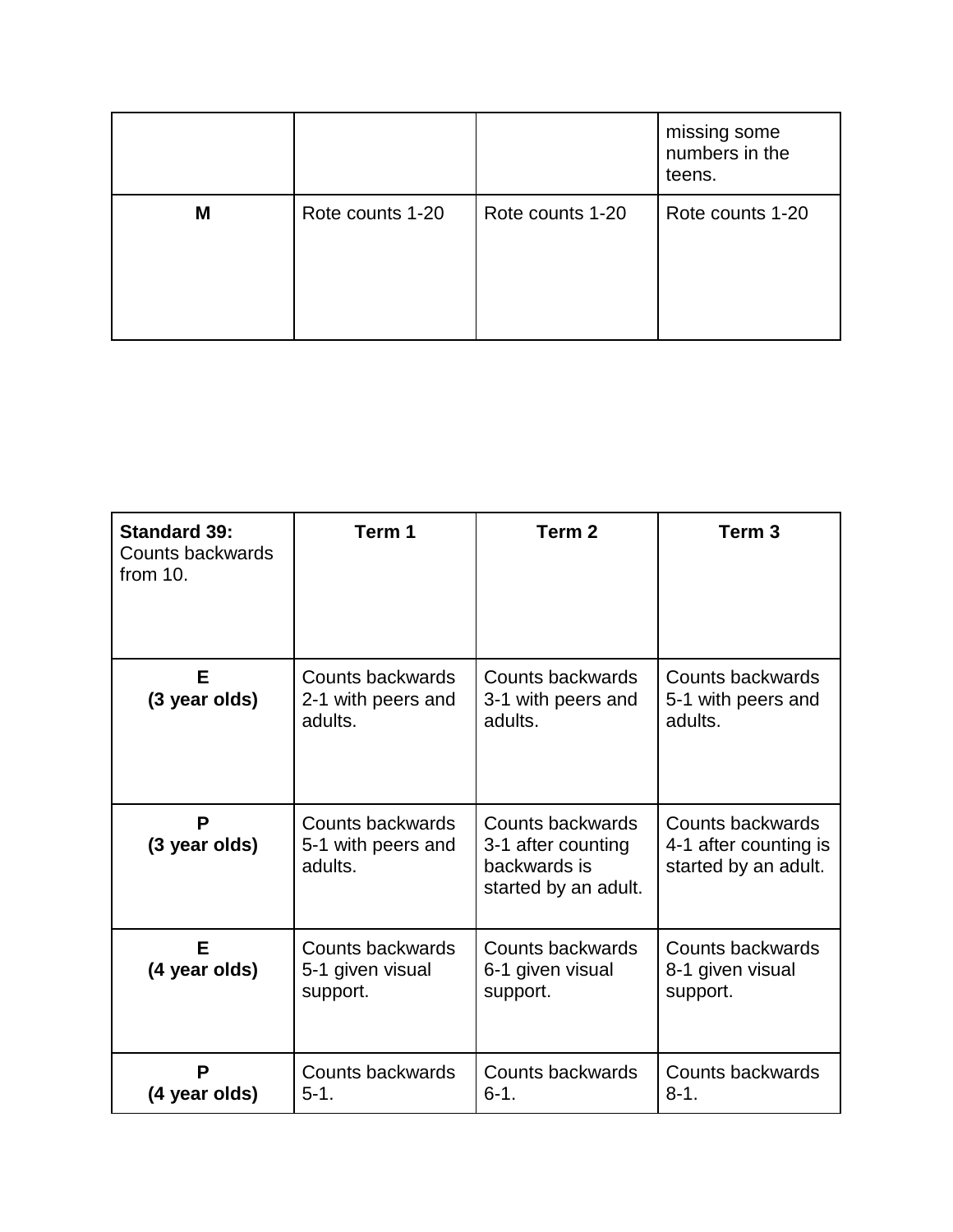| M | Counts backwards | Counts backwards | Counts backwards |
|---|------------------|------------------|------------------|
|   | from 10.         | from 10.         | from 10.         |

| <b>Standard 40:</b>                             | Term 1                                                                          | Term <sub>2</sub>                                                                        | Term <sub>3</sub>                                                                        |
|-------------------------------------------------|---------------------------------------------------------------------------------|------------------------------------------------------------------------------------------|------------------------------------------------------------------------------------------|
| Counts backwards<br>from 10 with<br>number line |                                                                                 |                                                                                          |                                                                                          |
| Е<br>(3 year olds)                              | Watches and<br>participates chorally<br>in counting down<br>activities.         | Points to any<br>numbers as<br>counting down on<br>number line,<br>moving right to left. | Points to any<br>numbers as<br>counting down on<br>number line,<br>moving right to left. |
| P<br>(3 year olds)                              | Counts backwards<br>("2, 1, 0 "- or "2, 1,<br>blastoff") using a<br>number line | Counts backwards<br>from 3 using a<br>number line                                        | Counts backwards<br>from 4 using a<br>number line                                        |
| E<br>(4 year olds)                              | Counts backwards<br>from 3 using a<br>number line                               | Counts backwards<br>from 5 using a<br>number line                                        | Counts backwards<br>from 7 using a<br>number line                                        |
| P                                               | Counts backwards                                                                | Counts backwards                                                                         | Counts backwards                                                                         |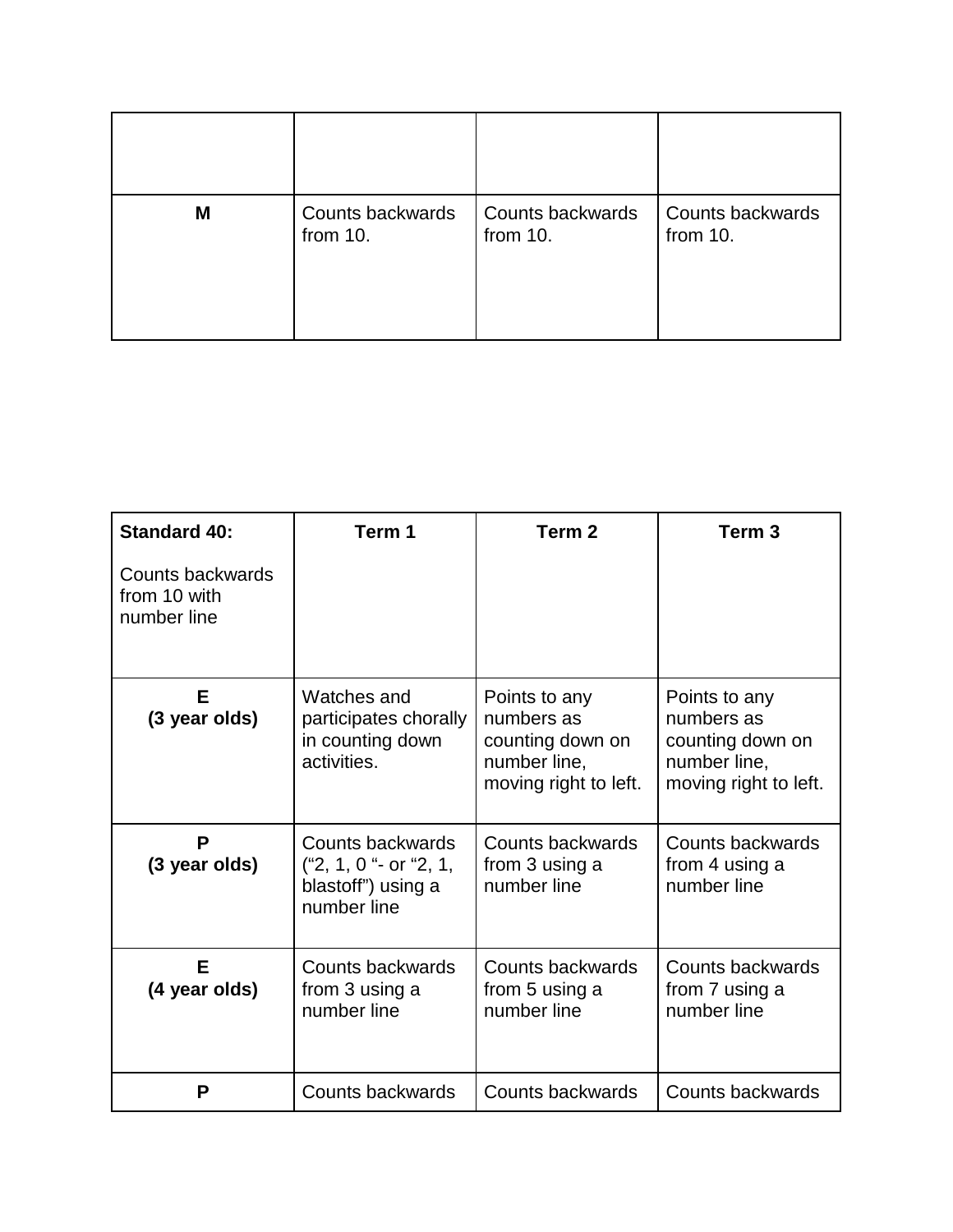| (4 year olds) | from 5 using the | from 7 using a   | from 9 using a   |
|---------------|------------------|------------------|------------------|
|               | number line.     | number line      | number line      |
| M             | Counts backwards | Counts backwards | Counts backwards |
|               | from 10 using a  | from 10 using a  | from 10 using a  |
|               | number line      | number line      | number line      |

| <b>Standard 41:</b>                    | Term 1                                                                 | Term 2                                                                               | Term <sub>3</sub>                                                                    |
|----------------------------------------|------------------------------------------------------------------------|--------------------------------------------------------------------------------------|--------------------------------------------------------------------------------------|
| <b>Identifies numerals</b><br>$0 - 12$ |                                                                        |                                                                                      |                                                                                      |
| E.<br>(3 year olds)                    | Identifies by<br>pointing to numeral<br>1 from a field of 2.           | Identifies by<br>pointing to<br>numerals 1 and 2<br>from a field of 3.               | Identifies by<br>pointing to<br>numerals 0, 1 and 2<br>from a field of 5 or<br>more. |
| P<br>(3 year olds)                     | Identifies by<br>pointing to 0, 1, and<br>2.                           | Identifies by<br>pointing to 0-3.                                                    | Identifies by<br>pointing to 0-5                                                     |
| Е<br>(4 year olds)                     | Identifies by<br>pointing to<br>numerals 1 and 2<br>from a field of 3. | Identifies by<br>pointing to<br>numerals 0, 1 and 2<br>from a field of 5 or<br>more. | Identifies by<br>pointing to<br>numerals 0-5.                                        |
| P<br>(4 year olds)                     | Identifies by<br>pointing to and<br>naming numerals 0-<br>5.           | Identifies by<br>pointing to and<br>naming numerals 0-<br>7 <sub>1</sub>             | Identifies by<br>pointing to and<br>naming numerals 0-<br>10                         |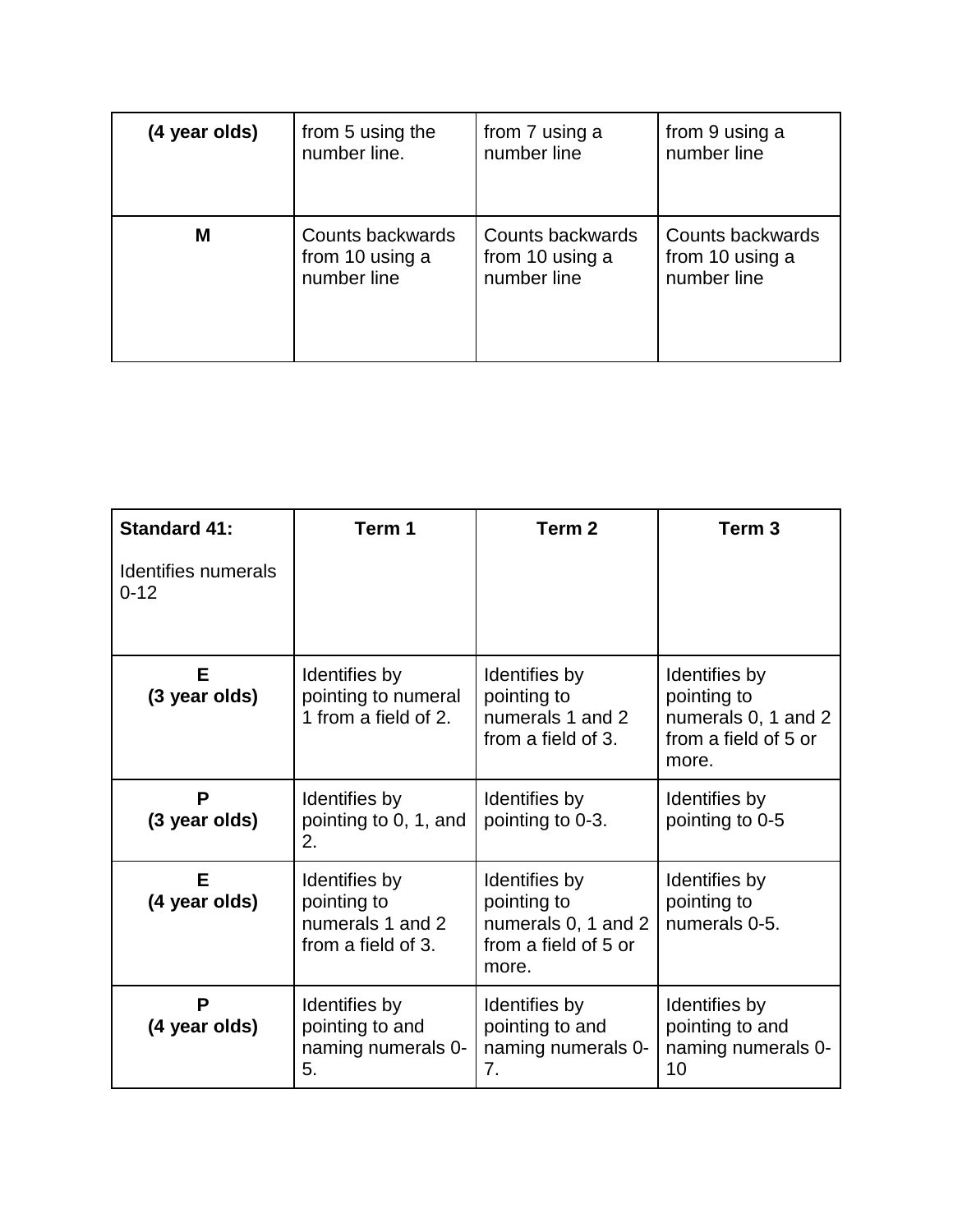| Μ | Identifies by   | Identifies by                                                | Identifies by   |
|---|-----------------|--------------------------------------------------------------|-----------------|
|   | pointing to and | pointing to and                                              | pointing to and |
|   | 12.             | naming numerals 0-   naming numerals 0-   naming numerals 0- | 12.             |

| <b>Standard 42:</b>      | Term 1                                                                                                                                    | Term <sub>2</sub>                                            | Term <sub>3</sub>                                                                  |
|--------------------------|-------------------------------------------------------------------------------------------------------------------------------------------|--------------------------------------------------------------|------------------------------------------------------------------------------------|
| Copies numerals 0-<br>9. |                                                                                                                                           |                                                              |                                                                                    |
| E<br>(3 year olds)       | Copies vertical and<br>horizontal lines.                                                                                                  | Copies vertical,<br>horizontal, and<br>circular lines.       | Copies vertical,<br>horizontal, and<br>circular lines and<br>traces oblique lines. |
| P<br>(3 year olds)       | Traces vertical and<br>horizontal lines,<br>with verbal cue<br>copies a number 1.                                                         | With verbal cue,<br>copies numbers 0<br>and $1.$             | With verbal cue,<br>copies 0, 1, and at<br>least one other<br>number.              |
| E<br>(4 year olds)       | Copies vetical,<br>horizontal, and<br>circular lines and<br>with verbal cue<br>traces oblique lines<br>and numbers 0 and<br>$\mathbf 1$ . | With verbal cue,<br>copies 0, 1, and at<br>one other number. | With verbal cue,<br>copies 4 numbers.                                              |
| P<br>(4 year olds)       | With verbal cue,<br>copies 4 of the<br>numerals.                                                                                          | Shown a model,<br>copies 6 of the<br>numerals.               | Shown a model,<br>copies 8 of the<br>numerals.                                     |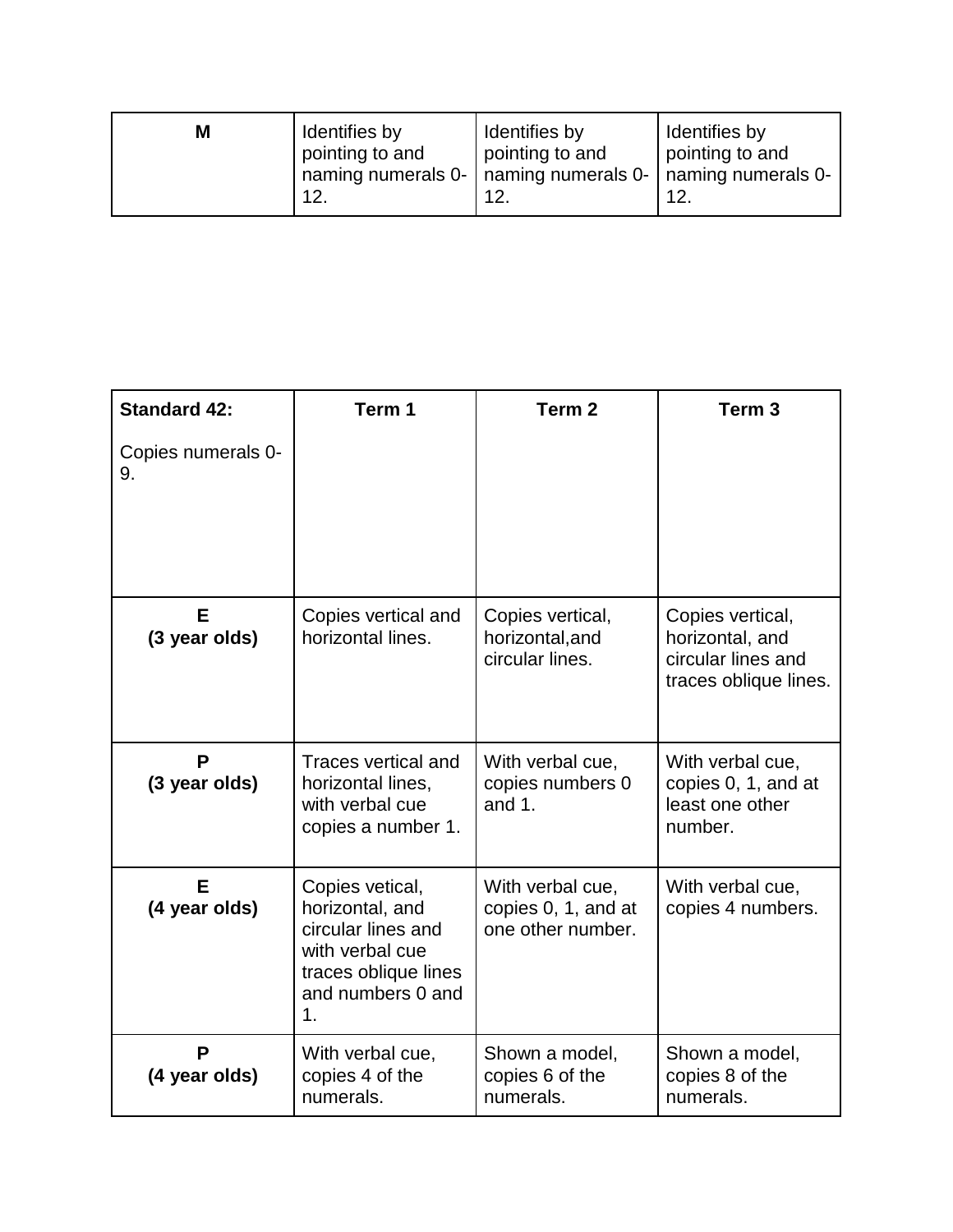| M | Shown a model,      | Shown a model,      | Shown a model,      |
|---|---------------------|---------------------|---------------------|
|   | copies all numerals | copies all numerals | copies all numerals |
|   | $0 - 9.$            | $0 - 9.$            | $0 - 9.$            |

| <b>Standard 43:</b>                | Term 1                                        | Term <sub>2</sub>                                                                                            | Term <sub>3</sub>                                                        |
|------------------------------------|-----------------------------------------------|--------------------------------------------------------------------------------------------------------------|--------------------------------------------------------------------------|
| Orders rods smallest<br>to largest |                                               |                                                                                                              |                                                                          |
| Е<br>(3 year olds)                 | Chooses<br>shorter/longer of<br>two rods.     | Orders three rods<br>given visual to<br>match to.                                                            | Orders three rods<br>without visual.                                     |
| P<br>(3 year olds)                 | Orders rods 1-5<br>using visual to<br>match.  | Orders rods 1-5<br>given verbal cues,<br>(i.e. "Now which<br>one is shortest?")                              | Orders rods 1-5<br>independently.                                        |
| E<br>(4 year olds)                 | Orders rods 1-5<br>using visual to<br>match.  | Orders rods 1-5<br>given verbal cues<br>(i.e. "Now which<br>one is shortest?")                               | Orders rods 1-5<br>independently.                                        |
| P<br>(4 year olds)                 | Orders rods 1-10<br>given visual to<br>match. | Orders rods 1-5<br>independently, and<br>6-10 given verbal<br>cues (i.e. "Now<br>which one is<br>shortest?") | Orders rods 1-5<br>independently, may<br>have 2 swapped<br>rods in 6-10. |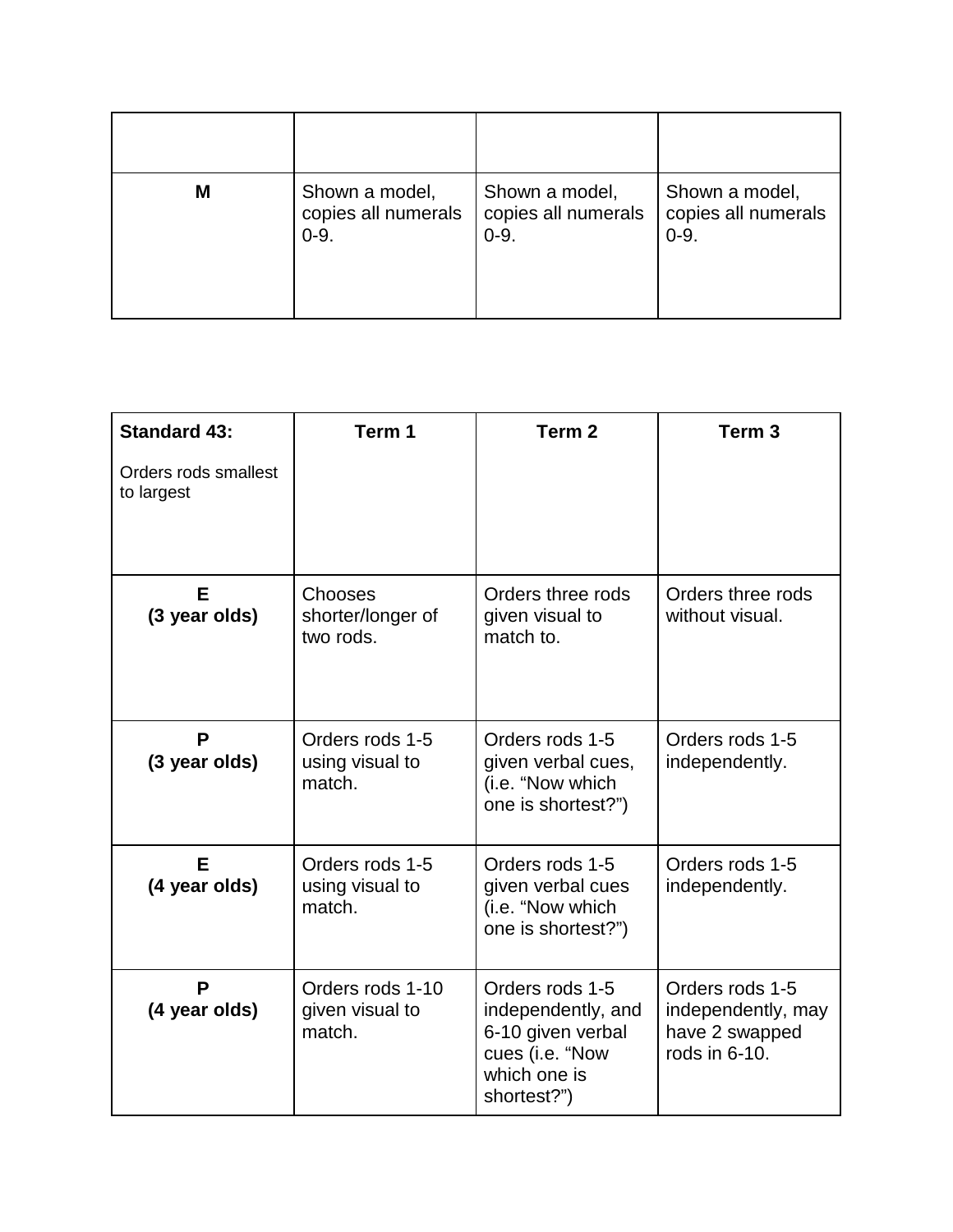| M | 1-10 independently. 1-10 independently. 1-10 independently. | Orders all rods from   Orders all rods from   Orders all rods from |  |
|---|-------------------------------------------------------------|--------------------------------------------------------------------|--|
|   |                                                             |                                                                    |  |

| <b>Standard 44:</b>                    | Term 1                                                                                           | Term <sub>2</sub>                                                                            | Term <sub>3</sub>                                                                               |
|----------------------------------------|--------------------------------------------------------------------------------------------------|----------------------------------------------------------------------------------------------|-------------------------------------------------------------------------------------------------|
| Matches numeral to<br>quantity for 0-5 |                                                                                                  |                                                                                              |                                                                                                 |
| Е<br>(3 year olds)                     | Given verbal or<br>visual cue, gives 1<br>item when shown<br>numeral 1.                          | Given verbal or<br>visual cue, gives<br>appropriate number<br>of items when<br>shown 1 or 2. | Given verbal or<br>visual cue, gives<br>appropriate number<br>of items when<br>shown 0, 1 or 2. |
| P<br>(3 year olds)                     | Matches numeral to<br>quantity for 1.                                                            | Matches numeral to<br>quantity for 1 and 2.                                                  | Matches numeral to<br>quantity for 0, 1, 2.                                                     |
| E<br>(4 year olds)                     | Given verbal or<br>visual cues, gives<br>appropriate number<br>of items when<br>shown 1, 2, or 3 | Matches numeral to<br>quantity for 1 and 2.                                                  | Matches numeral to<br>quantity for 0, 1, 2                                                      |
| P<br>(4 year olds)                     | Matches numeral to<br>quantity for 0-2<br>(or any 3 numerals)                                    | Matches numeral to<br>quantity for 0-3<br>(or any 4 numerals)                                | Matches numeral to<br>quantity for 0-4<br>(or any 5 numerals)                                   |
| M                                      | Matches numeral to                                                                               | Matches numeral to                                                                           | Matches numeral to                                                                              |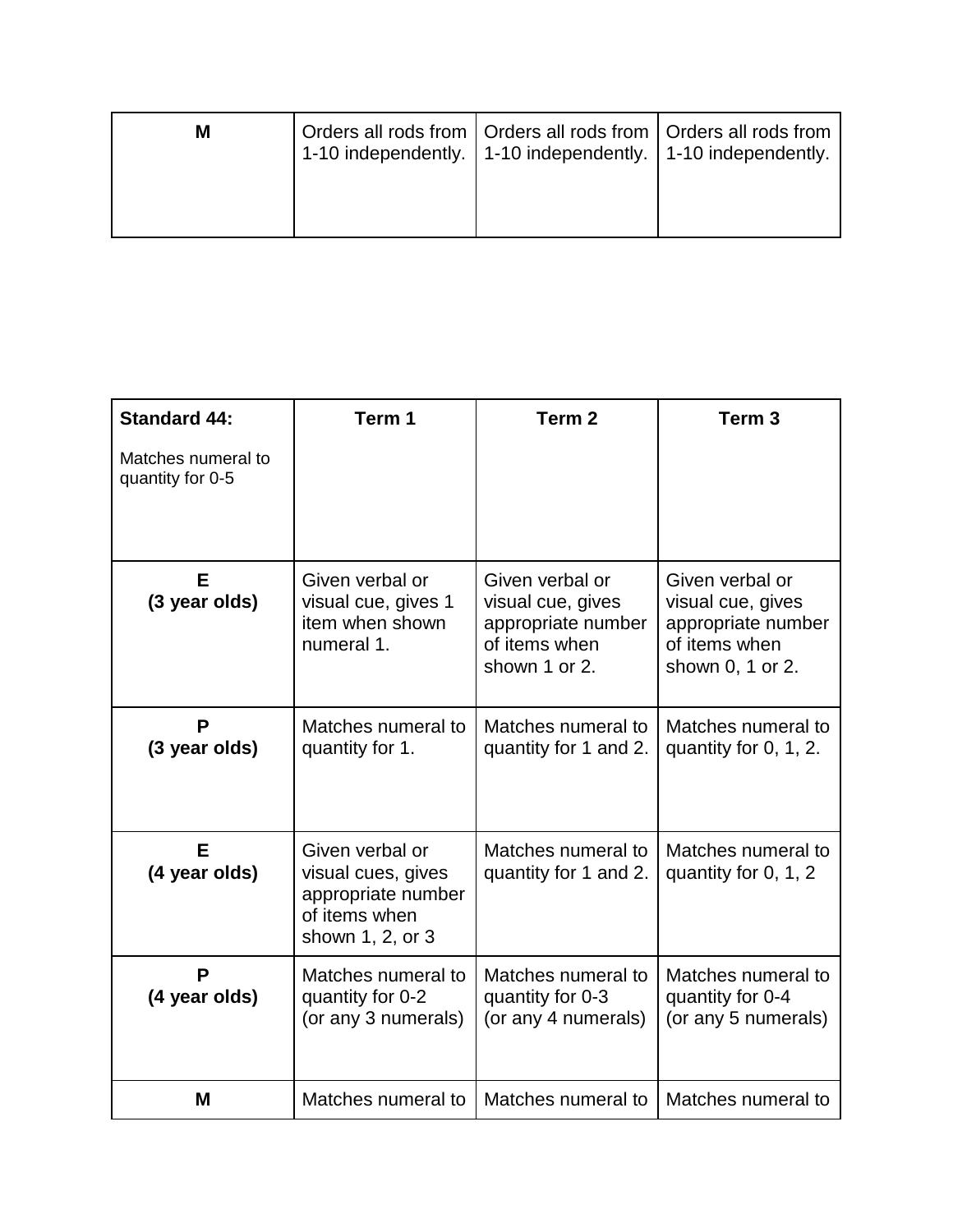| quantity for 0-5 | quantity for 0-5 | quantity for 0-5 |
|------------------|------------------|------------------|
|                  |                  |                  |
|                  |                  |                  |

| <b>Standard 45:</b>                        | Term 1                                                                                                                            | Term <sub>2</sub>                                                          | Term <sub>3</sub>                                                                                   |
|--------------------------------------------|-----------------------------------------------------------------------------------------------------------------------------------|----------------------------------------------------------------------------|-----------------------------------------------------------------------------------------------------|
| Identifies and<br>names visual<br>clusters |                                                                                                                                   |                                                                            |                                                                                                     |
| Е<br>(3 year olds)                         | Matches visual<br>clusters for 1 and 2<br>to one of the same.                                                                     | Matches visual<br>clusters for 1, 2,<br>and 3 to one of the<br>same.       | Matches visual<br>clusters for 1, 2,<br>and 3 to one of the<br>same. Names the<br>visual cluster 1. |
| P<br>(3 year olds)                         | Matches visual<br>clusters from 1-5<br>with one of the<br>same. Names the<br>visual clusters 1-2<br>(with or without<br>counting) | Names the visual<br>clusters 1-3 (with or<br>without counting)             | Names the visual<br>clusters 1-4 (with or<br>without counting)                                      |
| Е<br>(4 year olds)                         | Matches visual<br>clusters 1-5 with<br>one of the same.<br>Names the visual<br>clusters 1-2 (needs<br>to count)                   | Names the visual<br>clusters 1-3 (needs<br>to count)                       | Names the visual<br>clusters 1-4 (needs<br>to count)                                                |
| P<br>(4 year olds)                         | Identifies (by<br>pointing to) and<br>names visual<br>clusters 1-3 without<br>counting.                                           | <b>Identifies and</b><br>names visual<br>clusters 1-4 without<br>counting. | Identifies and<br>names visual<br>clusters 1-5 without<br>counting.                                 |
| M                                          | <b>Identifies and</b><br>names visual<br>clusters 1-5 without                                                                     | Identifies and<br>names visual<br>clusters 1-5 without                     | Identifies and<br>names visual<br>clusters 1-5 without                                              |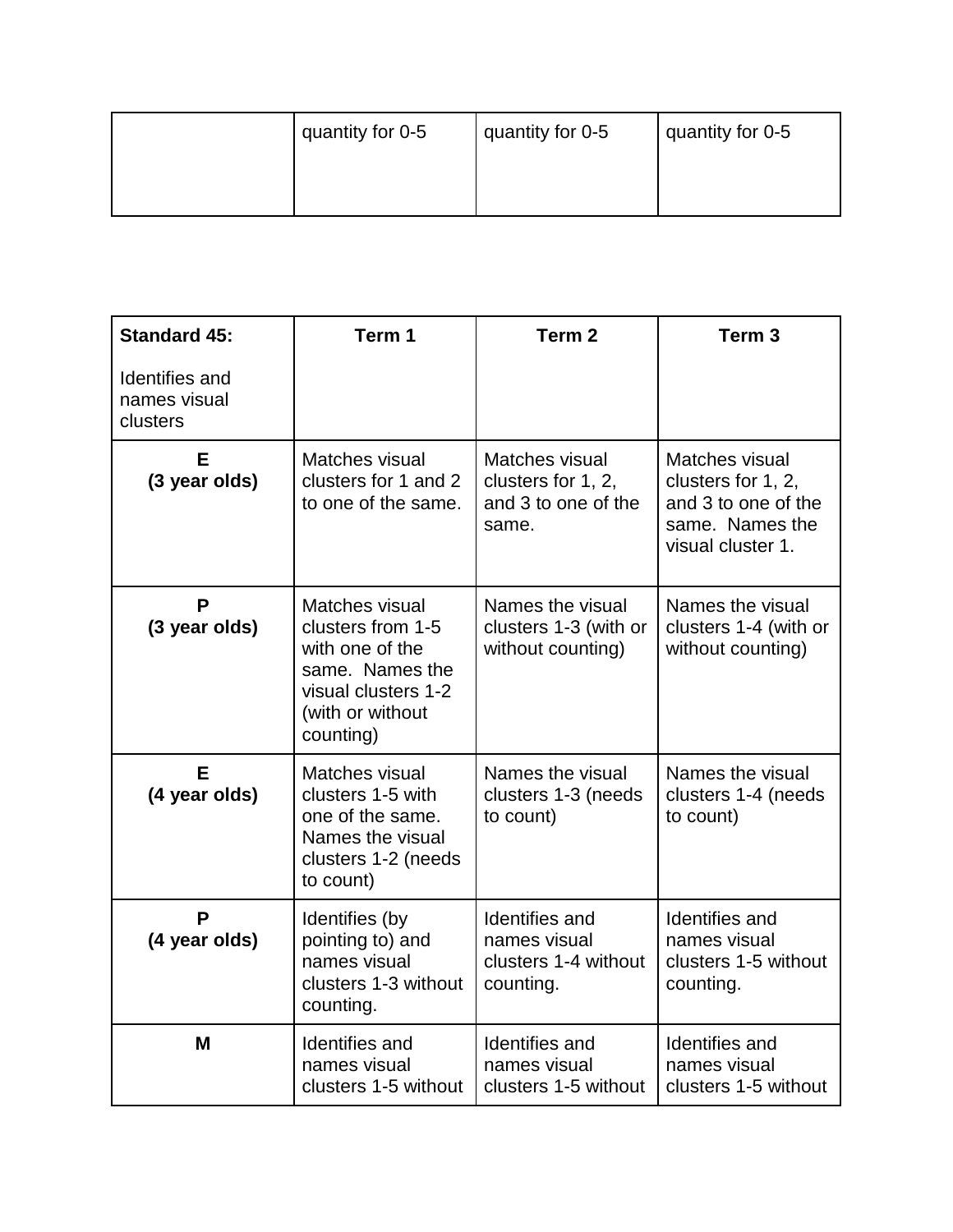| for $6-10$ . | counting. Counts to   counting. Counts to   counting. Counts to<br>get correct number $\vert$ get correct number $\vert$ get correct number<br>for 6-10 | for $6-10$ |
|--------------|---------------------------------------------------------------------------------------------------------------------------------------------------------|------------|
|--------------|---------------------------------------------------------------------------------------------------------------------------------------------------------|------------|

| <b>Standard 46:</b>                                 | Term 1                                                                                                                                        | Term <sub>2</sub>                                                                                                  | Term <sub>3</sub>                                                                                                             |
|-----------------------------------------------------|-----------------------------------------------------------------------------------------------------------------------------------------------|--------------------------------------------------------------------------------------------------------------------|-------------------------------------------------------------------------------------------------------------------------------|
| Names a number<br>"one more" or "one<br>less" to 5. |                                                                                                                                               |                                                                                                                    |                                                                                                                               |
| Е<br>(3 year olds)                                  | Is exposed to<br>counting "one more"<br>in structured<br>activities.                                                                          | Is exposed to<br>counting "one more"<br>in structured<br>activities.                                               | Is exposed to<br>counting "one more"<br>in structured<br>activities.                                                          |
| P<br>(3 year olds)                                  | With visual or verbal<br>cue, can give one<br>more of an item up to<br>3 and count to<br>identify "how many"                                  | Independently can<br>give one more of an<br>item up to 3 and<br>count to identify "how<br>many?"                   | Can name "one<br>more" up to 3 without<br>use of objects.                                                                     |
| Е<br>(4 year olds)                                  | With visual or verbal<br>cue, identifies one<br>more for numbers 0-3                                                                          | With visual or verbal<br>cue, points to the<br>number one more for<br>numbers 1-4 and one<br>less for numbers 1-3. | Names the number<br>one more for<br>numbers 1-4, and<br>with visual or verbal<br>cue, identifies one<br>less for numbers 1-3. |
| P<br>(4 year olds)                                  | Names a number one<br>more than numbers<br>0-3. With visual or<br>verbal cue, names<br>the number one less<br>than a given number<br>$1 - 3.$ | Names a number one<br>more than numbers<br>0-3 and names the<br>number one less than<br>a given number 1-3.        | Names a number one<br>more than numbers<br>0-4 and names the<br>number one less than<br>a given number 1-4.                   |
| M                                                   | Names a number one<br>more than numbers                                                                                                       | Names a number one<br>more than numbers                                                                            | Names a number one<br>more than numbers                                                                                       |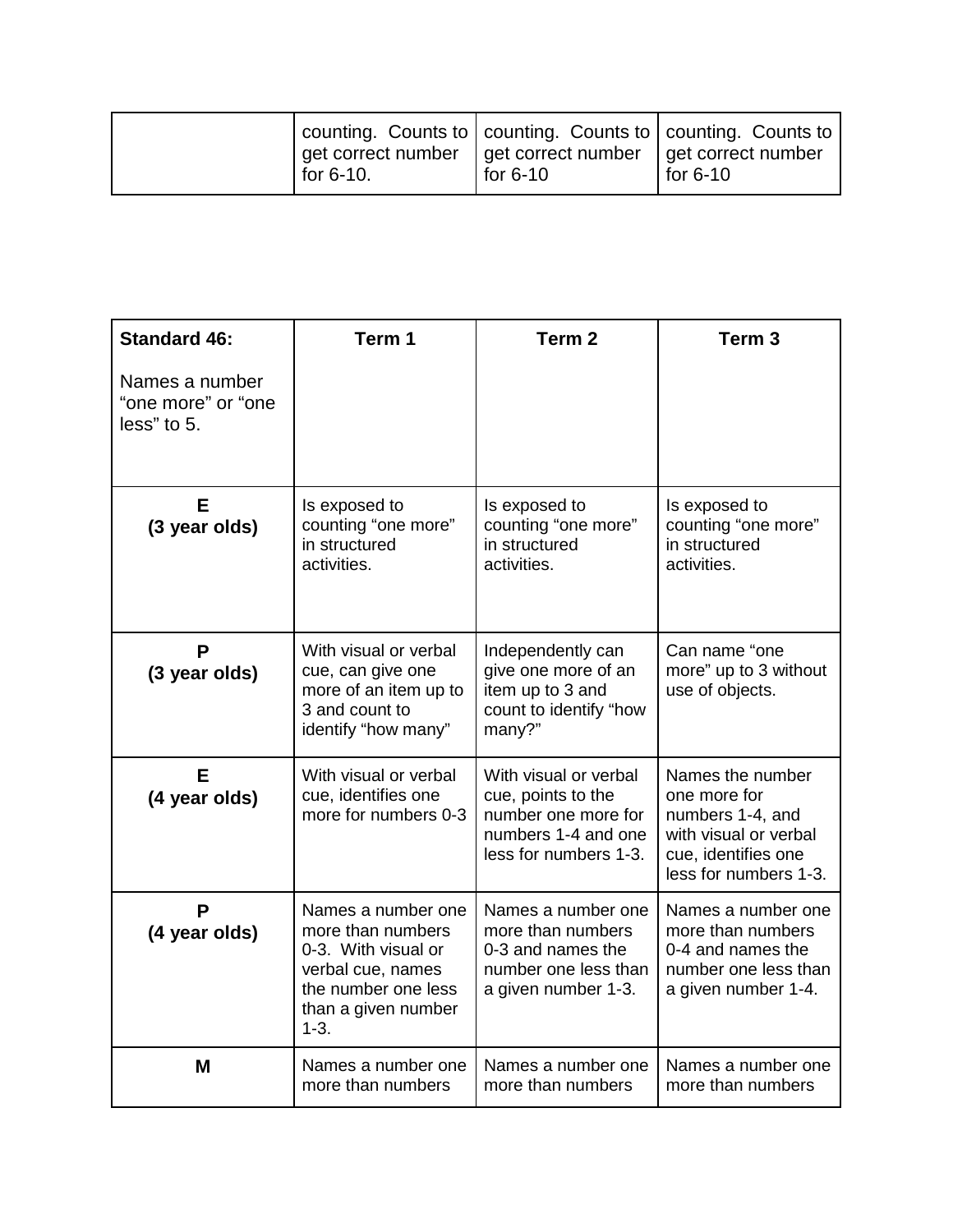|  | 0-4 and names the   | $\vert$ 0-4 and names the<br>number one less than   number one less than   number one less than | $\vert$ 0-4 and names the |
|--|---------------------|-------------------------------------------------------------------------------------------------|---------------------------|
|  | a given number 1-5. | a given number 1-5.                                                                             | a given number 1-5.       |

| <b>Standard 47:</b>                                        | Term 1                                                                                                                                                                                 | Term <sub>2</sub>                                                                                                                                                                                 | Term <sub>3</sub>                                                                                                                                                                                 |
|------------------------------------------------------------|----------------------------------------------------------------------------------------------------------------------------------------------------------------------------------------|---------------------------------------------------------------------------------------------------------------------------------------------------------------------------------------------------|---------------------------------------------------------------------------------------------------------------------------------------------------------------------------------------------------|
| Uses manipulatives<br>for adding and<br>subtracting        |                                                                                                                                                                                        |                                                                                                                                                                                                   |                                                                                                                                                                                                   |
| (Blocks may be<br>substituted with other<br>manipulatives) |                                                                                                                                                                                        |                                                                                                                                                                                                   |                                                                                                                                                                                                   |
| Е<br>(3 year olds)                                         | Gives "one more" block<br>when directed                                                                                                                                                | Gives "two more"<br>blocks when directed.                                                                                                                                                         | Gives 1 or 2 more<br>blocks when directed<br>and counts with one to<br>one correspondence for<br>1 and 2.                                                                                         |
| P<br>(3 year olds)                                         | Gives 1 or 2 more<br>blocks when directed<br>and counts with one to<br>one correspondence.                                                                                             | Gives 1-3 blocks when<br>directed and counts<br>with one to one<br>correspondence.                                                                                                                | Counts two groups of<br>blocks up to 5, puts<br>them together and<br>states the sum.                                                                                                              |
| Е<br>(4 year olds)                                         | Counts two groups of<br>blocks up to 5 total,<br>puts them together and<br>states the sum.                                                                                             | Counts two groups of<br>blocks up to 5 total,<br>puts them together and<br>states the sum. Also,<br>from 5 or fewer blocks,<br>takes away one block,<br>counts and states the<br>difference.      | Counts two groups of<br>blocks up to 5 total,<br>puts them together and<br>states the sum. Also,<br>from 5 or fewer blocks,<br>takes away 1-2 blocks,<br>counts and states the<br>difference.     |
| P<br>(4 year olds)                                         | Counts two groups of<br>blocks up to 5 total,<br>puts them together and<br>states the sum. Also,<br>from 3 or fewer blocks,<br>takes away 1-2, counts<br>and states the<br>difference. | Counts two groups of<br>blocks up to 5 total,<br>puts them together and<br>states the sum. Also,<br>from 3 or fewer blocks,<br>takes away a given<br>number, counts and<br>states the difference. | Counts two groups of<br>blocks up to 5 total,<br>puts them together and<br>states the sum. Also,<br>from 4 or fewer blocks,<br>takes away a given<br>number, counts and<br>states the difference. |
| M                                                          | When shown or told two<br>numbers, gathers the<br>blocks needed to<br>determine the sum up to 5<br>total. When given a                                                                 | When shown or told two<br>numbers, gathers the<br>blocks needed to<br>determine the sum up to 5<br>total. When given a                                                                            | When shown or told two<br>numbers, gathers the<br>blocks needed to<br>determine the sum up to 5<br>total. When given a                                                                            |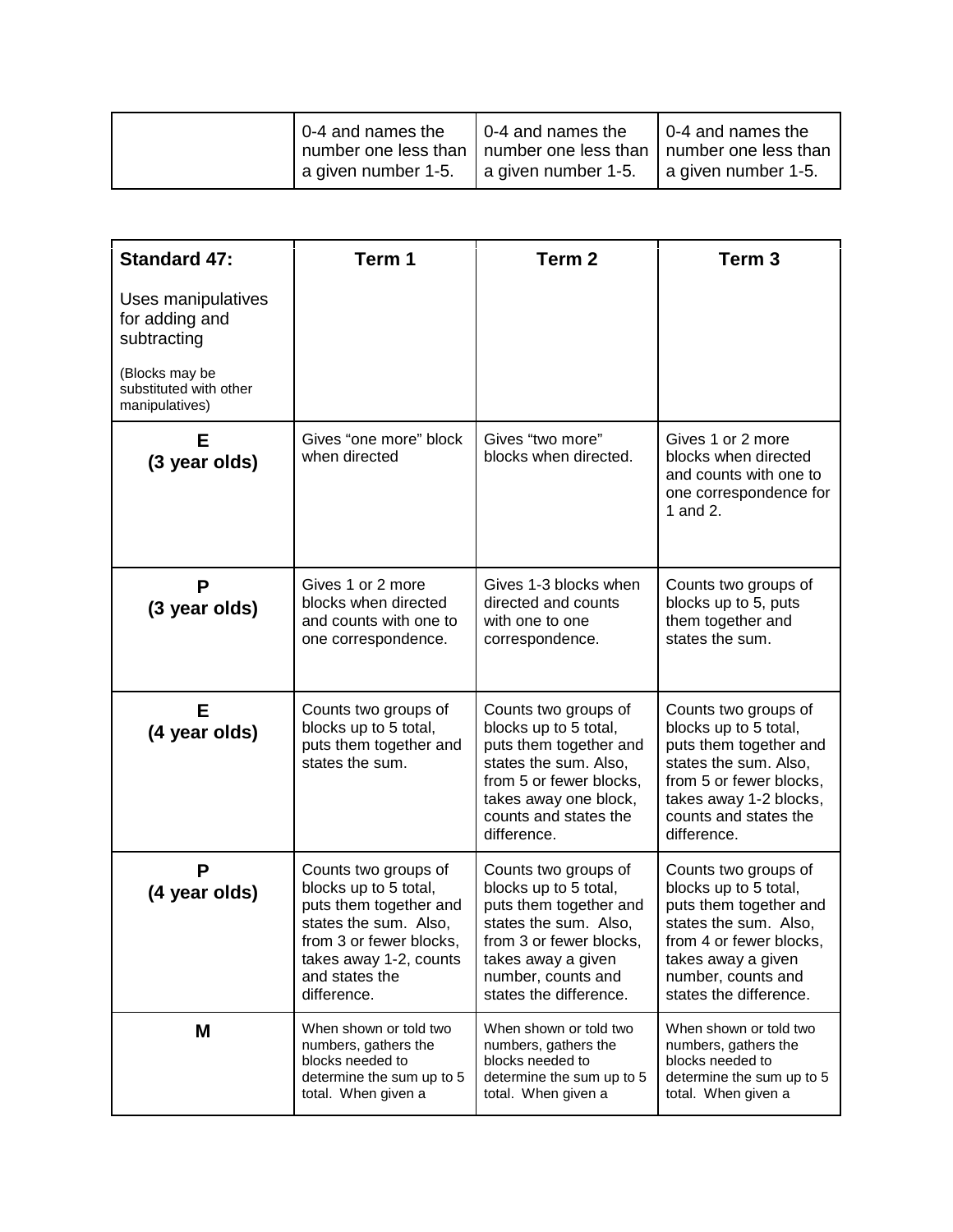| quantity of blocks up to 5. | quantity of blocks up to 5. | quantity of blocks up to 5. |
|-----------------------------|-----------------------------|-----------------------------|
| takes away a given          | takes away a given          | takes away a given          |
| number and determines       | number and determines       | number and determines       |
| the difference.             | the difference.             | the difference.             |

| <b>Standard 48:</b>               | Term 1                                                                                                                                           | Term <sub>2</sub>                                                                                                                                       | Term <sub>3</sub>                                                                                                                            |
|-----------------------------------|--------------------------------------------------------------------------------------------------------------------------------------------------|---------------------------------------------------------------------------------------------------------------------------------------------------------|----------------------------------------------------------------------------------------------------------------------------------------------|
| Creates and reads<br>new patterns |                                                                                                                                                  |                                                                                                                                                         |                                                                                                                                              |
| E<br>(3 year olds)                | Given verbal/visual<br>cuing, matches<br>object to picture of<br>same color or<br>shape on model                                                 | Matches object to<br>picture of same<br>color or shape on<br>model.                                                                                     | Matches object to<br>picture of same<br>color or shape on<br>model and names<br>the color/shape<br>when adult points.                        |
| P<br>(3 year olds)                | Joins in group<br>creation of ABAB<br>pattern (color or<br>shape) and can add<br>one to pattern.<br>Not yet reading<br>pattern<br>independently. | Joins in group<br>creation of ABAB<br>pattern (color or<br>shape) and can add<br>two at end of<br>pattern. Not yet<br>reading pattern<br>independently. | When given objects<br>to create an<br>individual ABAB<br>pattern, creates<br>pattern, reads it<br>(the colors/shapes)<br>and add two to end. |
| E<br>(4 year olds)                | <b>Creates ABAB</b><br>pattern (color or<br>shape) and can add<br>one at end of<br>pattern. Not yet<br>reading pattern<br>independently.         | <b>Creates individual</b><br>ABAB pattern from<br>specific materials,<br>but may lose<br>patterns. With<br>cuing, will read<br>pattern.                 | Creates individual<br>ABAB pattern from<br>specific materials,<br>can add one at end.<br>With cuing, will read<br>pattern.                   |
| P<br>(4 year olds)                | Creates and reads<br>individual ABAB<br>pattern from given<br>materials, can add<br>at least 2 to end.                                           | Independently<br>chooses, creates<br>and reads individual<br>ABAB pattern of<br>color or shape.                                                         | Creates and reads<br>AABAAB or other<br>more complex<br>pattern of color or<br>shape from given<br>materials.                                |
| M                                 | Independently<br>chooses, creates<br>and reads ABAB<br>and more complex                                                                          | Independently<br>chooses, creates<br>and reads ABAB<br>and more complex                                                                                 | Independently<br>chooses, creates<br>and reads ABAB<br>and more complex                                                                      |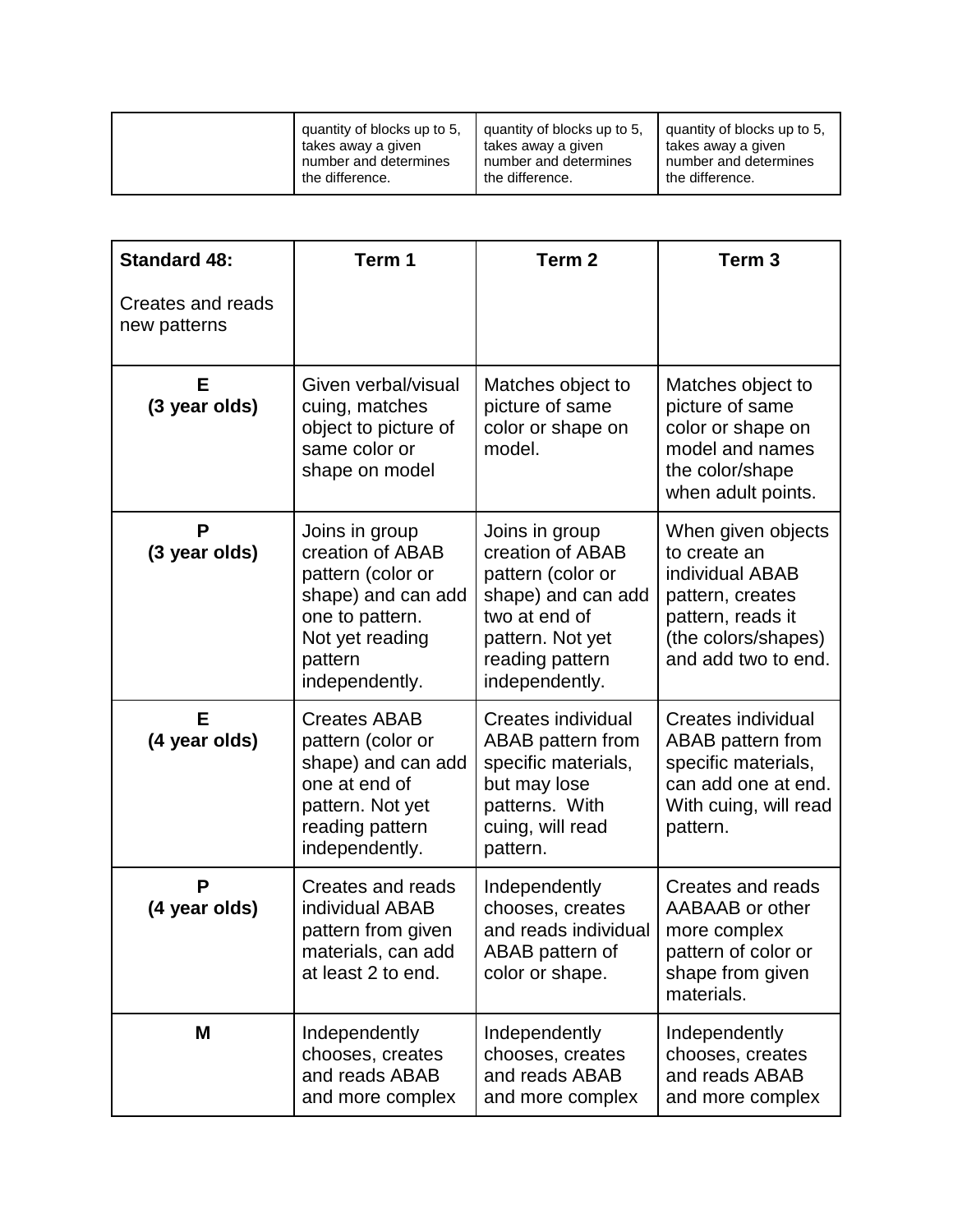| patterns of both | patterns of both   | patterns of both |
|------------------|--------------------|------------------|
| color and shape. | I color and shape. | color and shape. |
|                  |                    |                  |

| <b>Standard 49:</b>                                         | Term 1                                                                                                                          | Term <sub>2</sub>                                                                                                               | Term <sub>3</sub>                                                                                                               |
|-------------------------------------------------------------|---------------------------------------------------------------------------------------------------------------------------------|---------------------------------------------------------------------------------------------------------------------------------|---------------------------------------------------------------------------------------------------------------------------------|
| Describes and<br>compares (big/little)<br>(tall/short/long) |                                                                                                                                 |                                                                                                                                 |                                                                                                                                 |
| Е<br>(3 year olds)                                          | With visual cue,<br>chooses "big"<br>object from a field<br>of two.                                                             | Independently<br>chooses "big"<br>object from a field<br>of two.                                                                | Independently<br>chooses "big" or<br>"little" object from a<br>field of two.                                                    |
| P<br>(3 year olds)                                          | Independently<br>chooses "big"<br>object from a field<br>of two.                                                                | Independently<br>chooses "big" or<br>"little" object from a<br>field of two.                                                    | Names "big" or<br>"little/small" to<br>compare objects.                                                                         |
| Е<br>(4 year olds)                                          | Independently<br>chooses "big"<br>object from a field<br>of two.                                                                | Independently<br>chooses "big" or<br>"little" object from a<br>field of two.                                                    | Names "big" or<br>"little/small" to<br>compare objects.                                                                         |
| P<br>(4 year olds)                                          | Names "big" or<br>"little/small" to<br>compare objects.<br>Chooses "tall",<br>"short" or "long"<br>with visual cue              | Names size "big" or<br>"little/small" to<br>compare objects.<br>Chooses "tall",<br>"short", or "long"<br>from objects shown.    | Names sizes "big",<br>"little/small", "tall",<br>"short" or "long" for<br>objects shown.                                        |
| M                                                           | Can find in room or<br>name from memory<br>objects that fit the<br>descriptors "big"<br>"little/small" "tall"<br>"short" "long" | Can find in room or<br>name from memory<br>objects that fit the<br>descriptors "big"<br>"little/small" "tall"<br>"short" "long" | Can find in room or<br>name from memory<br>objects that fit the<br>descriptors "big"<br>"little/small" "tall"<br>"short" "long" |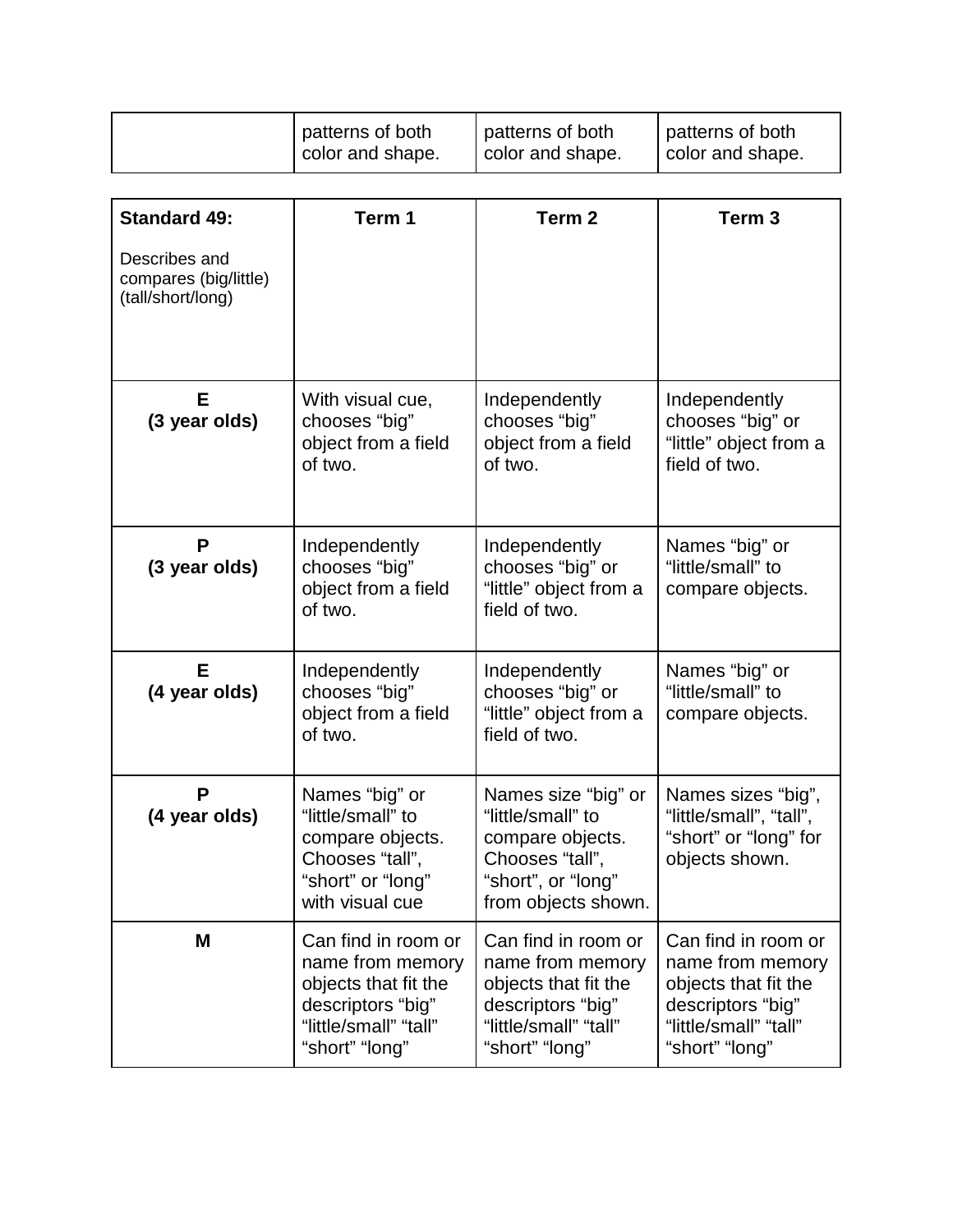| <b>Standard 50:</b>                                            | Term 1                                                                                                                                                 | Term <sub>2</sub>                                                                                                | Term <sub>3</sub>                                                                                                                          |
|----------------------------------------------------------------|--------------------------------------------------------------------------------------------------------------------------------------------------------|------------------------------------------------------------------------------------------------------------------|--------------------------------------------------------------------------------------------------------------------------------------------|
| Understands math<br>concepts<br>(more/less,<br>same/different) |                                                                                                                                                        |                                                                                                                  |                                                                                                                                            |
| Е<br>(3 year olds)                                             | Given model and<br>visual/verbal cues,<br>can match two<br>objects that are<br>same.                                                                   | Given visual/verbal<br>cue, can match two<br>objects that are<br>same.                                           | Matches two objects<br>that are same. Given<br>visual/verbal cue, can<br>identify object that is<br>different.                             |
| P<br>(3 year olds)                                             | Matches two objects<br>that are the same.<br>Given visual/verbal<br>cue can identify<br>object that is<br>different.                                   | Identifies two objects<br>that are<br>same/different.                                                            | Uses words to name<br>"same/different"                                                                                                     |
| Е<br>(4 year olds)                                             | Matches two objects<br>that are the same.<br>Given visual/verbal<br>cue, can identify<br>object/picture that is<br>different or shows<br>more or less. | Identifies two objects<br>that are<br>same/different.<br>Points to picture of<br>more/less.                      | Uses words to name<br>"same/different".<br>Points to picture of<br>more/less                                                               |
| P<br>(4 year olds)                                             | Uses words to name<br>"same/different".                                                                                                                | Uses words to name<br>"same/different" and<br>can describe how<br>s/he knows. Points to<br>picture of more/less. | Uses words to name<br>"same/different", can<br>describe how s/he<br>knows. Begins to<br>use word "more" to<br>compare number or<br>groups. |
| M                                                              | Uses words to name<br>"same/different"<br>"more/less" and can<br>describe how s/he<br>knows.                                                           | Uses words to name<br>"same/different"<br>"more/less" and can<br>describe how s/he<br>knows.                     | Uses words to name<br>"same/different"<br>"more/less" and can<br>describe how s/he<br>knows.                                               |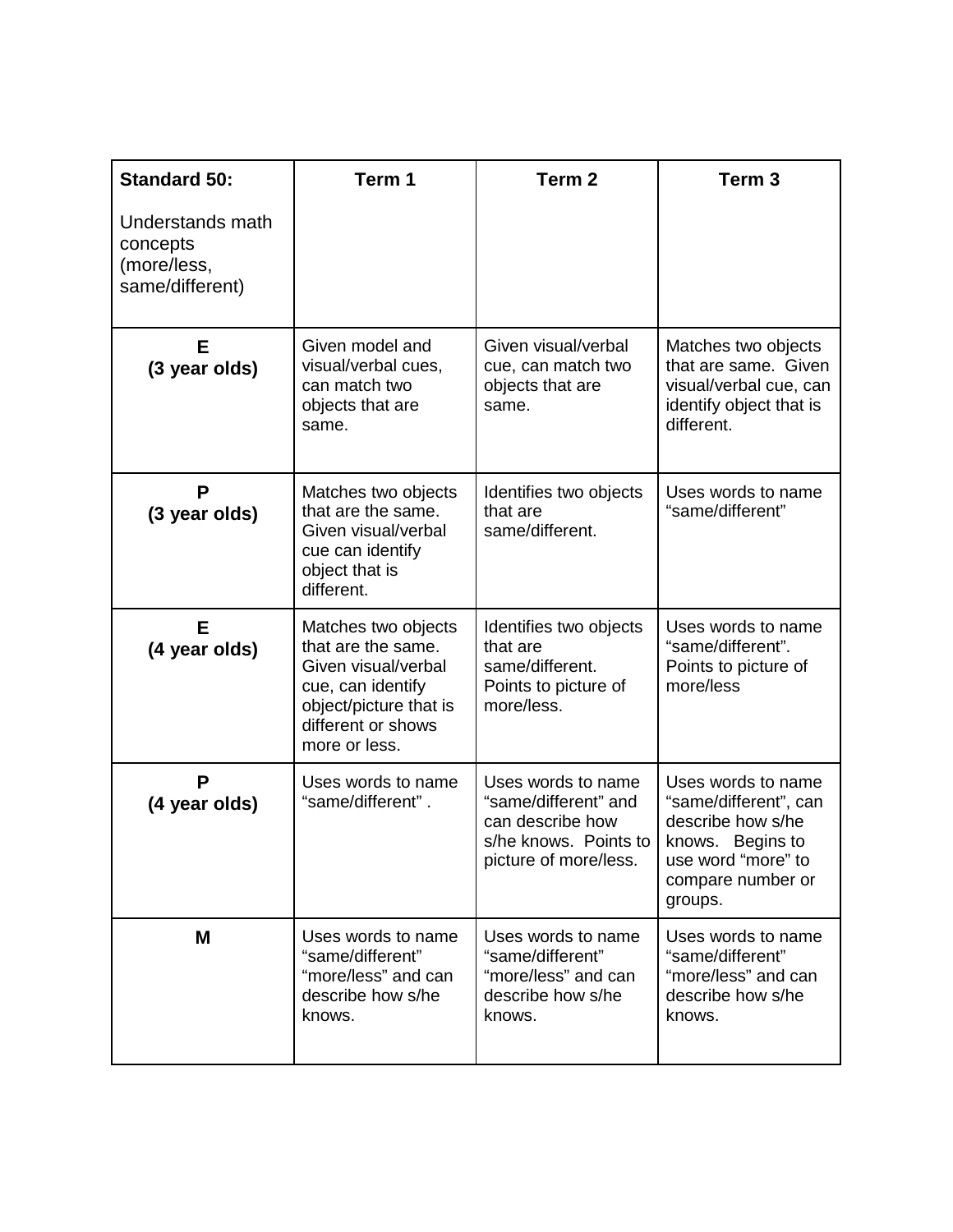| <b>Standard 51:</b>                                          | Term 1                                                                                                                                                                                                 | Term <sub>2</sub>                                                                                                                                                                                      | Term <sub>3</sub>                                                                                                                                                                                      |
|--------------------------------------------------------------|--------------------------------------------------------------------------------------------------------------------------------------------------------------------------------------------------------|--------------------------------------------------------------------------------------------------------------------------------------------------------------------------------------------------------|--------------------------------------------------------------------------------------------------------------------------------------------------------------------------------------------------------|
| Understands math<br>language (i.e.<br>pattern, sort, length) |                                                                                                                                                                                                        |                                                                                                                                                                                                        |                                                                                                                                                                                                        |
| Е<br>(3 year olds)                                           | Can sort by 2<br>colors/shapes with adult<br>support.                                                                                                                                                  | Can sort by 2<br>colors/shapes once the<br>categories have been<br>established.                                                                                                                        | Can independently sort<br>by 3 colors/shapes<br>once categories have<br>been established.                                                                                                              |
| P<br>(3 year olds)                                           | Can independently sort<br>by 3 colors/ shapes.<br>When asked, "What did<br>you do?" can say "I<br>sorted the shapes."                                                                                  | Can copy an ABAB<br>patterns established by<br>an adult.                                                                                                                                               | Can extend an ABAB<br>pattern that has been<br>started by an adult.                                                                                                                                    |
| Е<br>(4 year olds)                                           | Can create an ABAB<br>pattern and when<br>asked, "What is this?<br>It's a $\frac{1}{2}$ says<br>"pattern".                                                                                             | Can extend an<br>AABAAB pattern<br>started by an adult and<br>when asked, "What is<br>this? It's a $\frac{1}{2}$<br>says "pattern".                                                                    | Can extend an<br>ABCABC pattern and<br>when asked "What is<br>this? It's a $\frac{1}{2}$<br>says "pattern".                                                                                            |
| P<br>(4 year olds)                                           | Begins to show<br>understanding of<br>concept of length - With<br>model says, "It is ___<br>markers long.".                                                                                            | With adults visual and<br>visual cueing Can<br>measure objects using<br>a non-standard system<br>such as markers and<br>with cueing say "the<br>length is ___ many<br>markers long."                   | Can measure objects<br>using a non-standard<br>system such markers<br>and say "the length is<br>_ many markers<br>long."                                                                               |
| M                                                            | Independently uses<br>language during math<br>tasks to label a pattern<br>and "read" the pattern,<br>the length and measure<br>the length of objects<br>and to label sorting as<br>objects are sorted. | Independently uses<br>language during math<br>tasks to label a pattern<br>and "read" the pattern,<br>the length and measure<br>the length of objects<br>and to label sorting as<br>objects are sorted. | Independently uses<br>language during math<br>tasks to label a pattern<br>and "read" the pattern,<br>the length and measure<br>the length of objects<br>and to label sorting as<br>objects are sorted. |

| <b>Standard 52:</b><br>erm 1 | ∆rm | ⊺erm 3 |
|------------------------------|-----|--------|
|------------------------------|-----|--------|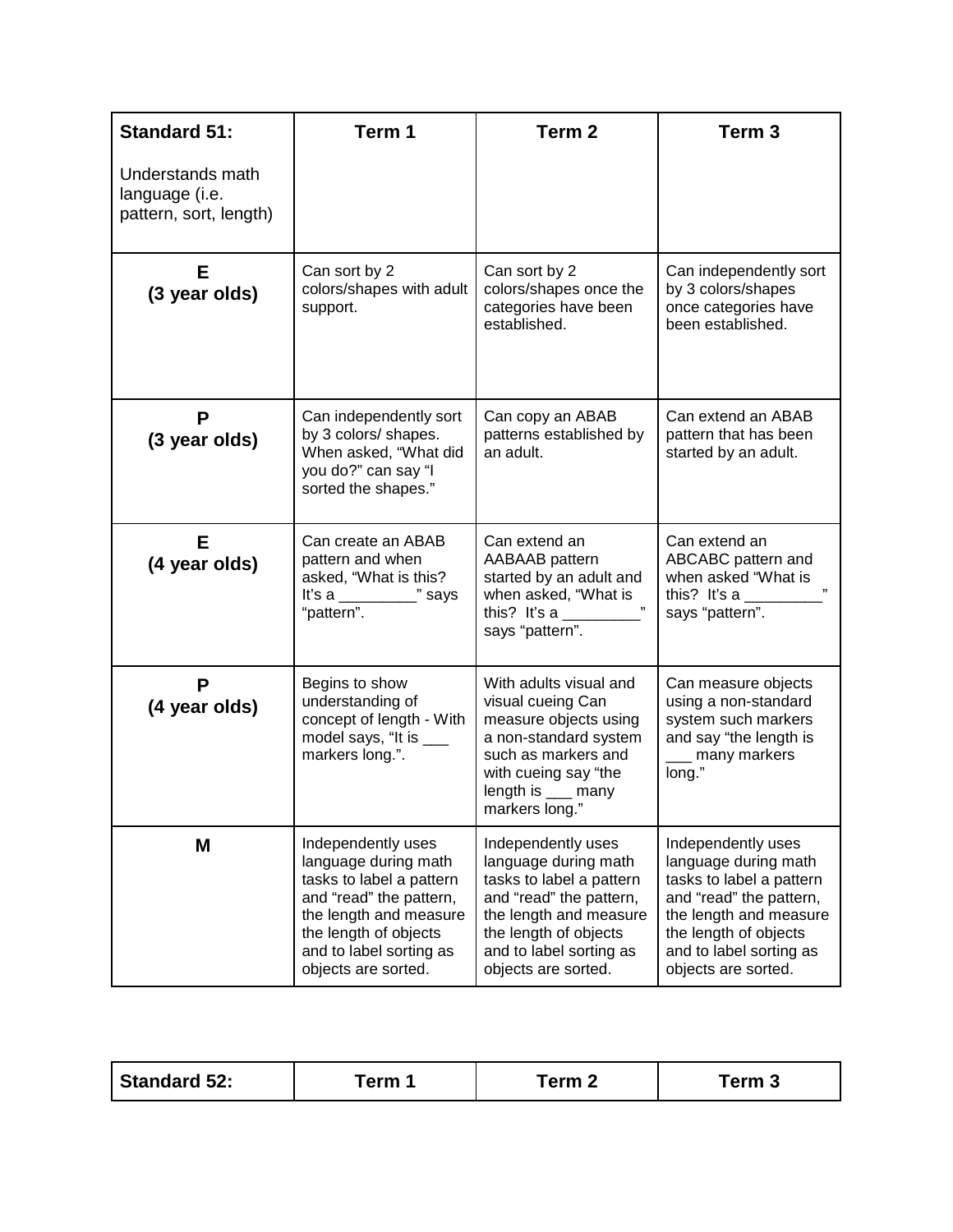| Measures and<br>compares using<br>objects |                                                                                                                                |                                                                                                                                                                                                         |                                                                                                                                                                             |
|-------------------------------------------|--------------------------------------------------------------------------------------------------------------------------------|---------------------------------------------------------------------------------------------------------------------------------------------------------------------------------------------------------|-----------------------------------------------------------------------------------------------------------------------------------------------------------------------------|
| Е<br>(3 year olds)                        | Participates in<br>simple measuring<br>tasks with adult<br>facilitation. (ex. the<br>pumpkin is one rod<br>tall)               | Participates in<br>simple measuring<br>tasks with adult<br>cueing. (ex. the<br>pumpkin is one rod<br>long)                                                                                              | Participates in<br>simple measuring<br>tasks with adult<br>cueing. (ex. the<br>pumpkin is one rod<br>long)                                                                  |
| P<br>(3 year olds)                        | With adult<br>facilitation can<br>measure one<br>object.                                                                       | With adult<br>visual/verbal cueing<br>can measure one<br>object.                                                                                                                                        | Can measure one<br>object and state "it<br>is big", "it is little".                                                                                                         |
| Е<br>(4 year olds)                        | With adult<br>facilitation can<br>measure two<br>objects and state<br>"This one is tall." or<br>"This one is short."           | With adult cueing<br>can measure two<br>objects and state<br>"This one is tall:" or<br>"This one is short."                                                                                             | Can measure two<br>objects and state<br>"This one is tall." or<br>"This one is short."                                                                                      |
| P<br>(4 year olds)                        | Can measure two<br>objects and state<br>"This one is tall" or<br>"This one is short."                                          | After measuring,<br>given adult model,<br>can state "This one<br>is longer/taller" or<br>"This one is<br>shorter/smaller" to<br>compare and label<br>during structured<br>adult-directed<br>activities. | After measuring,<br>given adult cueing,<br>compares objects<br>and labels them as<br>longer/ shorter /<br>larger/ smaller<br>during structured,<br>adult-directed<br>tasks. |
| M                                         | Measures and<br>compares using<br>objects and<br>independently<br>shares results<br>during structured,<br>adult-directed tasks | Measures and<br>compares using<br>objects and<br>independently<br>shares results<br>during structured,<br>adult-directed tasks                                                                          | Measures and<br>compares using<br>objects and<br>independently<br>shares results<br>during structured,<br>adult-directed tasks                                              |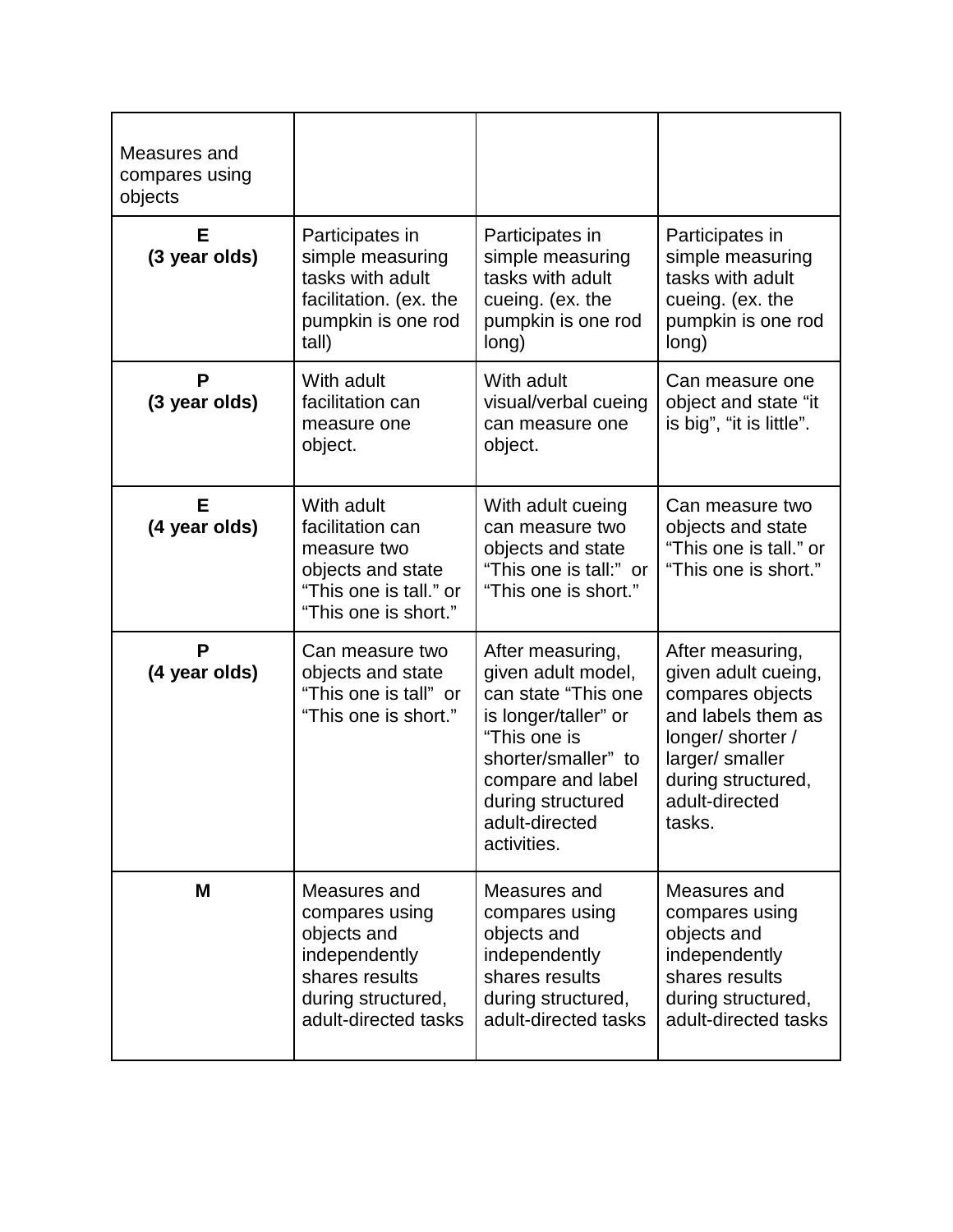| <b>Standard 53:</b>                          | Term 1                                                                                                                                               | Term <sub>2</sub>                                                                                                                                   | Term <sub>3</sub>                                                                                                                                    |
|----------------------------------------------|------------------------------------------------------------------------------------------------------------------------------------------------------|-----------------------------------------------------------------------------------------------------------------------------------------------------|------------------------------------------------------------------------------------------------------------------------------------------------------|
| Sorts by one<br>category and then<br>another |                                                                                                                                                      |                                                                                                                                                     |                                                                                                                                                      |
| Е<br>(3 year olds)                           | With adult<br>facilitation, matches<br>two same objects<br>(by color or shape)<br>to each other                                                      | With adult<br>facilitation, matches<br>two same objects<br>(by color or shape)<br>to each other                                                     | With adult<br>facilitation, matches<br>two same objects<br>(by color, shape, or<br>size) to each other                                               |
| P<br>(3 year olds)                           | With adult cueing,<br>sorts by one<br>category (color or<br>shape)                                                                                   | With adult cueing,<br>sorts by one<br>category (color,<br>shape, or size)                                                                           | Sorts by one<br>category (color,<br>shape, or size)                                                                                                  |
| Е<br>(4 year olds)                           | With adult cueing,<br>sorts by one<br>category (color,<br>shape, or size)                                                                            | Sorts by one<br>category (color,<br>shape, or size)                                                                                                 | With adult<br>facilitation to begin,<br>can sort by second<br>category if cued to<br>category (i.e. "What<br>color is it?") no<br>more than 3 times. |
| P<br>(4 year olds)                           | With adult<br>facilitation to begin,<br>can sort by second<br>category if cued to<br>category (i.e. "What<br>color is it?") no<br>more than 3 times. | With adult<br>facilitation to begin,<br>can sort by second<br>category if cued to<br>category (i.e. "What<br>color is is?") no<br>more than 1 time. | With adult cueing<br>for first three<br>objects, can sort by<br>second category.                                                                     |
| M                                            | Sorts by one<br>category and then<br>another, if given<br>instruction at time<br>of switch.                                                          | Sorts by one<br>category and then<br>another, if given<br>instruction at time<br>of switch.                                                         | Sorts by one<br>category and then<br>another, if given<br>instruction at time<br>of switch.                                                          |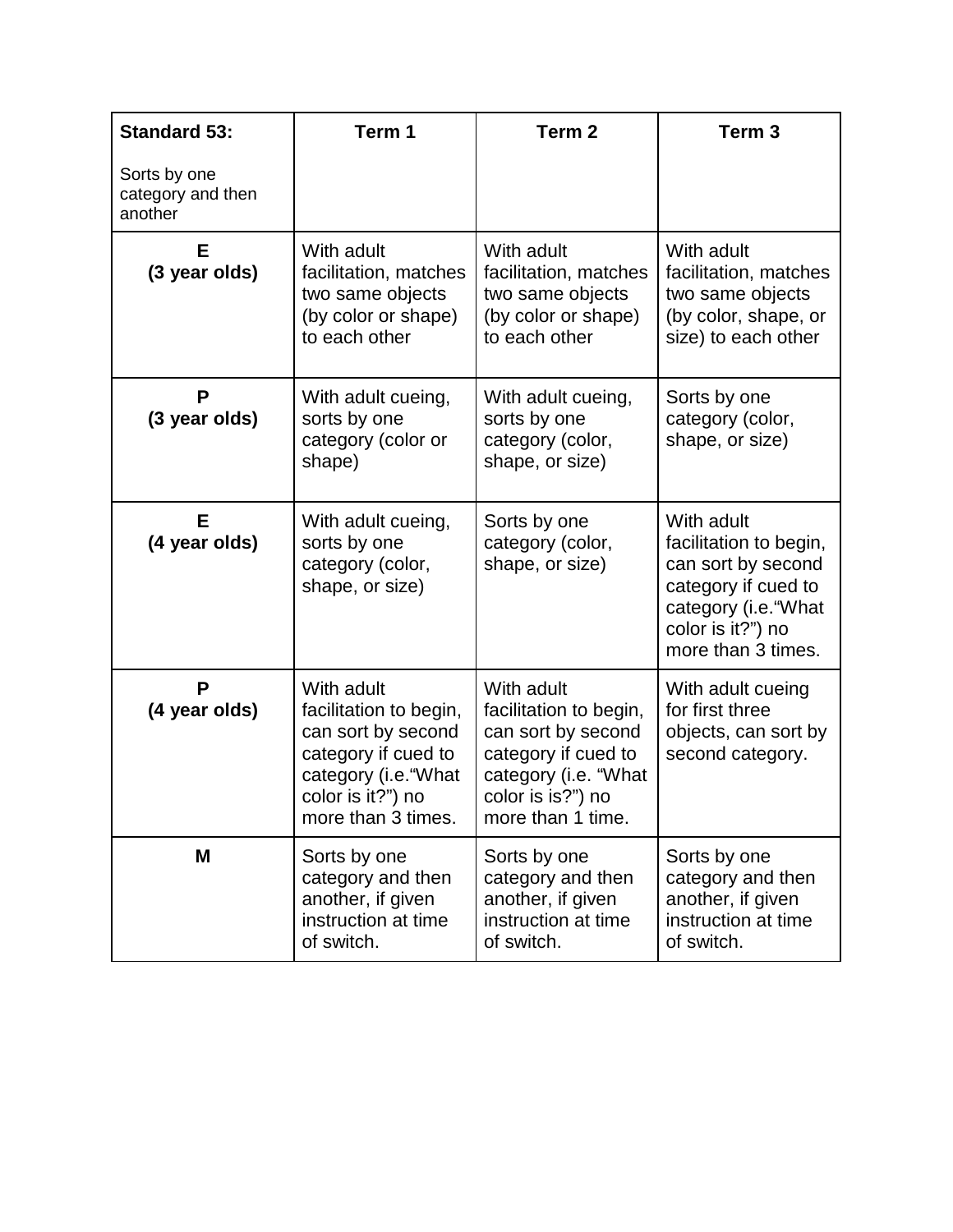| <b>Standard 54:</b>                                                                     | Term 1              | Term <sub>2</sub>    | Term <sub>3</sub>  |
|-----------------------------------------------------------------------------------------|---------------------|----------------------|--------------------|
| Names 8 shapes                                                                          |                     |                      |                    |
| (ex. circle, square,<br>triangle, heart, star,<br>diamond, oval,<br>octagon, rectangle) |                     |                      |                    |
| Е                                                                                       | Point to circle and | Point to circle,     | Names at least one |
| (3 year olds)                                                                           | square.             | square and triangle. | shape.             |
| P                                                                                       | Names at least 2    | Names at least 3     | Names at least 4   |
| (3 year olds)                                                                           | shapes              | shapes               | shapes             |
| Е                                                                                       | Names at least 2    | Names at least 3     | Names at least 4   |
| (4 year olds)                                                                           | shapes              | shapes               | shapes             |
| P                                                                                       | Names at least 5    | Names at least 6     | Names at least 7   |
| (4 year olds)                                                                           | shapes              | shapes               | shapes             |
| M                                                                                       | Names at least 8    | Names at least 8     | Names at least 8   |
|                                                                                         | shapes              | shapes               | shapes             |

| ັerm 1<br>Term 3<br>™erm 2 | Standard 55: |  |  |  |
|----------------------------|--------------|--|--|--|
|----------------------------|--------------|--|--|--|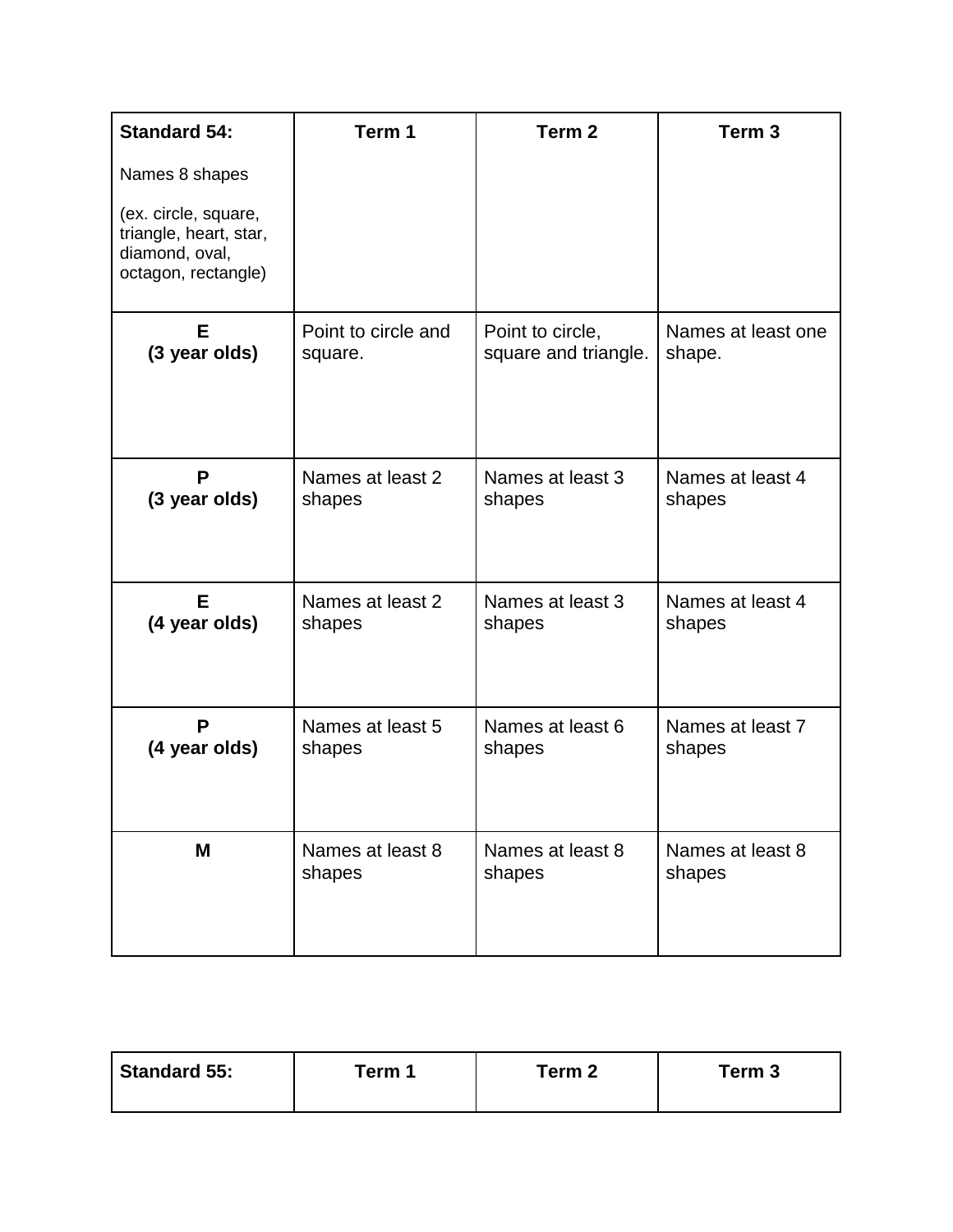| Understands<br>positional concepts<br>(in, under, behind,<br>etc.) |                                                                                                                              |                                                                                                                              |                                                                                                                              |
|--------------------------------------------------------------------|------------------------------------------------------------------------------------------------------------------------------|------------------------------------------------------------------------------------------------------------------------------|------------------------------------------------------------------------------------------------------------------------------|
| Е<br>(3 year olds)                                                 | Puts objects - on                                                                                                            | Puts objects - on, in                                                                                                        | Puts objects - on,<br>in, under                                                                                              |
| P<br>(3 year olds)                                                 | Puts objects - on,<br>in, under                                                                                              | Puts objects - on,<br>in, under, around                                                                                      | Puts objects - on,<br>in, under, around<br>and can name at<br>least 2 positions                                              |
| E<br>(4 year olds)                                                 | Puts objects- on, in,<br>under                                                                                               | Puts objects - on,<br>in, under, around                                                                                      | Puts objects - on,<br>in, under, around<br>and can name at<br>least 2 positions                                              |
| P<br>(4 year olds)                                                 | Puts objects - on,<br>in, under, around,<br>between and can<br>name at least 2<br>positions                                  | Puts objects - on,<br>in, under, around,<br>between, beside<br>and can name at<br>least 3 positions.                         | Puts objects - on,<br>in, under, around,<br>between, beside, in<br>front of, behind and<br>can name at least 4<br>positions. |
| M                                                                  | Puts objects - on,<br>in, under, around,<br>between, beside, in<br>front of, behind and<br>can name at least 5<br>positions. | Puts objects - on,<br>in, under, around,<br>between, beside, in<br>front of, behind and<br>can name at least 5<br>positions. | Puts objects - on,<br>in, under, around,<br>between, beside, in<br>front of, behind and<br>can name at least 5<br>positions. |

| Standard 56:   | Term 1 | Term 2 | Term 3 |
|----------------|--------|--------|--------|
| Names 8 colors |        |        |        |